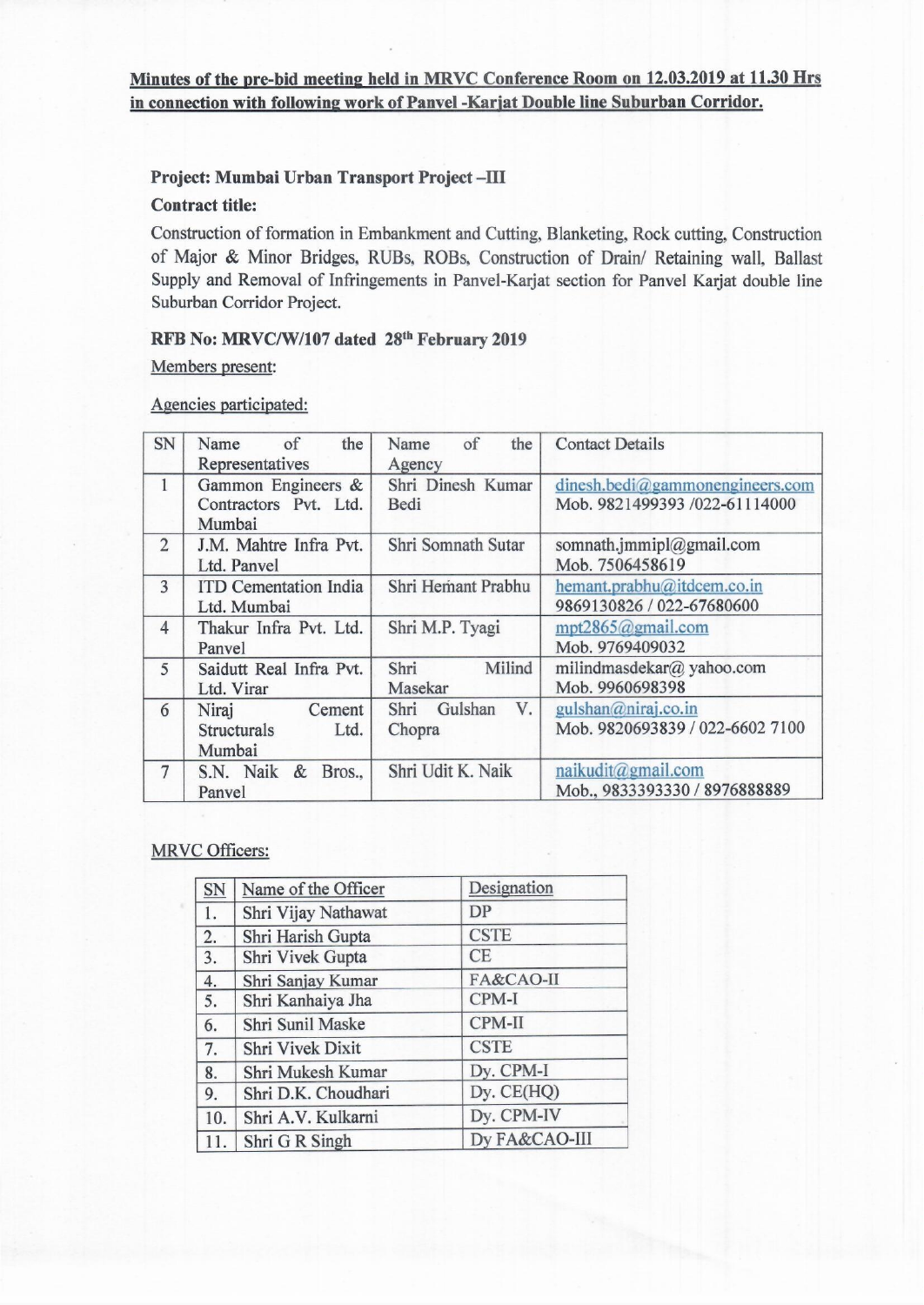| <b>SN</b> | Name of the Officer   | Designation |
|-----------|-----------------------|-------------|
|           | 12. Shri N.V. Joseph  | Dy. CSTE-I  |
|           | 13. Shri S.J. Chauhan | Dy. CSTE-II |
|           | 14. Shri K.L. Meena   | Dy. CE      |

\*\*\*

- 1. At the outset Shri Vivek Kumar Gupta, Chief Engineer welcome all the participant. He further stated that provisions related to development of domestic industries has been added to the tender document. Therefore, all bidders shall ensure to certify the local content to be used in the works as required by the tender document.
- 2. Shri Mukesh Kumar, Dy. CPM-I explained the section details of Panvel-Karjat Section and explained scope of work of RFB No. MRVC/W/107. CPM-I stated that scope of the work, terms & conditions etc. described in detail in RFB document and requested to all bidders to go through in RFB document in detail and thereafter queries / doubts if any, can be asked. Bidders can ask quarries by e-mail up to 28<sup>th</sup> March 2019.
- 3. No query was asked by the bidder.

K Jha **Chief Project Manager-I**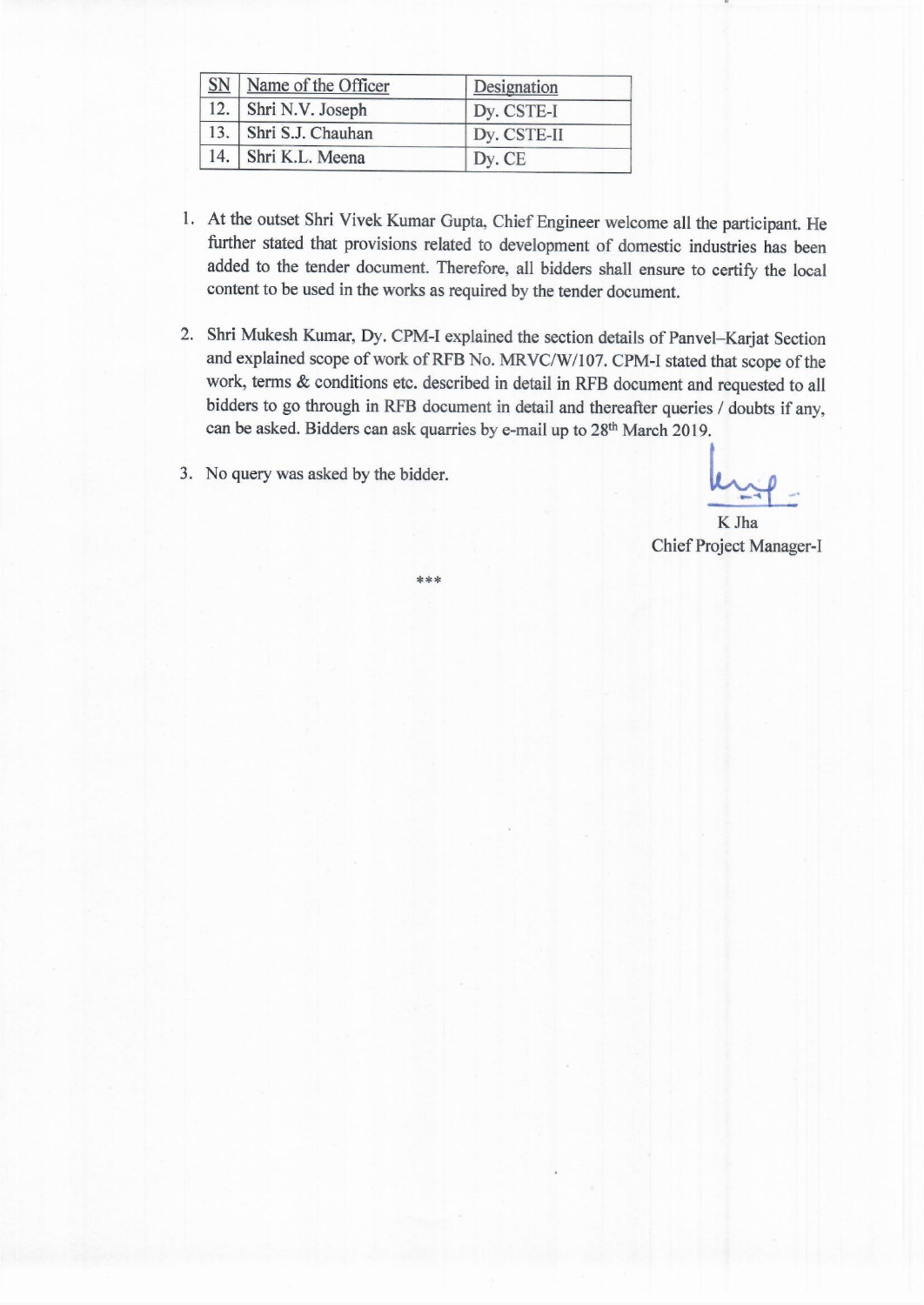# MUMBAI RAILWAY VIKAS CORPORATION LTD.

## **ADDENDUM/CORRIGENDUM NO. 1 Date 03-04-2019**

| <b>RFB</b> No.   | <b>MRVC/W/107 Date: 28/02/2019</b>                                                                                                                                                                                                                                                                                                    |
|------------------|---------------------------------------------------------------------------------------------------------------------------------------------------------------------------------------------------------------------------------------------------------------------------------------------------------------------------------------|
| Name of the Work | Construction of formation in Embankment and Cutting, Blanketing, Rock cutting, Construction of<br>Major & Minor Bridges, RUBs, ROBs, Construction of Drain/ Retaining wall, Ballast Supply and<br>Removal of Infringements in Panvel-Karjat section for Panvel Karjat double line Suburban<br><b>Corridor Project under MUTP-III.</b> |

The following changes are to be incorporated at the appropriate places in the **Bid Document:**

| Sl.<br>No. | Page No.                | <b>Clause No.</b>                      | <b>Existing</b>                                                | Amended                                                                                                                                                                                                                                                                                                               |
|------------|-------------------------|----------------------------------------|----------------------------------------------------------------|-----------------------------------------------------------------------------------------------------------------------------------------------------------------------------------------------------------------------------------------------------------------------------------------------------------------------|
|            |                         |                                        | <b>Section I – Instruction to Bidders (ITB)</b>                |                                                                                                                                                                                                                                                                                                                       |
|            | 13                      | 17.3                                   | Deleted.                                                       | If a margin of preference applies as specified in<br>accordance with ITB 33.1, domestic Bidders,<br>individually or in joint ventures, applying for<br>eligibility for domestic preference shall supply all<br>information required to satisfy the criteria for<br>eligibility specified in accordance with ITB 33.1. |
| 2.         | 37                      | 38.1                                   | A margin of preference for domestic bidder shall<br>not apply. | Domestic Purchase preference as mentioned in BDS<br>shall be applicable                                                                                                                                                                                                                                               |
|            |                         |                                        | <b>Section II – Bid Data Sheet (BDS)</b>                       |                                                                                                                                                                                                                                                                                                                       |
| 3.         | 49                      | <b>ITB 17.3</b>                        | Not Applicable                                                 | Delete this row from BDS                                                                                                                                                                                                                                                                                              |
| 4.         | 53<br>after ITB<br>37.1 | New Clause<br><b>ITB 38.1</b><br>added |                                                                | For the purpose of Development of Domestic<br>Industries, Domestic Purchase Preference of 20<br>per cent shall be allowed as follows:<br>There has to be a local content of minimum of 50                                                                                                                             |
|            |                         |                                        |                                                                | per cent. To assess purchase preference, the                                                                                                                                                                                                                                                                          |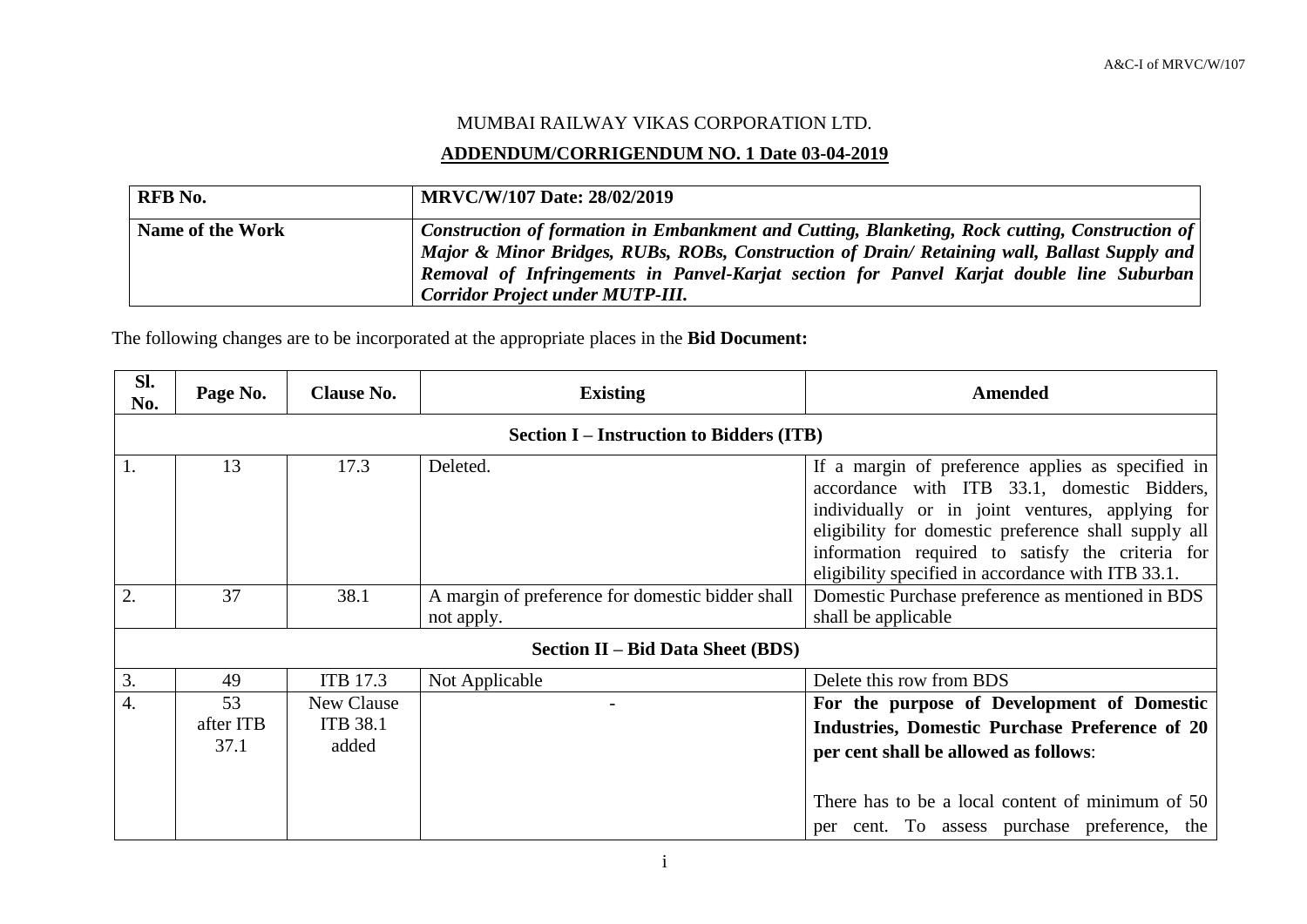| Sl.<br>No. | Page No. | <b>Clause No.</b> | <b>Existing</b> | <b>Amended</b>                                                                                                                                                                                                                                                                                                                                                                                             |
|------------|----------|-------------------|-----------------|------------------------------------------------------------------------------------------------------------------------------------------------------------------------------------------------------------------------------------------------------------------------------------------------------------------------------------------------------------------------------------------------------------|
|            |          |                   |                 | following definition and value shall apply:                                                                                                                                                                                                                                                                                                                                                                |
|            |          |                   |                 | <b>Local Content:</b> Means the amount of value added<br>in India which shall be the total value of the items<br>procured (Excluding net domestic indirect taxes)<br>minus the value of imported content in the item<br>(including all customs duties) as a proportion of the<br>total value, in percent. The minimum local content<br>shall be 50%.                                                       |
|            |          |                   |                 | Local Supplier: Means a supplier or Service<br>provider whose product or service offered for<br>procurement meets the minimum local contents as<br>prescribed above. If the local content of a tender<br>submitted by a foreign registered firm/supplier<br>amounts to greater than the 50% minimum Local<br>Content, then the foreign tenderer will also qualify<br>within the meaning of Local Supplier. |
|            |          |                   |                 | 'L1': Means the lowest tender which offers the<br>lowest evaluated cost as adjudged in the evaluation<br>process as per the tender or other procurement<br>solicitation.                                                                                                                                                                                                                                   |
|            |          |                   |                 | Margin of Purchase Preference: Means the<br>maximum extent to which the price quoted by a<br>local supplier may be above the 'L1' for the<br>purpose of purchase preference. The margin of                                                                                                                                                                                                                 |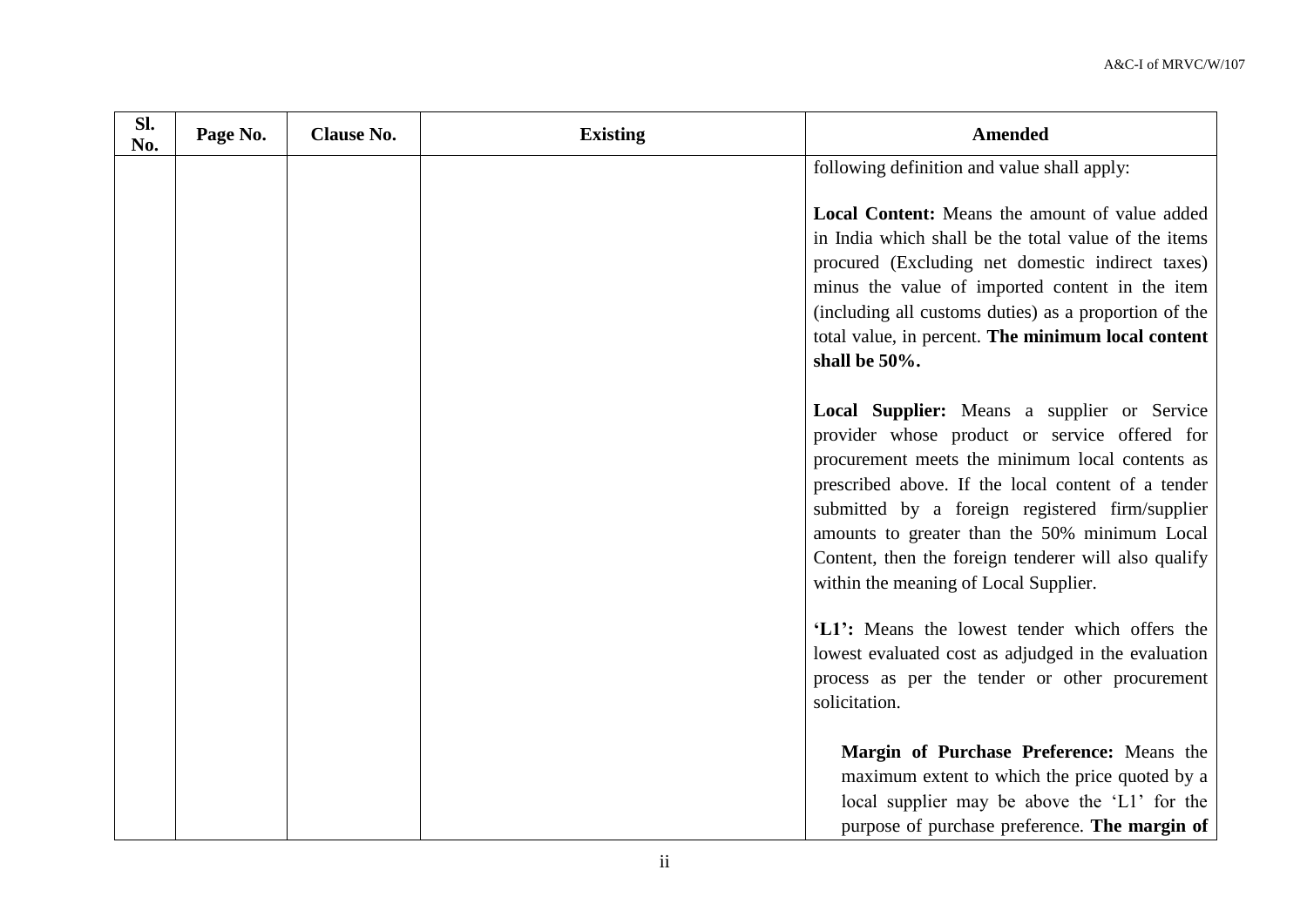| Sl.<br>No. | Page No. | <b>Clause No.</b> | <b>Existing</b> | <b>Amended</b>                                                                                                                                                                                                                                                                                                                                                                                                                                                                                                                                                                                                                                                                                                                                                                                                                                                                                                              |
|------------|----------|-------------------|-----------------|-----------------------------------------------------------------------------------------------------------------------------------------------------------------------------------------------------------------------------------------------------------------------------------------------------------------------------------------------------------------------------------------------------------------------------------------------------------------------------------------------------------------------------------------------------------------------------------------------------------------------------------------------------------------------------------------------------------------------------------------------------------------------------------------------------------------------------------------------------------------------------------------------------------------------------|
|            |          |                   |                 | purchaser preference shall be 20%.<br>The local suppliers (meeting the requirement of<br>Local Supplier defined above) are required to<br>make a Declaration of Local contents as follows:                                                                                                                                                                                                                                                                                                                                                                                                                                                                                                                                                                                                                                                                                                                                  |
|            |          |                   |                 | (i) The Local Supplier shall be required to<br>provide a certificate from the statutory<br>auditor or cost auditor of the company<br>(in the case of companies) or from a<br>practicing cost accountant or practicing<br>chartered accountant (in respect of<br>suppliers other than companies) giving<br>the percentage of local content.<br>(ii) The Bidder is also required to indicate local<br>content % in bidding form of Local<br>Content available in Section 4: Bidding<br>Forms.<br>(iii) After opening of financial bid, for a bidder<br>who has declared that his local content is<br>50% and above as per (i) above, his total<br>local content shall be calculated as per<br>bidding form as (ii) above by taking<br>quoted values of individual schedule and<br>it should meet the minimum local content<br>as % of overall value to qualify as local<br>supplier i.e. 50% of total quoted tender<br>value. |
|            |          |                   |                 | <b>Procedure for application of Purchase Preference</b><br>is detailed in Section III - Evaluation and<br><b>Qualification Criteria (ii) Financial Part</b>                                                                                                                                                                                                                                                                                                                                                                                                                                                                                                                                                                                                                                                                                                                                                                 |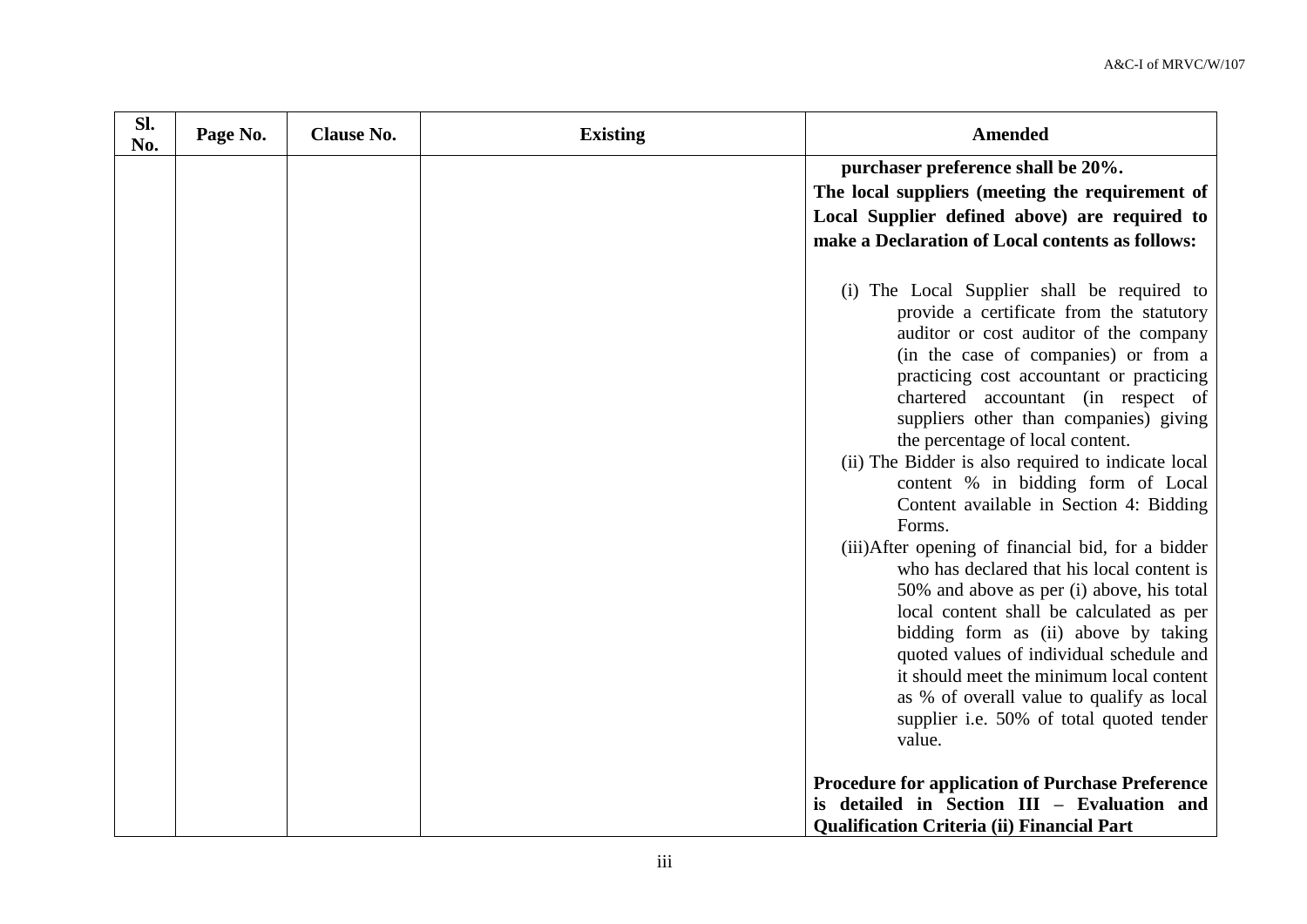| SI.<br>No. | Page No. | <b>Clause No.</b> |                                                                                                                                                                                                                                                                                                                                                                                                                  |  | <b>Existing</b>                                   | <b>Amended</b>                     |                                                                                                                                                                                                                                                                                |                                                                                                        |
|------------|----------|-------------------|------------------------------------------------------------------------------------------------------------------------------------------------------------------------------------------------------------------------------------------------------------------------------------------------------------------------------------------------------------------------------------------------------------------|--|---------------------------------------------------|------------------------------------|--------------------------------------------------------------------------------------------------------------------------------------------------------------------------------------------------------------------------------------------------------------------------------|--------------------------------------------------------------------------------------------------------|
| 5.         | 53 & 54  | <b>ITB 51.1</b>   | The procedures for making a Procurement-related<br>Complaint are detailed in the AIIB's "INTERIM<br><b>OPERATIONAL DIRECTIVE ON Procurement</b><br>Instructions for Recipients (Annex IV)." If a Bidder<br>wishes to make a Procurement-related Complaint, the<br>Bidder shall submit its complaint following these<br>procedures, In Writing (by the quickest means<br>available, such as by email or fax), to: |  | at<br>ang= $0$ &id= $0,294$                       |                                    | Any complaint(s) related to procurement may be<br>addressed to the designated official below. All<br>procurement related complaints shall be addressed as per<br>the Complaint handling mechanism of MRVC available<br>https://mrvc.indianrailways.gov.in/mrvc_complaint.jsp?l |                                                                                                        |
|            |          |                   | For the<br>attention                                                                                                                                                                                                                                                                                                                                                                                             |  | : Shri. K Jha                                     | For the<br>attention               |                                                                                                                                                                                                                                                                                | Shri. K Jha                                                                                            |
|            |          |                   | <b>Title/position</b>                                                                                                                                                                                                                                                                                                                                                                                            |  | Chief Project Manager - I                         | <b>Title/position</b>              |                                                                                                                                                                                                                                                                                | Chief Project Manager - I                                                                              |
|            |          |                   | <b>Employer</b>                                                                                                                                                                                                                                                                                                                                                                                                  |  | Mumbai Railway Vikas<br>Corporation Ltd.          | <b>Employer</b>                    |                                                                                                                                                                                                                                                                                | Mumbai Railway Vikas<br>Corporation Ltd.                                                               |
|            |          |                   | <b>Street</b><br><b>Address</b>                                                                                                                                                                                                                                                                                                                                                                                  |  | <b>Churchgate Station Building</b>                | <b>Street</b><br><b>Address</b>    |                                                                                                                                                                                                                                                                                | <b>Churchgate Station Building</b>                                                                     |
|            |          |                   | <b>Floor/Room</b><br><b>Number</b>                                                                                                                                                                                                                                                                                                                                                                               |  | $2nd$ Floor                                       | <b>Floor/Room</b><br><b>Number</b> |                                                                                                                                                                                                                                                                                | $2nd$ Floor                                                                                            |
|            |          |                   | <b>City</b>                                                                                                                                                                                                                                                                                                                                                                                                      |  | Mumbai                                            | <b>City</b>                        |                                                                                                                                                                                                                                                                                | Mumbai                                                                                                 |
|            |          |                   | <b>Pin Code</b>                                                                                                                                                                                                                                                                                                                                                                                                  |  | 400020                                            | <b>Pin Code</b>                    |                                                                                                                                                                                                                                                                                | 400020                                                                                                 |
|            |          |                   | Country                                                                                                                                                                                                                                                                                                                                                                                                          |  | India                                             | Country                            |                                                                                                                                                                                                                                                                                | : India                                                                                                |
|            |          |                   | <b>Telephone</b>                                                                                                                                                                                                                                                                                                                                                                                                 |  | $\div$ +91-22-220521012                           | <b>Telephone</b>                   |                                                                                                                                                                                                                                                                                | $\div$ +91-22-220521012                                                                                |
|            |          |                   | <b>Email address</b>                                                                                                                                                                                                                                                                                                                                                                                             |  | : $cpm1@mrvc.gov.in$                              | <b>Email address</b>               |                                                                                                                                                                                                                                                                                | cpm1@mrvc.gov.in                                                                                       |
|            |          |                   | <b>Fax number</b>                                                                                                                                                                                                                                                                                                                                                                                                |  | $\div$ +91-22-22096972                            | <b>Fax number</b>                  |                                                                                                                                                                                                                                                                                | $\div$ +91-22-22096972                                                                                 |
|            |          |                   | challenge any of the following:                                                                                                                                                                                                                                                                                                                                                                                  |  | In summary, a Procurement-related Complaint may   |                                    |                                                                                                                                                                                                                                                                                | Any tenderer found submitting false or misleading<br>information will be dealt with in accordance with |
|            |          |                   |                                                                                                                                                                                                                                                                                                                                                                                                                  |  | 1. the terms of the Bidding Documents; and        |                                    |                                                                                                                                                                                                                                                                                | Appendix B, paragraph 1.3/1.4 of the tender documents.                                                 |
|            |          |                   |                                                                                                                                                                                                                                                                                                                                                                                                                  |  | 2. the Employer's decision to award the contract. |                                    |                                                                                                                                                                                                                                                                                | AIIB shall monitor such complaints as per Annex IV of                                                  |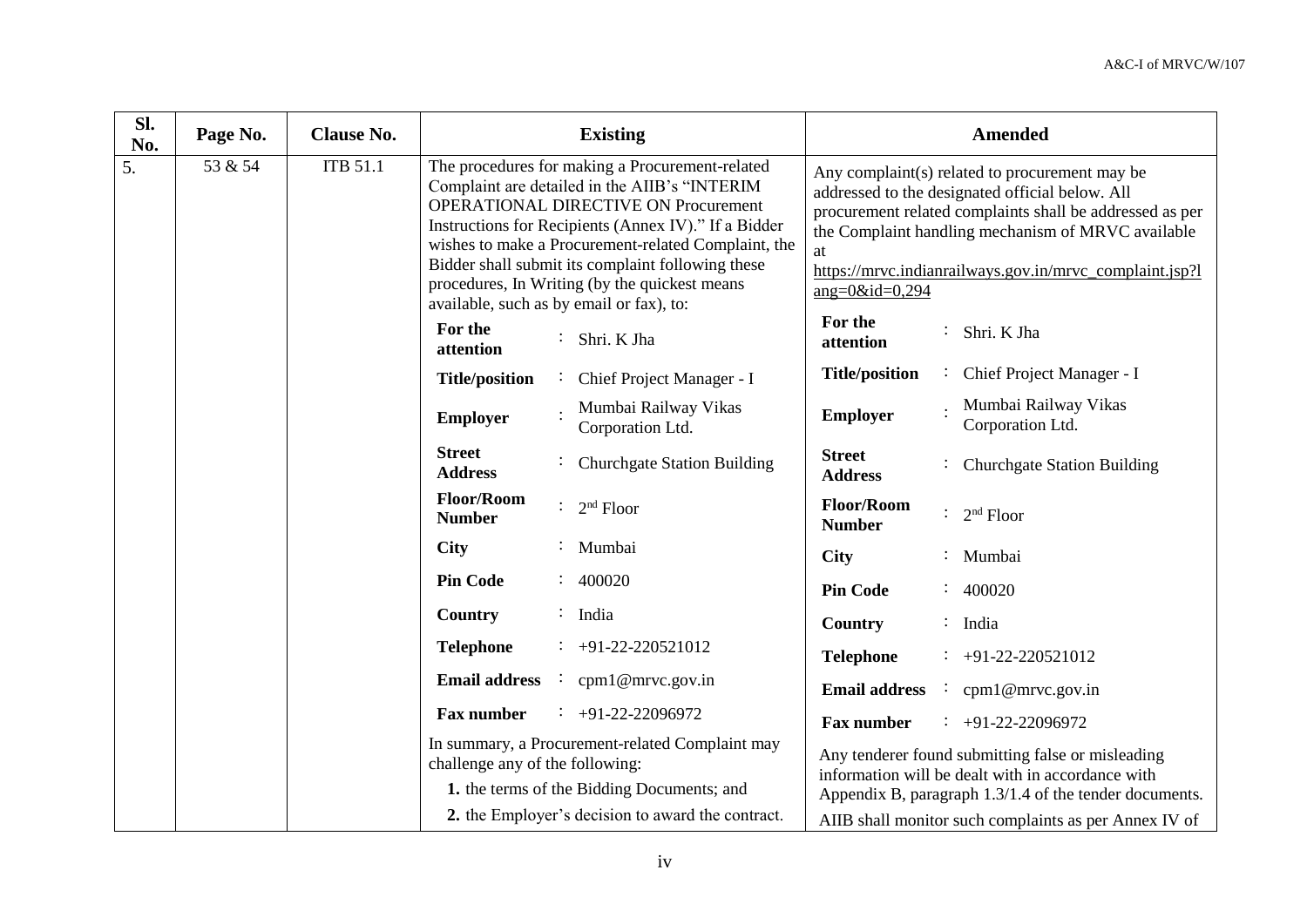| Sl.<br>No. | Page No.          | <b>Clause No.</b>                                                                                                                                      | <b>Existing</b>                                                                                                                                                                                                                                                                                                | <b>Amended</b>                                                                                                                                                                                                                                                                            |  |  |
|------------|-------------------|--------------------------------------------------------------------------------------------------------------------------------------------------------|----------------------------------------------------------------------------------------------------------------------------------------------------------------------------------------------------------------------------------------------------------------------------------------------------------------|-------------------------------------------------------------------------------------------------------------------------------------------------------------------------------------------------------------------------------------------------------------------------------------------|--|--|
|            |                   |                                                                                                                                                        |                                                                                                                                                                                                                                                                                                                | Interim Operational Directives on Procurement<br>Instructions for Receipt.                                                                                                                                                                                                                |  |  |
|            |                   |                                                                                                                                                        | Section III - Evaluation and Qualification Criteria (EQC)                                                                                                                                                                                                                                                      |                                                                                                                                                                                                                                                                                           |  |  |
|            | 1. Technical Part |                                                                                                                                                        |                                                                                                                                                                                                                                                                                                                |                                                                                                                                                                                                                                                                                           |  |  |
| 6.         | 70 & 71           | $4.2(a) -$<br>Specific<br>Construction $&$<br>Contract<br>Management<br>Experience                                                                     | <b>General Electrical Services</b> excluding<br>b)<br>Escalator and Elevator- valid electrical license<br>and have completed/substantially completed one<br>work of General electrical services of minimum<br>value of <b>INR 18 Million</b> OR 2 works each of<br>minimum value of <b>INR 11.00 Million</b> . | b) General Electrical Services excluding Escalator<br>and Elevator- valid electrical license and have<br>completed/ substantially completed one work of<br>General electrical services of minimum value of<br>INR 20.00 Million OR 2 works each of minimum<br>value of INR 12.00 Million. |  |  |
|            |                   |                                                                                                                                                        | c) Signaling $\&$ telecom Work – have completed<br>/substantially completed one<br>signaling $\&$<br>telecom work on running lines of minimum<br>value of INR 31 Millions OR 2 works each of<br>minimum value of <b>INR 19 Million</b> .                                                                       | c) Signaling $\&$ telecom Work – have completed<br>/substantially completed one signaling & telecom<br>work on running lines of minimum value of INR<br>33.00 Million OR 2 works each of minimum value<br>of INR 20.00 Million.                                                           |  |  |
| 7.         | 77                | 1.5<br>Contractor's<br>Representativ<br>and Key<br>$\mathbf{e}$<br><b>Personnel</b><br>Item No. 3 of<br>table;<br>Civil Engineer<br>PSC Work-3<br>Nos. | <b>Relevant academic qualifications</b><br>Degree/ Diploma in Civil/Mechanical<br>Engineering                                                                                                                                                                                                                  | <b>Relevant academic qualifications</b><br>Degree/ Diploma in Civil<br>Engineering                                                                                                                                                                                                        |  |  |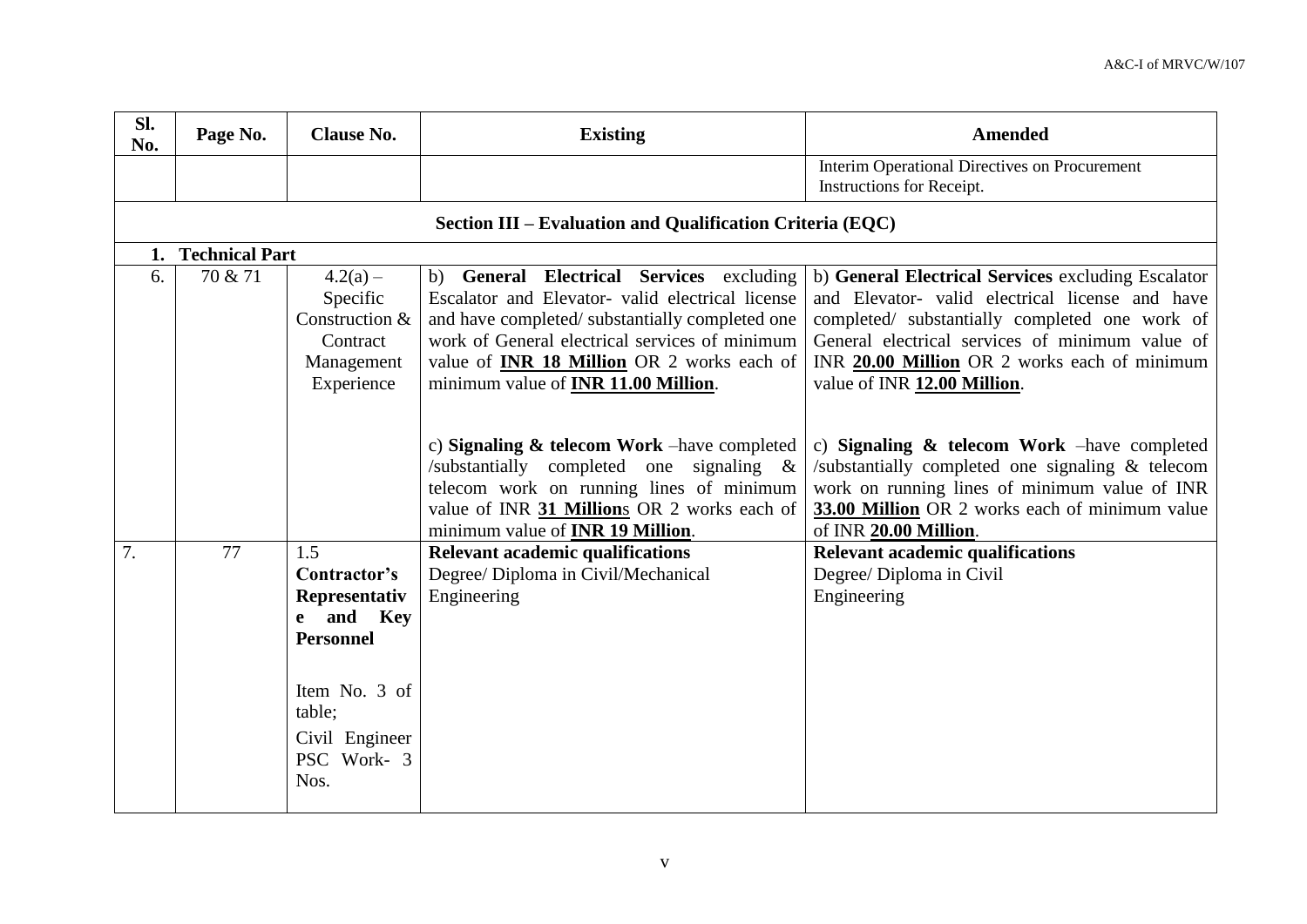| Sl.<br>No. | Page No.          | <b>Clause No.</b>           | <b>Existing</b>          |                | <b>Amended</b>                                                                                                                                                                                                                                                                                                                                                                                                                                                                                                                                                                                                                                                                                                                          |
|------------|-------------------|-----------------------------|--------------------------|----------------|-----------------------------------------------------------------------------------------------------------------------------------------------------------------------------------------------------------------------------------------------------------------------------------------------------------------------------------------------------------------------------------------------------------------------------------------------------------------------------------------------------------------------------------------------------------------------------------------------------------------------------------------------------------------------------------------------------------------------------------------|
| 8.         | 79                | 1.6 Equipment               | $\overline{\phantom{a}}$ |                | Following additional equipment added.                                                                                                                                                                                                                                                                                                                                                                                                                                                                                                                                                                                                                                                                                                   |
|            |                   |                             |                          | 17.            | Cable<br>Detector $/$ 1 No<br>Underground<br>Locator                                                                                                                                                                                                                                                                                                                                                                                                                                                                                                                                                                                                                                                                                    |
|            |                   |                             |                          | 18.            | <b>Nuclear Moisture Density Gauges</b><br>1 N <sub>0</sub>                                                                                                                                                                                                                                                                                                                                                                                                                                                                                                                                                                                                                                                                              |
|            |                   |                             |                          | 19.            | 1 N <sub>0</sub><br>Slope<br>Compactor<br>Vibratory<br>Roller T-80 (Double Drum) Rope                                                                                                                                                                                                                                                                                                                                                                                                                                                                                                                                                                                                                                                   |
|            |                   |                             |                          |                | <b>Start</b>                                                                                                                                                                                                                                                                                                                                                                                                                                                                                                                                                                                                                                                                                                                            |
|            |                   |                             |                          | 20.            | Slope Vibratory Compactor With 1 No<br>1000 Kg Drum Weight                                                                                                                                                                                                                                                                                                                                                                                                                                                                                                                                                                                                                                                                              |
|            | 2. Financial Part |                             |                          |                |                                                                                                                                                                                                                                                                                                                                                                                                                                                                                                                                                                                                                                                                                                                                         |
| 9.         | 80                | 2.1 Margin of<br>Preference | <b>Not Applicable</b>    |                | 2.1 Margin of preference shall apply as follows:                                                                                                                                                                                                                                                                                                                                                                                                                                                                                                                                                                                                                                                                                        |
|            |                   |                             |                          |                | Purchase preference shall be given to local suppliers                                                                                                                                                                                                                                                                                                                                                                                                                                                                                                                                                                                                                                                                                   |
|            |                   |                             |                          |                | in the manner specified hereunder:                                                                                                                                                                                                                                                                                                                                                                                                                                                                                                                                                                                                                                                                                                      |
|            |                   |                             |                          | $\mathbf{i}$ . | Among all qualified bids, the lowest bid will<br>be termed as L1. If L1 is from a local supplier,<br>the contract will be awarded to L1.<br>ii. If L1 is not from a local supplier, the lowest<br>bidder among the local suppliers, will be<br>invited to match the L1 price subject to local<br>supplier's quoted price falling within the<br>margin of purchase preference, and the<br>contract shall be awarded to such local<br>supplier subject to matching the L1 price.<br>iii. In case such lowest eligible local supplier<br>fails to match the L1 price, the local supplier<br>with the next higher bid within the margin of<br>purchase preference shall be invited to match<br>the L1 price and so on and contract shall be |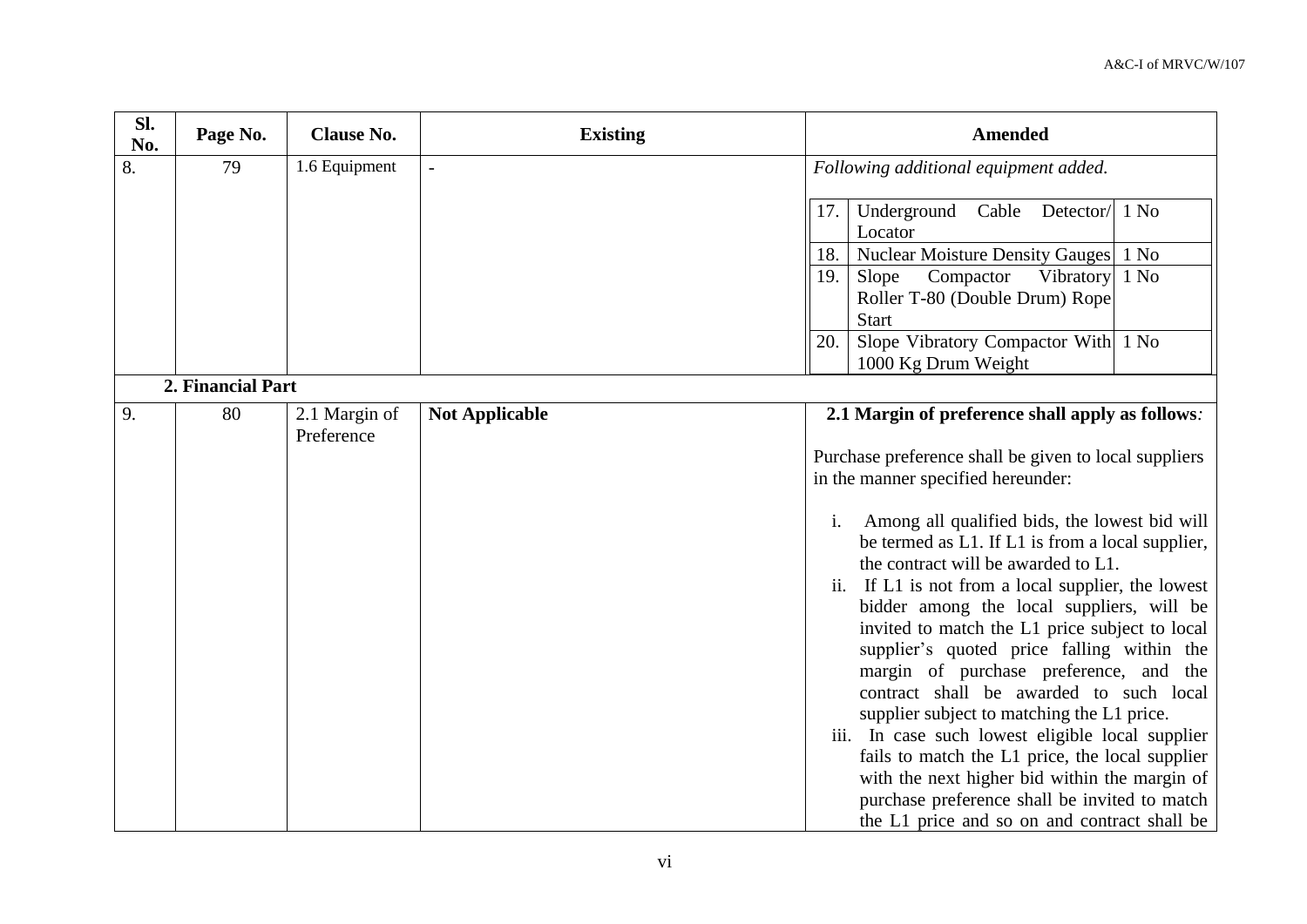| Sl.<br>No.                       | Page No.                          | <b>Clause No.</b>                        | <b>Existing</b>                                                                                                                                                                                                                                               | <b>Amended</b>                                                                                                                                                                                                                                                                                                                                                                            |  |  |  |
|----------------------------------|-----------------------------------|------------------------------------------|---------------------------------------------------------------------------------------------------------------------------------------------------------------------------------------------------------------------------------------------------------------|-------------------------------------------------------------------------------------------------------------------------------------------------------------------------------------------------------------------------------------------------------------------------------------------------------------------------------------------------------------------------------------------|--|--|--|
|                                  |                                   |                                          |                                                                                                                                                                                                                                                               | awarded accordingly. In case none of the local<br>suppliers within the margin of purchase<br>preference matches the L1 price, then the<br>contract may be awarded to the L1 bidder.<br>Information submitted by the bidder in the Local<br>content form i.e. Form $FIN - 3.5$ shall be used as the                                                                                        |  |  |  |
|                                  |                                   |                                          |                                                                                                                                                                                                                                                               | basis to qualify local content requirement.                                                                                                                                                                                                                                                                                                                                               |  |  |  |
| <b>Section IV - Bidding Form</b> |                                   |                                          |                                                                                                                                                                                                                                                               |                                                                                                                                                                                                                                                                                                                                                                                           |  |  |  |
|                                  | Letter of Bid - Technical Part    |                                          |                                                                                                                                                                                                                                                               |                                                                                                                                                                                                                                                                                                                                                                                           |  |  |  |
| 10.                              | 84                                | (1)                                      | <b>Fraud and Corruption:</b> We hereby certify that<br>we have taken steps to ensure that no person<br>acting for us or on our behalf engages in any<br>type of Fraud and Corruption; and                                                                     | <b>Prohibited Practices:</b> We hereby certify that we<br>have taken steps to ensure that no person acting for<br>us or on our behalf engages in any type of<br><b>Prohibited Practices</b> ; and                                                                                                                                                                                         |  |  |  |
| 11.                              | 84                                | (m)                                      | We also undertake that, in competing for (and, if<br>the award is made to us, in executing) the above<br>contract, we will strictly observe the laws against<br>fraud and corruption in force in India on date<br>namely "Prevention of Corruption Act 1988". | We also undertake that, in competing for (and, if the<br>award is made to us, in executing) the above<br>contract, we will strictly observe the laws against<br>prohibited practices in force in India on date<br>namely "Prevention of Corruption Act 1988".                                                                                                                             |  |  |  |
| 12.                              | 85                                | (0)<br><b>New</b><br>sub<br>clause added |                                                                                                                                                                                                                                                               | We declare that our product and/or services<br>(0)<br>offered for this tender meets /does not meet #<br>(#choose one option) the minimum prescribed<br>local contents and requirement of Local<br>Supplier as per policy of development of<br>Domestic industry mentioned in BDS clause<br>38.1 and a certificate to that effect has been<br>attached as per para (i) of the said clause. |  |  |  |
|                                  | <b>Appendix to Technical Part</b> |                                          |                                                                                                                                                                                                                                                               |                                                                                                                                                                                                                                                                                                                                                                                           |  |  |  |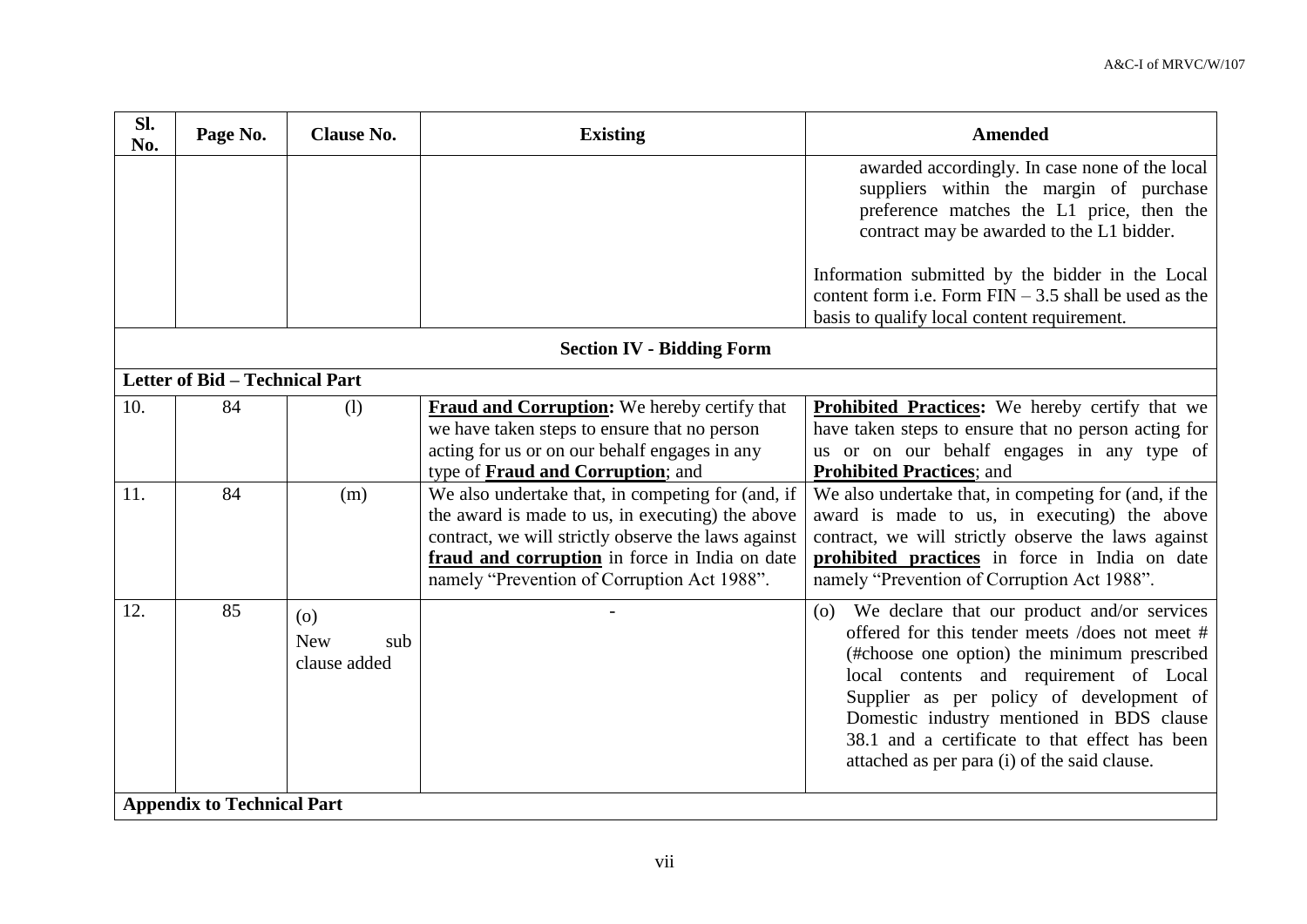| Sl.<br>No. | Page No.                                              | <b>Clause No.</b>                                       | <b>Existing</b>                                                                                                                                                                                                                                                                                                                                                                                                                                                                                                                                                                                                                                                                                                                                                                   | <b>Amended</b>                                                                                                                                                                                                                                                                                                                                                                                                                                                                                                                                                                                                                                                                                                                                                                                                                          |  |  |  |  |  |
|------------|-------------------------------------------------------|---------------------------------------------------------|-----------------------------------------------------------------------------------------------------------------------------------------------------------------------------------------------------------------------------------------------------------------------------------------------------------------------------------------------------------------------------------------------------------------------------------------------------------------------------------------------------------------------------------------------------------------------------------------------------------------------------------------------------------------------------------------------------------------------------------------------------------------------------------|-----------------------------------------------------------------------------------------------------------------------------------------------------------------------------------------------------------------------------------------------------------------------------------------------------------------------------------------------------------------------------------------------------------------------------------------------------------------------------------------------------------------------------------------------------------------------------------------------------------------------------------------------------------------------------------------------------------------------------------------------------------------------------------------------------------------------------------------|--|--|--|--|--|
| 13.        |                                                       | Add new form<br><b>FIN 3.5</b>                          |                                                                                                                                                                                                                                                                                                                                                                                                                                                                                                                                                                                                                                                                                                                                                                                   | Form FIN 3.5: Form of Local Content                                                                                                                                                                                                                                                                                                                                                                                                                                                                                                                                                                                                                                                                                                                                                                                                     |  |  |  |  |  |
|            | Appendix to Financial Part - Bill of Quantities (BOQ) |                                                         |                                                                                                                                                                                                                                                                                                                                                                                                                                                                                                                                                                                                                                                                                                                                                                                   |                                                                                                                                                                                                                                                                                                                                                                                                                                                                                                                                                                                                                                                                                                                                                                                                                                         |  |  |  |  |  |
|            |                                                       | <b>BOQ</b> - Part A: Civil Engineering Works            |                                                                                                                                                                                                                                                                                                                                                                                                                                                                                                                                                                                                                                                                                                                                                                                   |                                                                                                                                                                                                                                                                                                                                                                                                                                                                                                                                                                                                                                                                                                                                                                                                                                         |  |  |  |  |  |
| 14.        | 150                                                   | Schedule A-1:<br>Item No.7<br>Note No.4 is<br>modified. | Since the work is close to existing Panvel -<br>Karjat track, only controlled blasting shall be<br>permitted as per the advice and under the<br>supervision of experts like Central Institute of<br>Mining and Fuel Research (CIMFR), National<br>Institute of rock mechanics etc. All necessary<br>precautions will have to be taken to ensure safety<br>of running traffic and all structures, apart from<br>other safety precautions associated with blasting<br>work.                                                                                                                                                                                                                                                                                                         | Since the work is close to existing Panvel - Karjat<br>track, only controlled blasting shall be permitted.<br>The contractor has to submit the method<br>statement and blast design and to get it approved<br>from Employer. All necessary precautions will<br>have to be taken to ensure safety of running traffic<br>and all structures, apart from other safety<br>precautions associated with blasting work.                                                                                                                                                                                                                                                                                                                                                                                                                        |  |  |  |  |  |
| 15.        | 154                                                   | Schedule A-1:<br>Item No. 12                            | Supplying and placing gabions of suitable size as<br>per specifications with 2.7 mm dia wire coated<br>with zinc and PVC sleeves as per specification<br>with provision of partition at every meter interval<br>and properly packed with approx 150 mm size<br>boulders including transportation and placing at<br>indicated places as per direction of Engineer in<br>charge including with all contractor's materials,<br>tools, plants, Labour etc including royalty<br>charges complete with all respect including<br>continuous stitching with GI wire / nylon rope.<br>The rates shall be inclusive of carrying the<br>materials by head load from nearest approaches<br>point, involving crossing of running lines tacking<br>all the safety precaution and in all adverse | Supplying and placing gabions of suitable size as per<br>specifications with 2.7 mm dia wire coated with zinc<br>and PVC sleeves as per specification with provision<br>of partition at every meter interval and properly<br>packed with approx 150 mm size boulders including<br>transportation and placing at indicated places as per<br>direction of Engineer in charge including with all<br>contractor's materials, tools, plants, Labour etc<br>including royalty charges complete with all respect<br>including continuous stitching with GI wire / nylon<br>rope. The rates shall be inclusive of carrying the<br>materials by head load from nearest approaches<br>point, involving crossing of running lines tacking all<br>the safety precaution and in all adverse weather<br>condition such as heavy rains muddy roads and |  |  |  |  |  |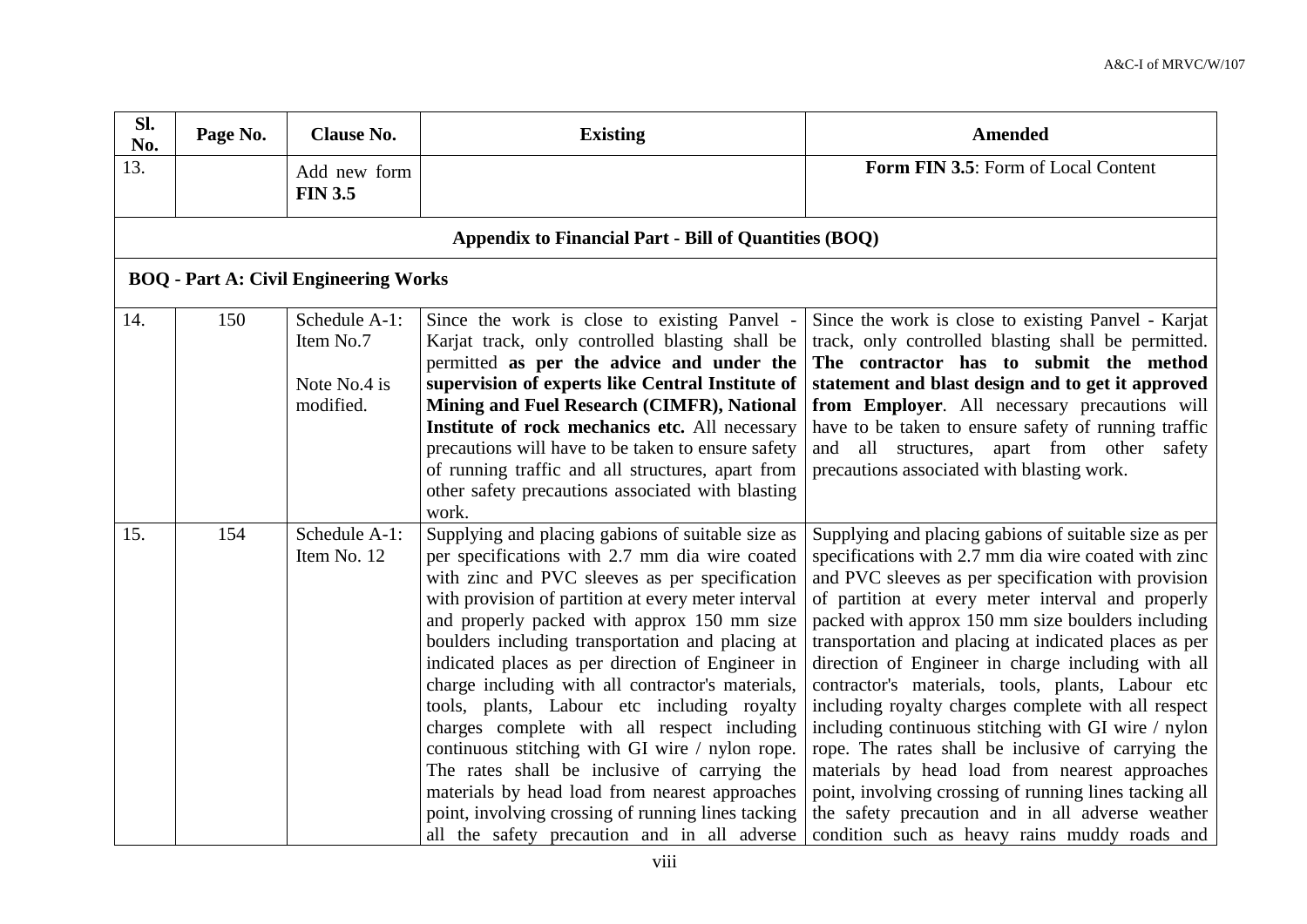| Sl.<br>No. | Page No. | <b>Clause No.</b> | <b>Existing</b>                                                                                                                                                                                                                                                                                                                                                                                                                                                                                                                           | <b>Amended</b>                                                                                                                                                                                                                                                                                                                                                                                                                                                                                                                                                                                                                                                                                                                  |
|------------|----------|-------------------|-------------------------------------------------------------------------------------------------------------------------------------------------------------------------------------------------------------------------------------------------------------------------------------------------------------------------------------------------------------------------------------------------------------------------------------------------------------------------------------------------------------------------------------------|---------------------------------------------------------------------------------------------------------------------------------------------------------------------------------------------------------------------------------------------------------------------------------------------------------------------------------------------------------------------------------------------------------------------------------------------------------------------------------------------------------------------------------------------------------------------------------------------------------------------------------------------------------------------------------------------------------------------------------|
|            |          |                   | weather condition such as heavy rains muddy<br>roads and water logged are including all all lead<br>and lift. Rates shall be inclusive of excavation in<br>clay or loose soil up to 30 cm in depth where the<br>gabion shall rest.                                                                                                                                                                                                                                                                                                        | water logged are including all lead and lift. Rates<br>shall be inclusive of excavation in clay or loose soil<br>up to 30 cm in depth where the gabion shall rest.<br>Notes:<br>1. Contractor has to use stone/boulders released<br>Railway's cuttings/foundations<br>from<br>after<br>breaking them to required size, for which a<br>deduction of Rs 500/- per cum will be made.<br>2. In case released Railway stone/boulder is not<br>available, outside stone/boulder can be used only<br>with permission of Engineer-in-charge.                                                                                                                                                                                            |
| 16.        | 155      | Item No. 16       | Schedule A-1: Providing backfilling with stone boulders of<br>approved quality behind abutment, return wall,<br>wing wall etc, with all contractor's stone<br>materials, labours, tools and plants etc. including<br>all taxes, royalty, all lead and lifts, transportation<br>etc. complete as per Railway's specifications and<br>direction of Engineer -in-charge.<br>(Note: Rs 500/- per cum will be deducted in<br>case of Railway's area including rock cutting<br>in foundation are used after breaking them to<br>required size). | Providing backfilling with stone boulders of<br>approved quality behind abutment, return wall, wing<br>wall etc, with all contractor's stone materials,<br>labours, tools and plants etc. including all taxes,<br>royalty, all lead and lifts, transportation etc.<br>complete as per Railway's specifications<br>and<br>direction of Engineer -in-charge.<br>Notes:<br>1. Contractor has to use stone/boulders released<br>Railway's<br>cuttings/foundations<br>from<br>after<br>breaking them to required size, for which a<br>deduction of Rs 500/- per cum will be made.<br>2. In case released Railway stone/boulder is not<br>available, outside stone/boulder can be used only<br>with permission of Engineer-in-charge. |
| 17.        | 156      | Item No. 20       | Schedule A-1: Providing 300 mm thick dry-stone pitching with<br>boulders. Stone of not less than 20 Kg each in                                                                                                                                                                                                                                                                                                                                                                                                                            | Providing 300 mm thick dry-stone pitching with<br>boulders. Stone of not less than 20 Kg each in                                                                                                                                                                                                                                                                                                                                                                                                                                                                                                                                                                                                                                |
|            |          |                   | weight with all contractor's stone, materials,                                                                                                                                                                                                                                                                                                                                                                                                                                                                                            | weight with all contractor's stone, materials, labour,                                                                                                                                                                                                                                                                                                                                                                                                                                                                                                                                                                                                                                                                          |
|            |          |                   | labour, tools and plants etc. including all taxes,                                                                                                                                                                                                                                                                                                                                                                                                                                                                                        | tools and plants etc. including all taxes, royalty, all                                                                                                                                                                                                                                                                                                                                                                                                                                                                                                                                                                                                                                                                         |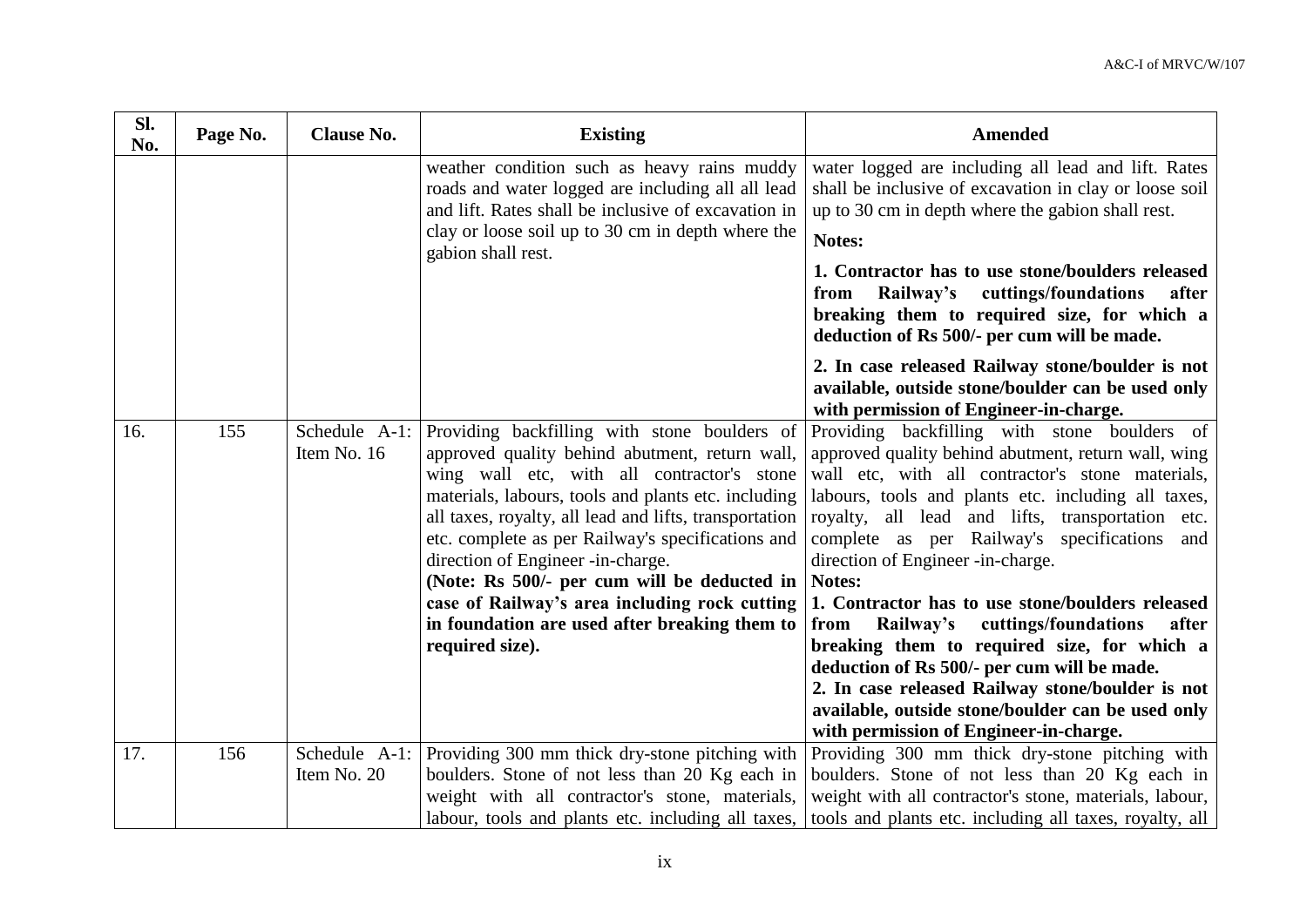| Sl.<br>No. | Page No. | <b>Clause No.</b> | <b>Existing</b>                                                                                                                                                                                                                                                                                                                                                                                                                | <b>Amended</b>                                                                                                                                                                                                                                                                                                                                                                                                                                                               |
|------------|----------|-------------------|--------------------------------------------------------------------------------------------------------------------------------------------------------------------------------------------------------------------------------------------------------------------------------------------------------------------------------------------------------------------------------------------------------------------------------|------------------------------------------------------------------------------------------------------------------------------------------------------------------------------------------------------------------------------------------------------------------------------------------------------------------------------------------------------------------------------------------------------------------------------------------------------------------------------|
|            |          |                   | royalty, all lead & lift, transportation etc.<br>complete as per specifications and direction of<br>Engineer-in-charge.                                                                                                                                                                                                                                                                                                        | lead & lift, transportation etc. complete as per<br>specifications and direction of Engineer-in-charge.<br>Notes:<br>1. Contractor has to use stone/boulders released<br>cuttings/foundations<br>Railway's<br>from<br>after<br>breaking them to required size, for which a<br>deduction of Rs 500/- per cum will be made.<br>2. In case released Railway stone/boulder is not<br>available, outside stone/boulder can be used only<br>with permission of Engineer-in-charge. |
| 18.        | 156      | Item No. 21       | Schedule A-1: Road work- Providing, laying and compacting<br>hand packed dry rubble soling 250 mm thick<br>without any special dressing of stone with<br>contractor's road roller and keeping to template<br>as directed by the Engineer. Rate includes all<br>contractor's labours, materials, tools and plants<br>etc. including all taxes, royalty, all leads & lift,<br>transportation etc. complete as per specification. | Road work- Providing, laying and compacting hand<br>packed dry rubble soling 250 mm thick without any<br>special dressing of stone with contractor's road roller<br>and keeping to template as directed by the Engineer.<br>Rate includes all contractor's labours, materials,<br>tools and plants etc. including all taxes, royalty, all<br>leads & lift, transportation etc. complete as per<br>specification.                                                             |
|            |          |                   |                                                                                                                                                                                                                                                                                                                                                                                                                                | Notes:<br>1. Contractor has to use stone/boulders released<br>cuttings/foundations<br>Railway's<br>after<br>from<br>breaking them to required size, for which a<br>deduction of Rs 500/- per cum will be made.<br>2. In case released Railway stone/boulder is not<br>available, outside stone/boulder can be used only<br>with permission of Engineer-in-charge.                                                                                                            |
| 19.        | 160      | Item No. 33       | Schedule A-1: Random rubble masonry with hard stone in<br>foundation and plinth including levelling up with<br>concrete as per specifications, with contractor's<br>boulder for drain, toe wall, catch water drain etc                                                                                                                                                                                                         | Random rubble masonry with hard stone in<br>foundation and plinth including levelling up with<br>concrete as per specifications, with contractor's<br>boulder for drain, toe wall, catch water drain etc in                                                                                                                                                                                                                                                                  |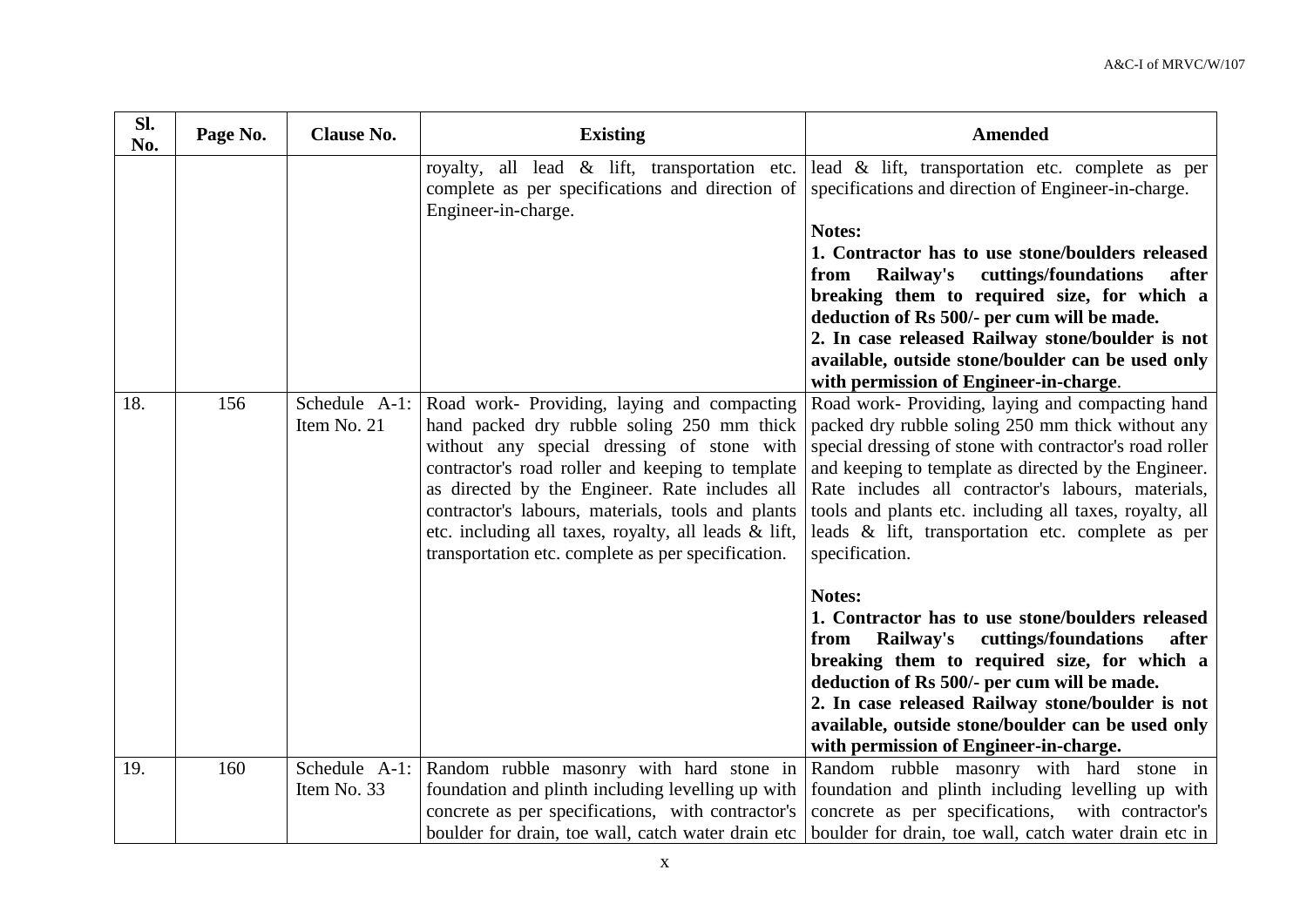| SI.<br>No. | Page No. | <b>Clause No.</b>           | <b>Existing</b>                                                                                                                                                                                                                                                                              | <b>Amended</b>                                                                                                                                                                                                                                                                                                                                                                                                                                                                                                                                                                             |
|------------|----------|-----------------------------|----------------------------------------------------------------------------------------------------------------------------------------------------------------------------------------------------------------------------------------------------------------------------------------------|--------------------------------------------------------------------------------------------------------------------------------------------------------------------------------------------------------------------------------------------------------------------------------------------------------------------------------------------------------------------------------------------------------------------------------------------------------------------------------------------------------------------------------------------------------------------------------------------|
|            |          |                             | in cement mortar 1:6 mix for all heights and<br>depth from above/below ground level with<br>contractor's labour, tools and cement including<br>all lead and lift etc. complete in all respect as per<br>drawing and specification and as directed by the<br>Engineer-in-charge.              | cement mortar 1:6 mix for all heights and depth from<br>above/below ground level with contractor's labour,<br>tools and cement including all lead and lift etc.<br>complete in all respect as per drawing and<br>specification and as directed by the Engineer-in-<br>charge.                                                                                                                                                                                                                                                                                                              |
|            |          |                             |                                                                                                                                                                                                                                                                                              | Notes:<br>1. Contractor has to use stone/boulders released<br>cuttings/foundations<br>Railway's<br>after<br>from<br>breaking them to required size, for which a<br>deduction of Rs 500/- per cum will be made.<br>2. In case released Railway stone/boulder is not<br>available, outside stone/boulder can be used only<br>with permission of Engineer-in-charge.                                                                                                                                                                                                                          |
| 20.        | 164      | Item No. 1                  | Schedule A-2: Providing rubble soling in foundations, etc. with<br>all contractor's stone, material, labour, tools &<br>plants etc. including all lead $&$ lift, transportation<br>complete<br>as<br>per<br>Railway's/MRVC<br>etc<br>specifications and direction of Engineer-in-<br>charge. | Providing rubble soling in foundations, etc. with all<br>contractor's stone, material, labour, tools & plants<br>etc. including all lead $\&$ lift, transportation etc<br>complete as per Railway's/MRVC specifications and<br>direction of Engineer-in-charge.<br>Notes:<br>1. Contractor has to use stone/boulders released<br>cuttings/foundations<br>Railway's<br>after<br>from<br>breaking them to required size, for which a<br>deduction of Rs 500/- per cum will be made.<br>2. In case released Railway stone/boulder is not<br>available, outside stone/boulder can be used only |
|            |          |                             |                                                                                                                                                                                                                                                                                              | with permission of Engineer-in-charge.                                                                                                                                                                                                                                                                                                                                                                                                                                                                                                                                                     |
| 21.        | 200      | Schedule A-4:<br>Item No.19 | Planting of healthy plants of all season of<br>approved species by digging pits in all type of<br>soil boulder/macadam/concrete etc & refilling                                                                                                                                              | Supplying & Planting of healthy plants of all season<br>of approved species by digging pits in all type of<br>soil/boulder/macadam etc $\&$ refilling with manure $\&$                                                                                                                                                                                                                                                                                                                                                                                                                     |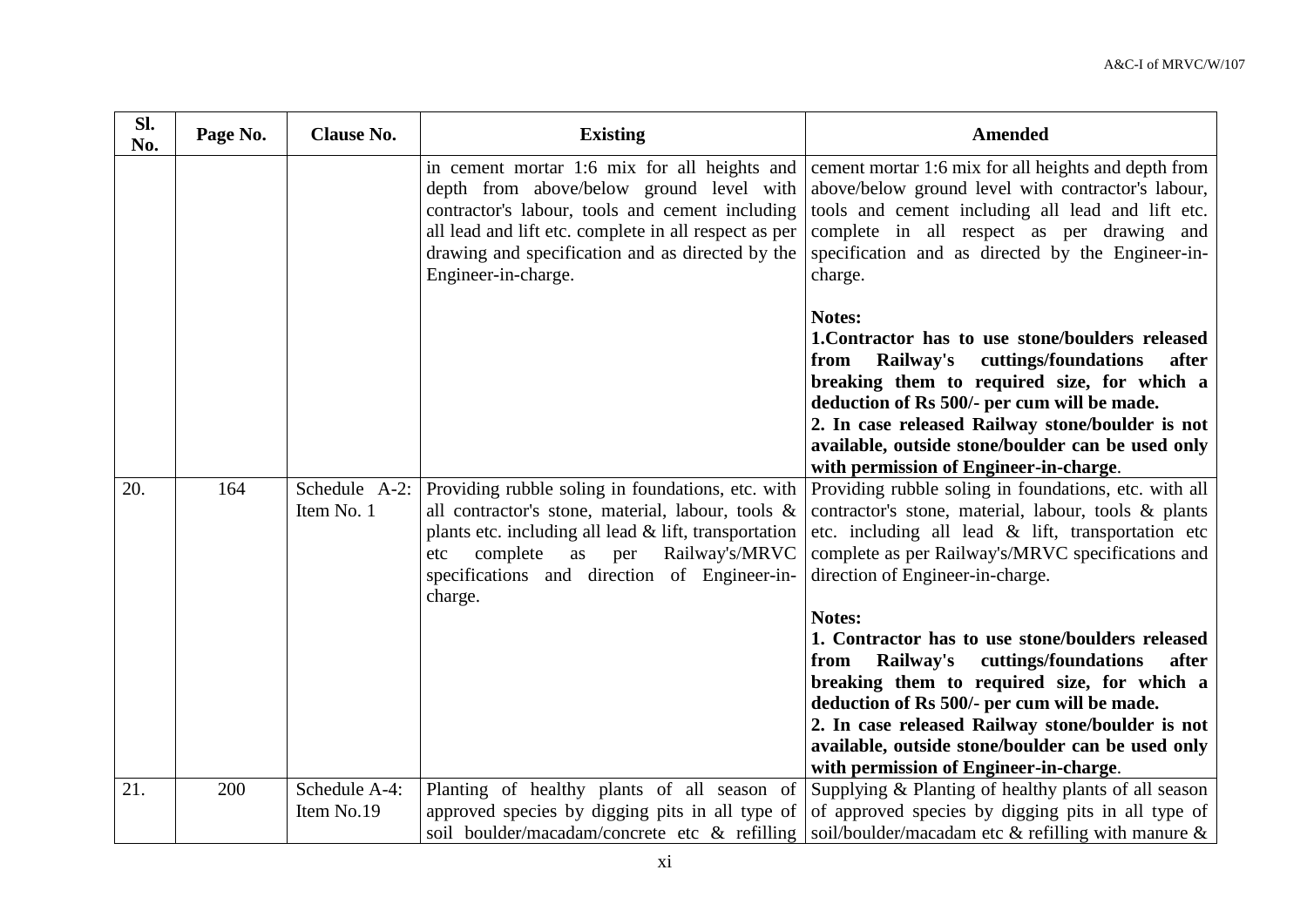| Sl.<br>No. | Page No. | <b>Clause No.</b>           | <b>Existing</b>                                                                                                                                                                                                                                                                                                                                                                               | <b>Amended</b>                                                                                                                                                                                                                                                                                                                                                                                                                                                                                                                          |
|------------|----------|-----------------------------|-----------------------------------------------------------------------------------------------------------------------------------------------------------------------------------------------------------------------------------------------------------------------------------------------------------------------------------------------------------------------------------------------|-----------------------------------------------------------------------------------------------------------------------------------------------------------------------------------------------------------------------------------------------------------------------------------------------------------------------------------------------------------------------------------------------------------------------------------------------------------------------------------------------------------------------------------------|
|            |          |                             | with manure $\&$ soil $\&$ suitable proportion as<br>directed by Engineer. Rates include contractors<br>plants, material, tools & plants loading & taxes,<br>duties octroi, all lead & lift etc complete. Note:-<br>Payment will be made one month after plantation<br>for those plants which survive and remain in<br>healthy.                                                               | soil in suitable proportion as directed by Engineer-<br>in-Charge $\&$ Maintaining the plants for 2 years.<br>Rates includes contractors plants, material, tools &<br>plants, loading, all lead & lift etc complete.<br>Note: -<br>1. Payment for surviving trees after three months of<br>plantation - 25%<br>2. Payment for surviving trees after six months of<br>plantation - 25%<br>3. Payment for surviving trees after one year of<br>plantation - 25%<br>4. Payment for surviving trees after two years of<br>plantation $-25%$ |
|            |          |                             | Quantity = $6000$ Nos                                                                                                                                                                                                                                                                                                                                                                         | Quantity = $6712$ Nos                                                                                                                                                                                                                                                                                                                                                                                                                                                                                                                   |
| 22.        | 200      | Schedule A-4:<br>Item No.20 | Supplying and laying lawn grass of approved<br>species at site as directed by Engineer. The lawn<br>grass should be developed and well grown and<br>free from other type of grasses as directed by<br>Engineer. Rates includes contractor's materials,<br>tools and plants, loading and unloading, transport<br>and fuel, labours, taxes, duties, octrai, all lead<br>and lift etc. complete. | Turfing / planting with planted doob grass, including<br>all lead and lift, and watering as required until<br>properly rooted, with.<br>Note - Initially payment of only 40% will be made.<br>Balance 60% will be paid as under if the turfing is<br>properly rooted:<br>1. After 1st monsoon - 20%<br>2. After one Year - 20%<br>3. After handing over of section to railways/another<br>agency - $20%$                                                                                                                                |
|            |          |                             | Quantity = $31000$ Sqm                                                                                                                                                                                                                                                                                                                                                                        | Quantity = $64000$ Sqm                                                                                                                                                                                                                                                                                                                                                                                                                                                                                                                  |
| 23.        | 222      | Schedule A-5:<br>Item No.1  | Credit value of rubble generated from hard rock<br>cutting vide relevant items of <b>Annexures</b> not<br>required for Railways use and disposal of the<br>same, outside of Railway limit by contractor's<br>own means, with all lead, lift, transportation<br>charges, and other incidental charges etc                                                                                      | Credit value of rubble generated from hard rock<br>cutting vide relevant items of Schedules not required<br>for Railways use and disposal of the same, outside of<br>Railway limit by contractor's own means, with all<br>lead, lift, transportation charges, and other incidental<br>charges etc complete as directed.                                                                                                                                                                                                                 |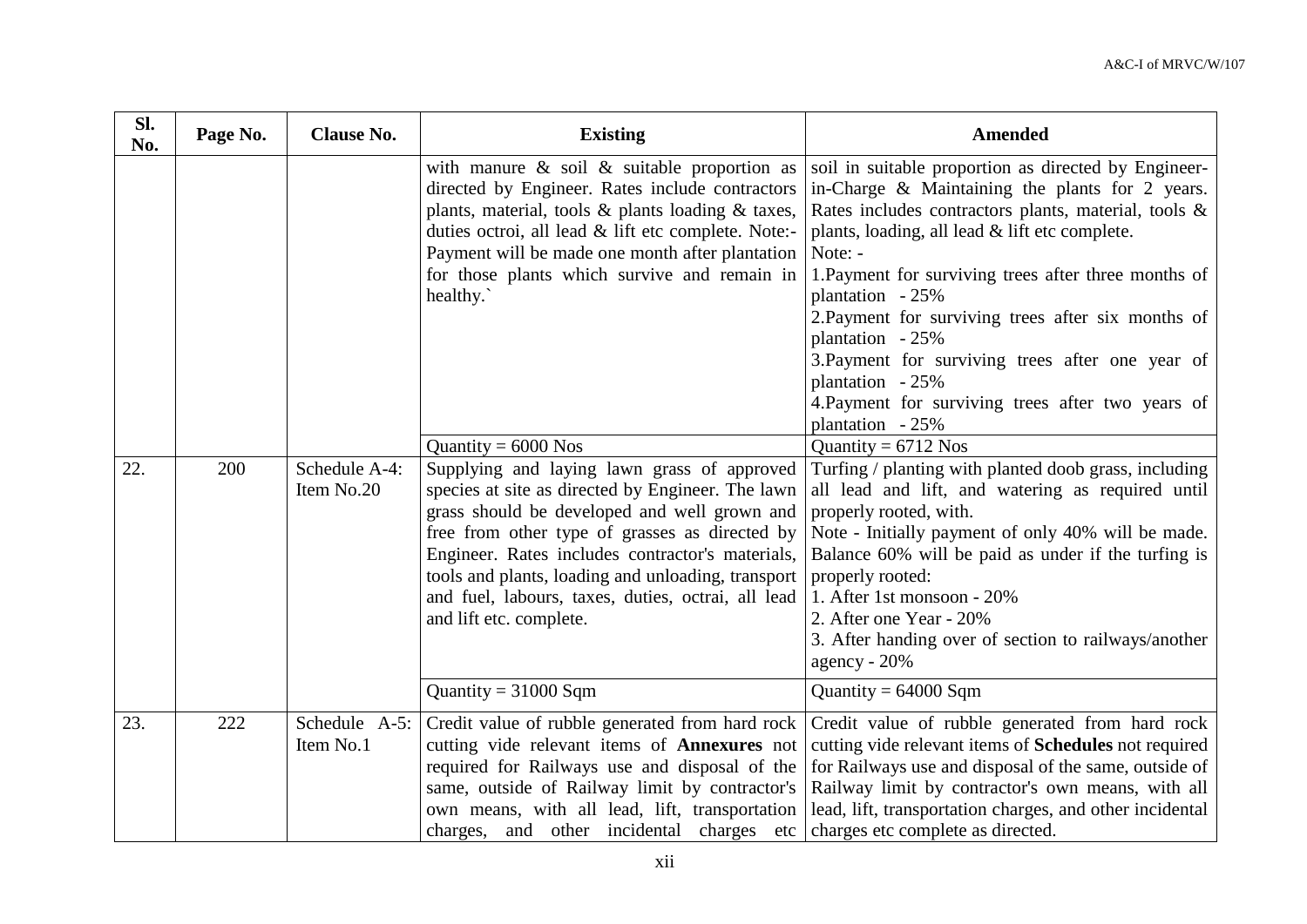| Sl.<br>No. | Page No. | <b>Clause No.</b>                                                     | <b>Existing</b>                                                                                                                                                                                                                                                                                                                                                                                                                                                                                                                      | <b>Amended</b>                                                                                                                                                                                                                                                                                                                                                                                                                                                                                                                                                                                                                                                         |
|------------|----------|-----------------------------------------------------------------------|--------------------------------------------------------------------------------------------------------------------------------------------------------------------------------------------------------------------------------------------------------------------------------------------------------------------------------------------------------------------------------------------------------------------------------------------------------------------------------------------------------------------------------------|------------------------------------------------------------------------------------------------------------------------------------------------------------------------------------------------------------------------------------------------------------------------------------------------------------------------------------------------------------------------------------------------------------------------------------------------------------------------------------------------------------------------------------------------------------------------------------------------------------------------------------------------------------------------|
|            |          |                                                                       | complete as directed.<br>Note:<br>(1) Quantity will be calculated based on the<br>actual quantity generated and measured by<br>cutting hard rock under relevant item in<br>relevant Annexures.<br>$(2)$ The amount for this item will be deducted<br>from each running bill.<br>(3) Taxes and Royalty charges have to be borne<br>and paid by the tenderer / contractor.                                                                                                                                                             | Notes:<br>(1) Quantity will be calculated based on the<br>quantity generated and measured as per cross<br>section measurements of cutting hard rock under<br>relevant items in relevant Schedules.<br>(2) deduction for stone/rubbles utilized for<br>Railway use (Item No. 12, 16, 20, 21 & 33 of Sch<br>A and Item No. 1 of Sch-A2) will be done based<br>on measured quantities of those items, where<br>released stone/ rubbles have been used, duly<br>adjusted for 16% voids.<br>(3) The amount for this item will be deducted from<br>each running bill.<br>(4) Taxes and Royalty charges if payable have to be<br>borne and paid by the tenderer / contractor. |
| 24.        | 224      | Schedule<br>$B$ :<br>Item No. 1<br>(Note No.1 $\&$<br>2 are modified) | Notes: -<br>1. Rate for this item is to be quoted as<br>percentage of total cost of Work. For<br>example, total cost of the work under<br>Schedule A is Rs. 100 Million and rate quoted<br>by the tenderer is 1% then total payment<br>under this item will be Rs 1 Million. Payment<br>against this item will be made at quoted<br>percentage of value of work done & billed in<br>each Interim payment Certificate/on account<br>Bill.<br>2. Separate SHE organization/team shall be $\vert$ 2. Deleted.<br>deployed for each LOT. | Notes: -<br>1. Rate for this item is to be quoted as percentage of<br>total cost of Civil Engineering Work (Schedule<br>A-1 to A-6). For example, total cost of the civil<br>work under Schedule A is Rs. 100 Million and<br>rate quoted by the tenderer is 1% then total<br>payment under this item will be Rs 1 Million.<br>Payment against this item will be made at quoted<br>percentage of value of work done & billed in<br>each Interim payment Certificate/on account Bill.                                                                                                                                                                                    |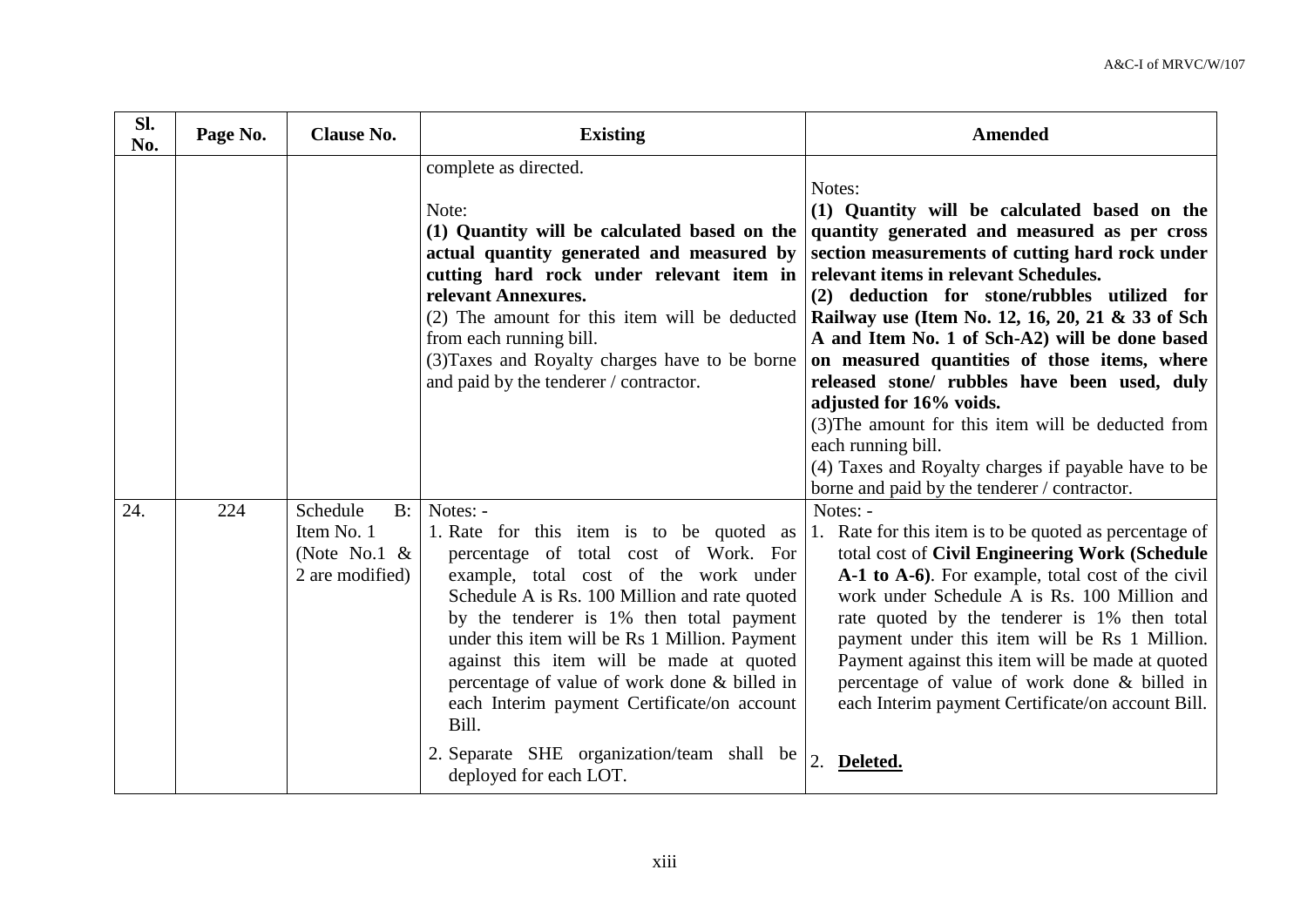| Sl.<br>No. | Page No.                                     | <b>Clause No.</b>                                                                           | <b>Existing</b>                                                                                                                                                                                                                                                                                                                                                                                                                                                                                            | <b>Amended</b>                                                                                                                                                                                                                                                                                                                                                                                                                                                       |  |  |  |
|------------|----------------------------------------------|---------------------------------------------------------------------------------------------|------------------------------------------------------------------------------------------------------------------------------------------------------------------------------------------------------------------------------------------------------------------------------------------------------------------------------------------------------------------------------------------------------------------------------------------------------------------------------------------------------------|----------------------------------------------------------------------------------------------------------------------------------------------------------------------------------------------------------------------------------------------------------------------------------------------------------------------------------------------------------------------------------------------------------------------------------------------------------------------|--|--|--|
|            | <b>BOQ</b> - Part B: Electrical Engineering. |                                                                                             |                                                                                                                                                                                                                                                                                                                                                                                                                                                                                                            |                                                                                                                                                                                                                                                                                                                                                                                                                                                                      |  |  |  |
| 25.        | 229 & 230                                    | Item no. B 1.1                                                                              | Item no. $B$ 1.1<br>Supply of all material, multiple<br>loading/<br>unloading,<br>Installation,<br>storing,<br>testing,<br>commissioning of following type of earthing<br>with RCC/ brick chamber, funnel covered with<br>C.I/ RCC cover, bolts, nuts for connection to<br>pipe, alternate layer of salt & charcoal at height/<br>depth of 150 mm all around as required:<br>50 mm medium class perforated GI Pipe earthing<br>complete relevant IS Specification/ / Railway<br>requirement:<br>(Erection) | Item no. B 1.1<br>Supply of all material, multiple loading/ unloading,<br>storing, Installation, testing, commissioning of 50<br>mm medium class perforated GI Pipe earthing<br>complete relevant IS Specification/ / Railway<br>requirement with RCC/ brick chamber, funnel<br>covered with C.I/ RCC cover, bolts, nuts for<br>connection to pipe, alternate layer of salt & charcoal<br>at height/ depth of 150 mm all around as required.<br>(Erection)           |  |  |  |
| 26.        | 230                                          | Item no. $B$ 1.2                                                                            | Item no. $B$ 1.2<br>Copper earth plate 600mm x 600mm x 3mm<br>thick<br>earthing<br>complete<br>relevant<br>IS.<br>Specification/Railway requirement<br>(Erection)                                                                                                                                                                                                                                                                                                                                          | Item no. B 1.2<br>Supply of all material, multiple loading/unloading,<br>storing, Installation, testing, commissioning of<br>Copper earth plate 600mmx600mmx3mm thick<br>earthing complete relevant IS Specification/<br>Railway requirement with RCC/brick chamber,<br>funnel covered with CI/RCC cover, bolts, nuts for<br>connection to copper plate with alternate layer of<br>salt & charcoal at height/depth of 150mm all around<br>as required.<br>(Erection) |  |  |  |
| 27.        | 257                                          | <b>Schedules</b><br>of<br>$Part - B$ :<br>Payment terms<br>Electrical<br>for<br>Engineering |                                                                                                                                                                                                                                                                                                                                                                                                                                                                                                            | New note points added at the bottom of page no. 257<br>1 PAYMENT "On account payment"<br>The Contractor shall be entitled to be paid from time<br>to time by way of "On-account" payments, only for                                                                                                                                                                                                                                                                  |  |  |  |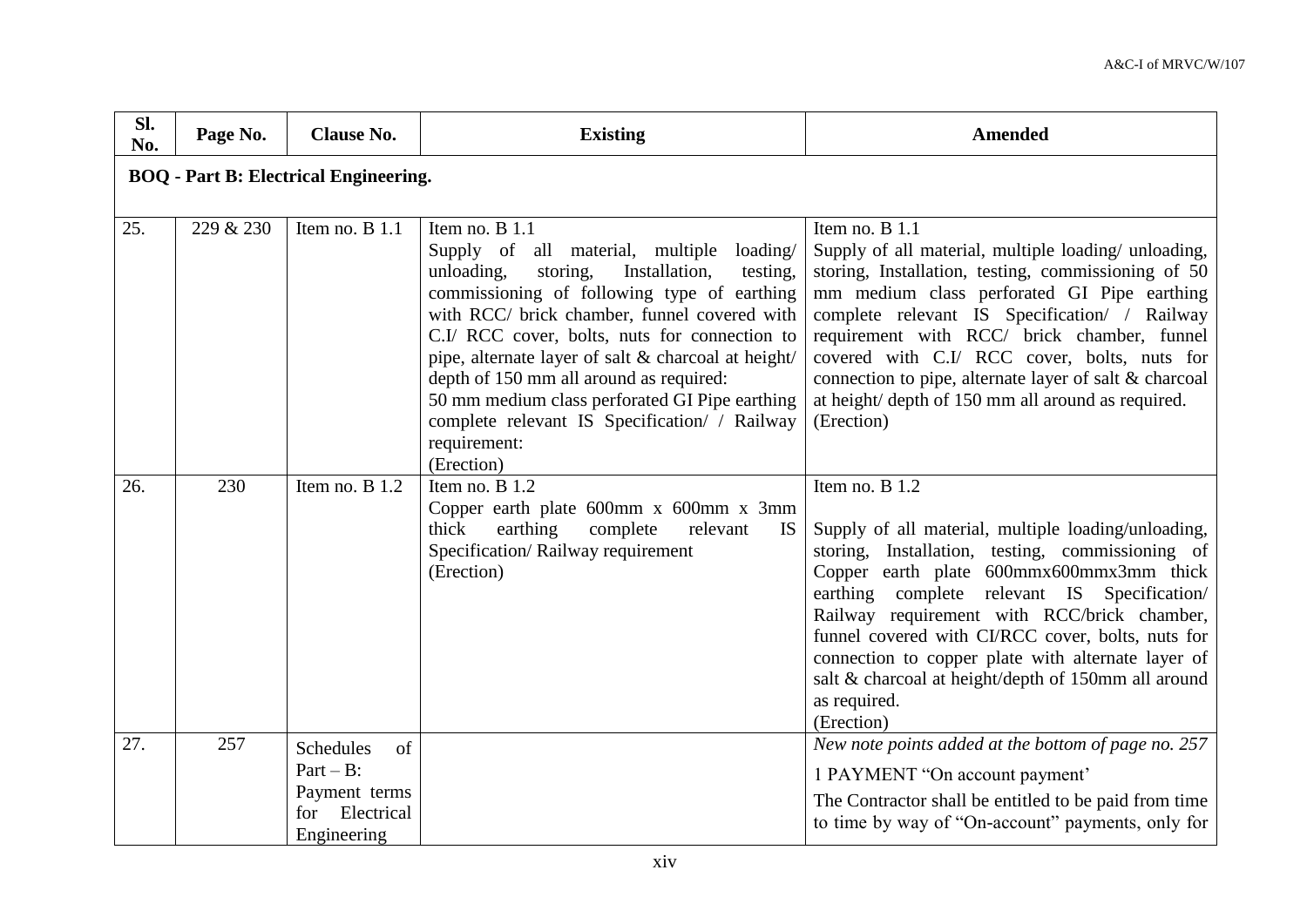| Sl.<br>No. | Page No. | <b>Clause No.</b> | <b>Existing</b> | <b>Amended</b>                                                                                                                                                                                                                                                                                                                                                                                                                                                                                                                                 |
|------------|----------|-------------------|-----------------|------------------------------------------------------------------------------------------------------------------------------------------------------------------------------------------------------------------------------------------------------------------------------------------------------------------------------------------------------------------------------------------------------------------------------------------------------------------------------------------------------------------------------------------------|
|            |          | items added.      |                 | such work as in the opinion of the Engineer,                                                                                                                                                                                                                                                                                                                                                                                                                                                                                                   |
|            |          |                   |                 | contractor has executed in terms of the Contract.                                                                                                                                                                                                                                                                                                                                                                                                                                                                                              |
|            |          |                   |                 | Unit prices for materials:<br>1.1                                                                                                                                                                                                                                                                                                                                                                                                                                                                                                              |
|            |          |                   |                 | The unit prices indicated in the BOQ is inclusive of<br>the prices for supplying of materials required under<br>the particular item of schedule, multiple loading/<br>unloading, storing, handling, erection testing and<br>commissioning of installation in conformity of<br>specification, Latest Indian Electricity Act and rules.<br>The unit price is also inclusive of all incidental<br>charges for transport, loading/unloading and<br>handling of materials, commission for arranging<br>dispatch direct from manufacturer's factory/ |
|            |          |                   |                 | authorized dealer/ supplier and completing all<br>necessary formalities in this respect, such as<br>submission of forwarding notes, all insurance<br>premium, bankers charges for bank guarantee,<br>indemnity bonds inclusive of cost of stamps, etc.<br>The unit prices shall include all incidental charges<br>duties and levies except GST (As applicable) for<br>works contract for Railways which notified by Govt.<br>of India @12% at present will be paid by MRVC on<br>production of Tax invoice.                                    |
|            |          |                   |                 | Unit prices for erection:<br>1.2<br>The unit indicated in the Explanatory Note or as per<br>electrical technical specification given in the tender<br>papers and also cover all cost of administration of<br>the contract, insurance premium, banker's charges<br>for guarantees, cost of stamps, cost of storage,<br>loading and unloading and handling of materials and<br>for any road transport which the Contractor may use                                                                                                               |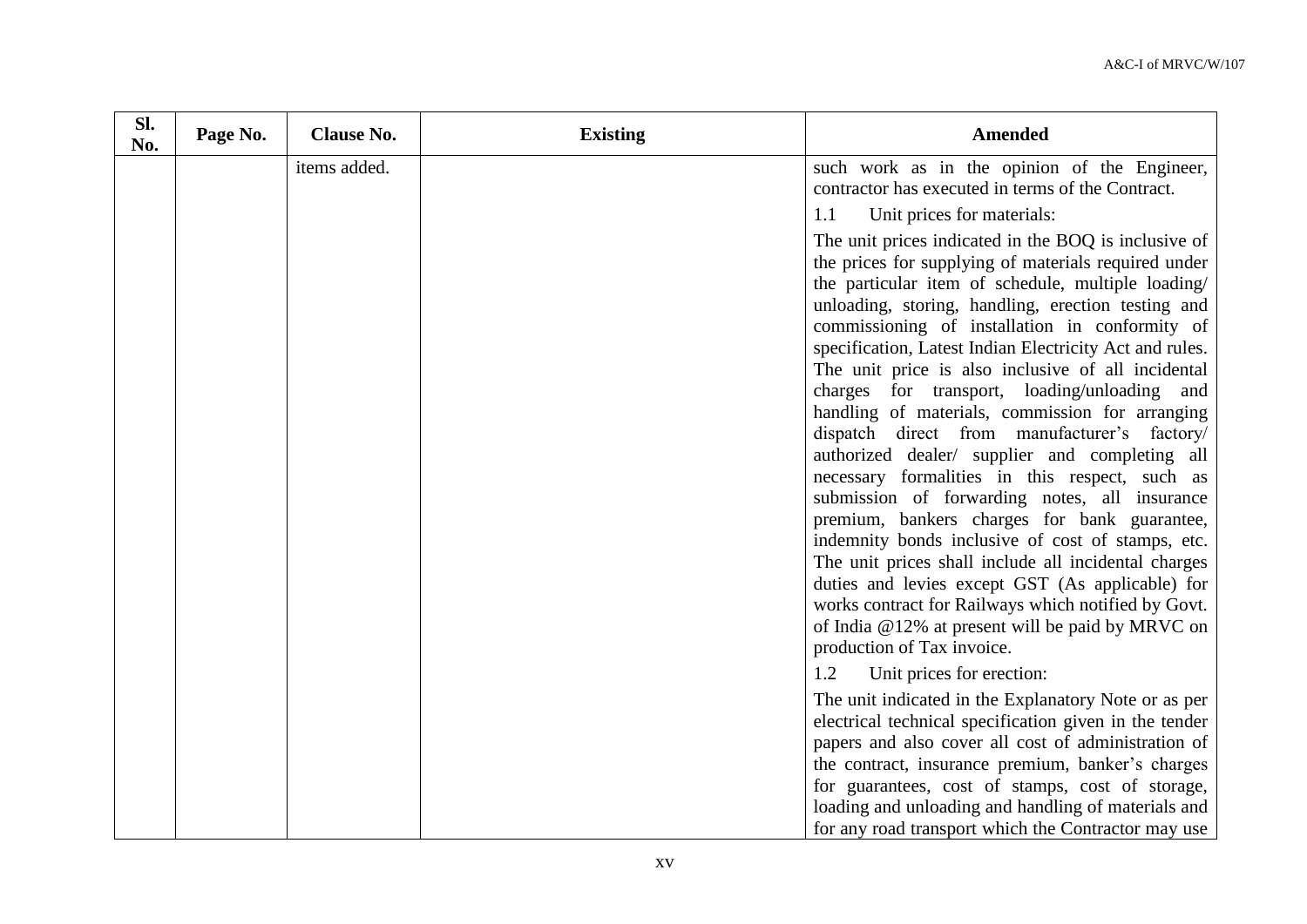| Sl.<br>No. | Page No. | <b>Clause No.</b> | <b>Existing</b> | Amended                                                                                                                                                                                                                                                                                                                                                                                                                                                                                                                                                                                                                                                                                                                                                                                                                                                                                  |
|------------|----------|-------------------|-----------------|------------------------------------------------------------------------------------------------------------------------------------------------------------------------------------------------------------------------------------------------------------------------------------------------------------------------------------------------------------------------------------------------------------------------------------------------------------------------------------------------------------------------------------------------------------------------------------------------------------------------------------------------------------------------------------------------------------------------------------------------------------------------------------------------------------------------------------------------------------------------------------------|
|            |          |                   |                 | for carrying materials between his depot/s and site<br>of work. The unit price includes cost of works and<br>adjustments necessary to be done by the Contractor<br>during or after the tests carried out. Prices for<br>erection indicated in the BOQ are inclusive of cost<br>of erection and material testing to be done by the<br>Contractor to the extent. The unit prices shall<br>include all incidental charges duties and levies on<br>except GST (As applicable) for works contract for<br>Railways which notified by Govt. of India @12% at<br>present will be paid by MRVC on production of Tax<br>invoice.<br>For distribution boards, panel, meter box, the<br>complete set as indicated in the particular item of<br>schedule and with quantities required for erection,<br>Testing & commissioning based on its approved<br>design/ drawing and not in piecemeal shall be |
|            |          |                   |                 | considered for payment.<br>2.1<br>Stages of payment:                                                                                                                                                                                                                                                                                                                                                                                                                                                                                                                                                                                                                                                                                                                                                                                                                                     |
|            |          |                   |                 | (a) Supply:<br>80% on supply of materials (80% of the accepted                                                                                                                                                                                                                                                                                                                                                                                                                                                                                                                                                                                                                                                                                                                                                                                                                           |
|            |          |                   |                 | cost of the supply items of the schedule duly<br>inspected by the nominated Inspection Authority)<br>will be paid on receipt of the equipment/material by<br>the consignee. The payment will be made after<br>arrival of material at site and receipt of the invoice<br>& other documents mentioned below and their<br>verification. Since the materials will be in the<br>possession of the contractor, the contractor shall<br>arrange irrevocable indemnity bond for the payment.                                                                                                                                                                                                                                                                                                                                                                                                     |
|            |          |                   |                 | Contractor's certificate that all material has been                                                                                                                                                                                                                                                                                                                                                                                                                                                                                                                                                                                                                                                                                                                                                                                                                                      |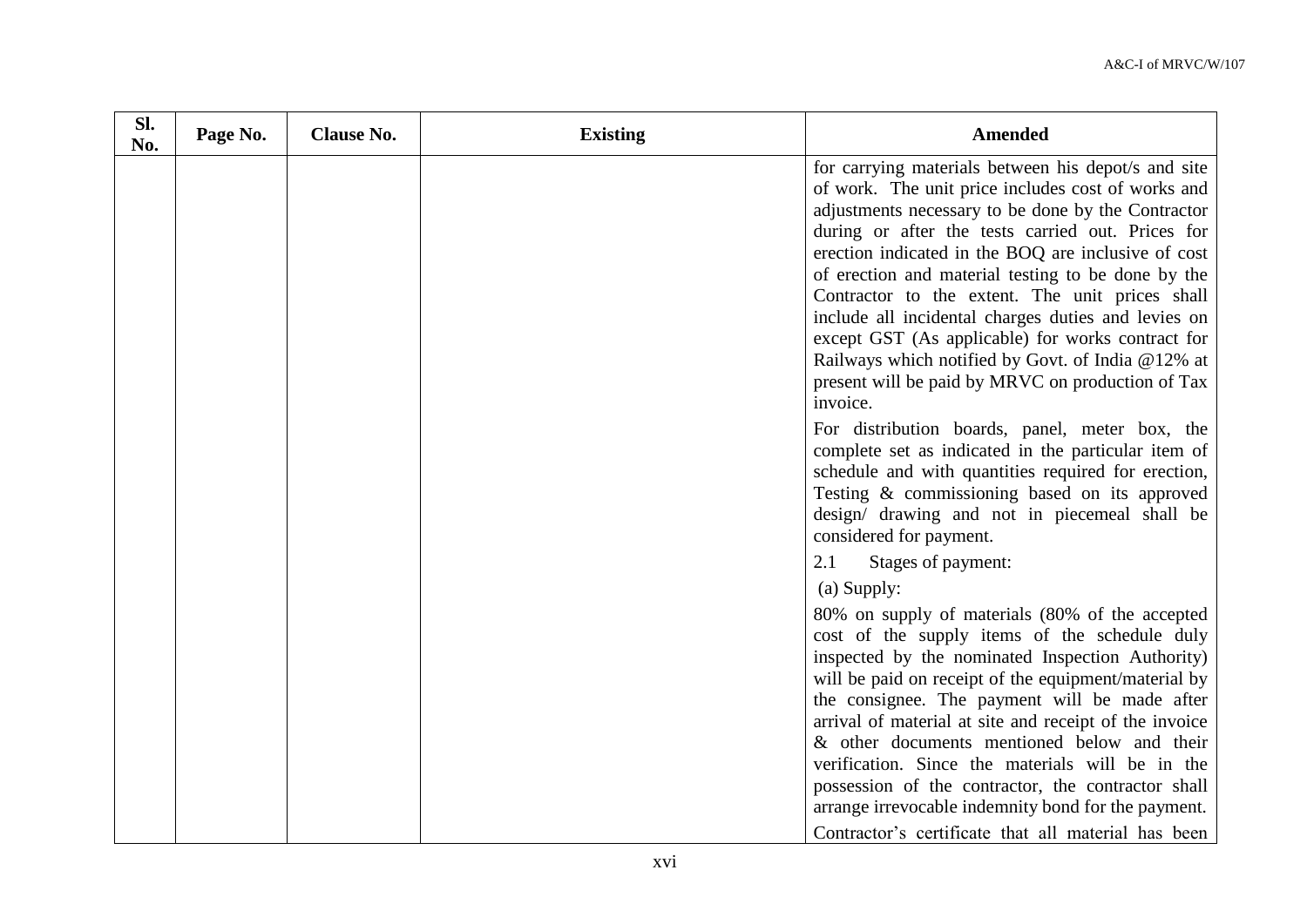| Sl.<br>No. | Page No. | <b>Clause No.</b> | <b>Existing</b> | <b>Amended</b>                                                                                                                                                                                                                                                                               |
|------------|----------|-------------------|-----------------|----------------------------------------------------------------------------------------------------------------------------------------------------------------------------------------------------------------------------------------------------------------------------------------------|
|            |          |                   |                 | supplied against schedule.                                                                                                                                                                                                                                                                   |
|            |          |                   |                 | Supplier's Challan and manufacturer's challan.                                                                                                                                                                                                                                               |
|            |          |                   |                 | Inspection certificate granted by Client's/RITES<br>representative.                                                                                                                                                                                                                          |
|            |          |                   |                 | Certificate of receipt of materials in good condition<br>at Contractor's depot/s duly accepted by the Client's<br>Engineer.                                                                                                                                                                  |
|            |          |                   |                 | Comprehensive Insurance on supply.                                                                                                                                                                                                                                                           |
|            |          |                   |                 | Indemnity Bond. (Copy enclosed)                                                                                                                                                                                                                                                              |
|            |          |                   |                 | 10% on successful erection (10% of the accepted<br>cost of the supply items).                                                                                                                                                                                                                |
|            |          |                   |                 | Alternatively 10% supply payment will be released<br>on completion of one year from the date of 80%<br>payment of particular item of schedule against<br>equivalent amount fresh B.G. against this payment,<br>issued by a Schedule bank valid till the date of<br>commissioning of project. |
|            |          |                   |                 | Balance 10% of cost of supply on provisional<br>acceptance of installation.                                                                                                                                                                                                                  |
|            |          |                   |                 | Erection:<br>(b)                                                                                                                                                                                                                                                                             |
|            |          |                   |                 | 90% of erection charges on successful erection of<br>various items.                                                                                                                                                                                                                          |
|            |          |                   |                 | Balance 10% of cost of erection on provisional<br>acceptance of installation.                                                                                                                                                                                                                |
|            |          |                   |                 | Final Settlement:<br>(c)                                                                                                                                                                                                                                                                     |
|            |          |                   |                 | On Successful completion of defects liability period<br>and issue of certificate of final acceptance of entire<br>installations, the performance security will be<br>refunded /returned to the contractor after adjustment                                                                   |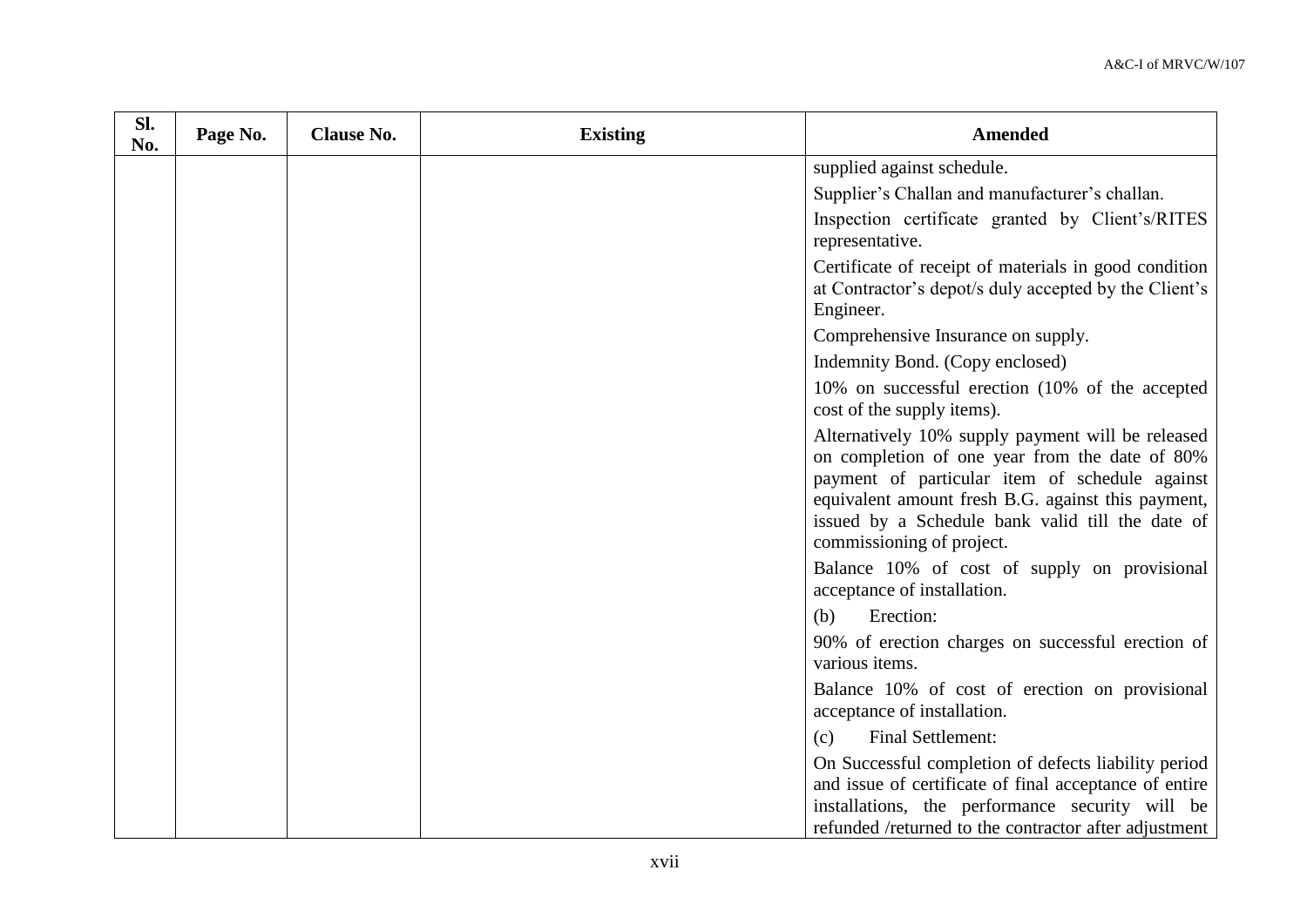| SI.<br>No. | Page No. | <b>Clause No.</b>                                                                                              | <b>Existing</b>                    | <b>Amended</b>                                                                                                                                                                                                                                                                                                                                                                                                                                                                                                                                                                                                                                                                                                                                                                         |
|------------|----------|----------------------------------------------------------------------------------------------------------------|------------------------------------|----------------------------------------------------------------------------------------------------------------------------------------------------------------------------------------------------------------------------------------------------------------------------------------------------------------------------------------------------------------------------------------------------------------------------------------------------------------------------------------------------------------------------------------------------------------------------------------------------------------------------------------------------------------------------------------------------------------------------------------------------------------------------------------|
|            |          |                                                                                                                |                                    | of any dues payable by the contractor to the client.<br>Inspection charges for the items requiring<br>(d)<br>inspection of RITES will be paid directly to RITES<br>by MRVC. Inspection call shall be given 10 days in<br>advance from the date of inspection date.                                                                                                                                                                                                                                                                                                                                                                                                                                                                                                                     |
|            |          | <b>BOQ</b> - Part C: Signal and Telecom Engineering.                                                           |                                    |                                                                                                                                                                                                                                                                                                                                                                                                                                                                                                                                                                                                                                                                                                                                                                                        |
| 28.        | 262      | Part C: Signal                                                                                                 | Schedule $A -$ Supply of materials | Schedule $C -$ Supply of materials                                                                                                                                                                                                                                                                                                                                                                                                                                                                                                                                                                                                                                                                                                                                                     |
| 29.        | 273      | Part C: Signal                                                                                                 | Schedule B - Execution             | Schedule D - Execution                                                                                                                                                                                                                                                                                                                                                                                                                                                                                                                                                                                                                                                                                                                                                                 |
| 30.        | 284      | <b>Schedules</b><br>of<br>$Part - C$ :<br>Payment terms<br>Signaliing<br>for<br>Telecom<br>and<br>items added. |                                    | New note points added at the bottom of page no. 284<br><b>Payment Conditions:</b><br>i) Supply items:<br>a. 80% of the accepted cost of the supply items<br>of the Schedule [duly inspected by the<br>nominated Inspection Authority] will be paid<br>on receipt of the equipment by the Consignee.<br>b. 10% of the accepted cost of supply (in<br>addition to the 80% released above) shall be<br>paid after installation / erection of that<br>particular equipment.<br>Balance 10% cost of the material supplied<br>C <sub>1</sub><br>shall be paid after commissioning of the<br>station.<br>d. 100% will be paid for spares and for items,<br>which are not required to be erected by the<br>contractor on receipt of the equipment and<br>no loss certificate by the consignee. |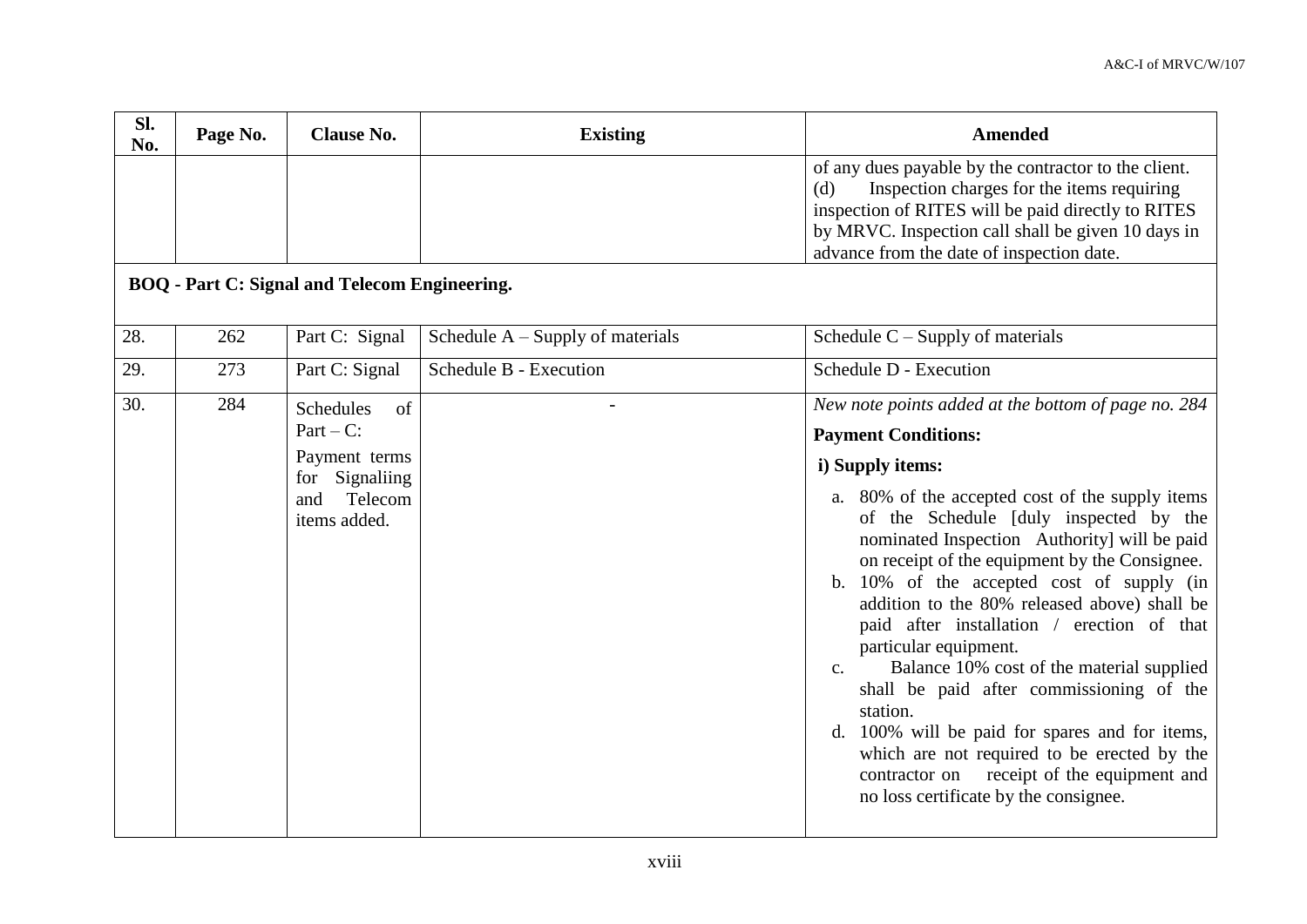| Sl.<br>No. | Page No.                               | <b>Clause No.</b>                           | <b>Existing</b>                                                                                                                                    | <b>Amended</b>                                                                                                                                                                                                                                                |  |  |
|------------|----------------------------------------|---------------------------------------------|----------------------------------------------------------------------------------------------------------------------------------------------------|---------------------------------------------------------------------------------------------------------------------------------------------------------------------------------------------------------------------------------------------------------------|--|--|
|            |                                        |                                             |                                                                                                                                                    | ii) Execution items:                                                                                                                                                                                                                                          |  |  |
|            |                                        |                                             |                                                                                                                                                    | a. 90% on account payment will be made on the<br>basis of the measurements recorded.<br>The balance 10% will be paid<br>after<br>b.<br>commissioning of the station.                                                                                          |  |  |
|            |                                        |                                             |                                                                                                                                                    | iii) For mixed items                                                                                                                                                                                                                                          |  |  |
|            |                                        |                                             |                                                                                                                                                    | a. where supply and erection/installation cost is<br>taken together, 90% payment will be made on<br>installation of the item and balance 10% will<br>be paid on commissioning of the station.                                                                 |  |  |
|            | <b>Section VII - Works Requirement</b> |                                             |                                                                                                                                                    |                                                                                                                                                                                                                                                               |  |  |
|            | (i) General Specifications:            |                                             |                                                                                                                                                    |                                                                                                                                                                                                                                                               |  |  |
| 31.        | 297                                    | (xvii) of Scope<br>of Work                  | Relocation/shifting of all the utilities related to<br>signalling and telecommunication, electrical<br>general and OHE in Panvel - Karjat section. | Relocation/shifting of all the utilities related to<br>signalling and telecommunication, electrical general<br>and OHE in Panvel - Karjat section. Brief scope of<br>Electrical General Services and S&T work are<br>enclosed as Annexure-I to scope of work. |  |  |
| 32.        | 297                                    | Add new<br>Clause (xxi) to<br>Scope of Work |                                                                                                                                                    | Following Clause (xxi) is added<br>$(xxi)$ : Alignment from CH:14650 to CH:15150,<br>from CH:22450 to CH:22900 and from CH:25900 to<br>CH:26125 is in tunnels and is not part of this tender.                                                                 |  |  |
| 33.        | 301                                    | $\overline{2}$                              | Scope of Work                                                                                                                                      | <b>Brief Description of Work</b>                                                                                                                                                                                                                              |  |  |
| 34.        | 303                                    | 2.2(A)                                      | Scope of works for items in schedule of<br>quantities generally covers the following                                                               | Works for items in schedule of quantities generally<br>covers the following                                                                                                                                                                                   |  |  |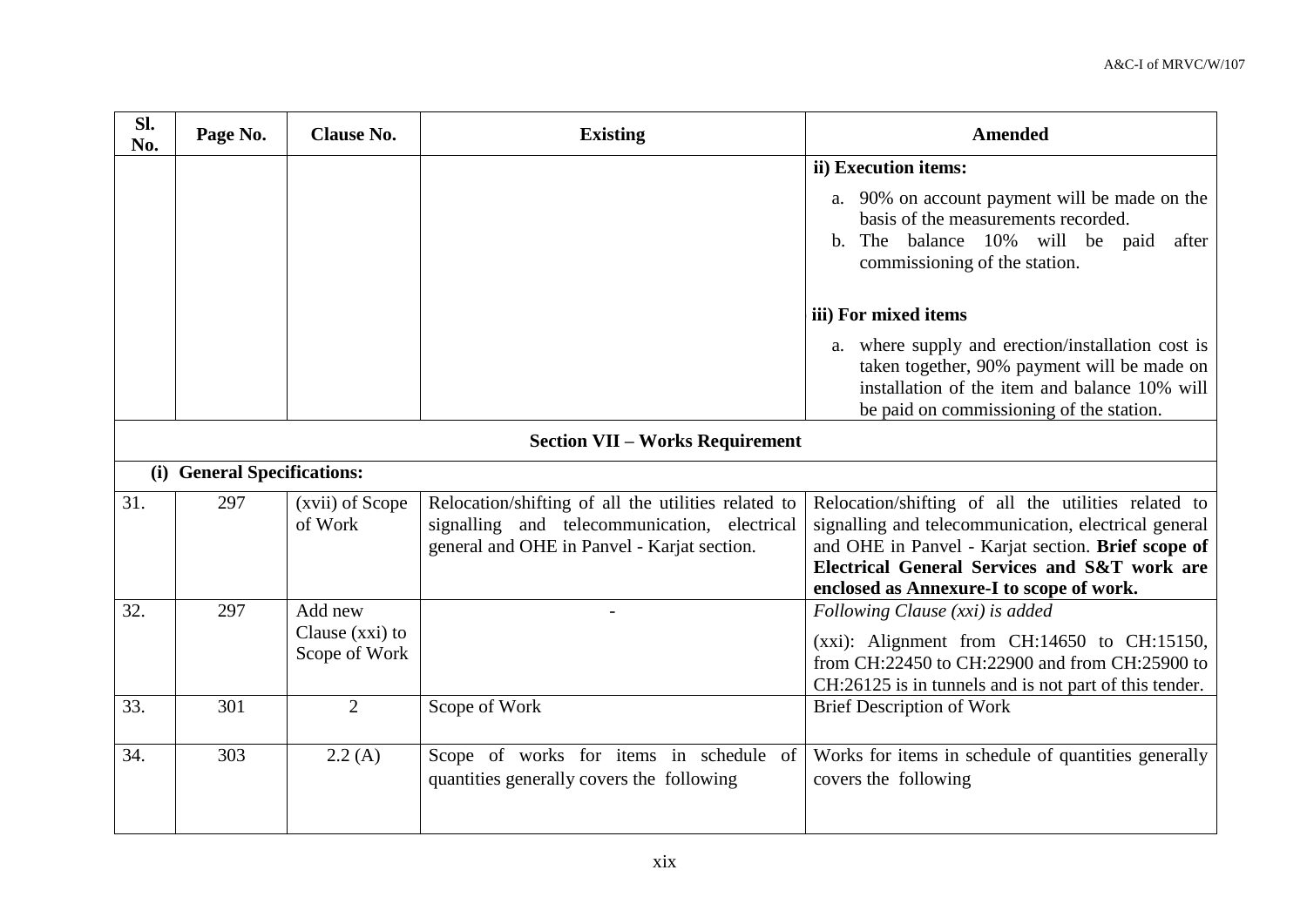| Sl.<br>No. | Page No.                       | <b>Clause No.</b>                  | <b>Existing</b>                                                 | <b>Amended</b>                                        |
|------------|--------------------------------|------------------------------------|-----------------------------------------------------------------|-------------------------------------------------------|
| 35.        | 310                            | 4.1                                | Quadrupling of Virar-Dahanu Road section &                      | Panvel Karjat Suburban Corridor will                  |
|            |                                | $(Line-2)$                         | Panvel Karjat Suburban Corridor will                            |                                                       |
| 36.        | 379                            | 75: Controlled                     |                                                                 | Following Sub Clause l is added in Clause No.75       |
|            |                                | <b>Blasting</b>                    |                                                                 | Sub Clause 1: The contractor has to submit the        |
|            |                                |                                    |                                                                 | method statement and blast design and get it          |
|            |                                |                                    |                                                                 | approved by employer before starting the blasting     |
|            |                                |                                    |                                                                 | work.                                                 |
|            | (ii) Technical Specifications: |                                    |                                                                 |                                                       |
| 37.        |                                |                                    | 2. vi) Minimum $Ev_2 - 100$ Mpa determined                      | Deleted.                                              |
|            |                                |                                    | from $2nd$ step plate load test on top of                       |                                                       |
|            |                                | <b>SPECIFICA</b><br>2.             | compacted blanket layer. (Ref: German Code                      |                                                       |
|            |                                | <b>TIONS FOR</b><br><b>BLANKET</b> | DIN 18134-2001).                                                |                                                       |
| 38.        | 413                            | <b>WORK</b>                        | 5. It is mandatory to mix various materials in $\overline{5}$ . | It is mandatory to mix various materials in wet       |
|            |                                | (TECHNIC                           | wet mix plant to produce blanketing                             | mix plant to produce blanketing material as           |
|            |                                | AL                                 | material as per specification given above.                      | per specification given above. MDD (Maximum           |
|            |                                |                                    | MDD (Maximum dry Density) of blanket                            | dry Density) of blanket material shall be more        |
|            |                                |                                    | material shall be more than 1.8 gm/cc                           | than $2.10$ gm/cc                                     |
| 39.        | 685                            | No. A                              | Item no. A1.1, A1.2& A2                                         | Item no. A.1.1 to $A.2.2$                             |
| 40.        | 688                            | $\bf{B}$                           | Item no. B 3                                                    | Item no. B 3.2                                        |
| 41.        | 688                            | $\bf{B}$                           | Item no. B 4                                                    | Item no. B.4.2                                        |
| 42.        | 689                            | $\overline{C}$                     | Item no. C 1                                                    | Item no. C.1.1, C.1.2, C.1.3, C.1.5 & C.1.9           |
| 43.        | 689                            | $\overline{C}$                     | Item no. C 2                                                    | Item no. C.2.3 & C.2.4                                |
| 44.        | 689                            | $\overline{C}$                     | Item no. $C.3 \& C.4$                                           | Item no.C.3.4, C.3.8, C.4.1, C.4.2, C.4.4             |
| 45.        | 693                            | D                                  | Item no. D 1 to D 5                                             | Item no. D.1.2.1 & D.3                                |
| 46.        | 702                            | $\mathbf{L}$                       | Item no. L 10 to L 12                                           | Item no. L.10.1, L.10.2, L.11.3 & L.12.5              |
| 47.        | 706                            | $\overline{N}$                     | Item no. N2.1                                                   | Item no. N.2.1.5                                      |
|            |                                |                                    | The price shall include the cost of Design,                     | The price shall include the cost of Design, supply,   |
|            |                                |                                    | supply, multiple loading, unloading                             | multiple loading, unloading transportation, erection, |
|            |                                |                                    | transportation, erection, testing $\&$                          | testing & commissioning of various capacity           |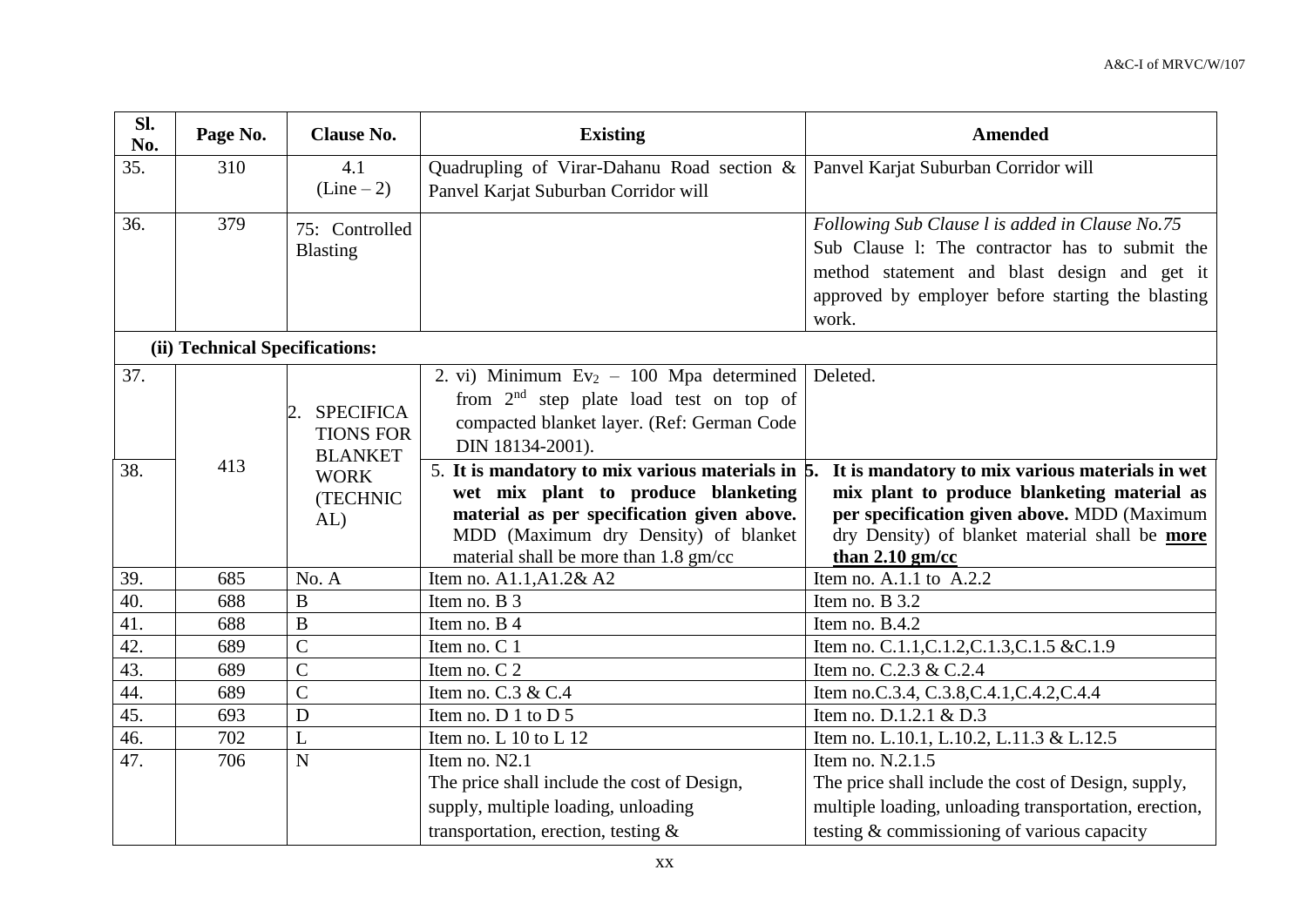| Sl.<br>No. | Page No. | <b>Clause No.</b> | <b>Existing</b>                                    | <b>Amended</b>                                                                                          |
|------------|----------|-------------------|----------------------------------------------------|---------------------------------------------------------------------------------------------------------|
|            |          |                   | commissioning of various capacity distribution     | distribution transformer as per schedule of quantity,                                                   |
|            |          |                   | transformer as per schedule of quantity, indoor/   | indoor/outdoor type as per latest MSEDCL/                                                               |
|            |          |                   | outdoor type as per latest MSEDCL/Railway          | Railway requirement / BIS and BEE rated energy                                                          |
|            |          |                   | requirement / BIS and BEE rated energy             | efficient specification with latest amended, weather                                                    |
|            |          |                   | efficient specification with latest amended,       | proof HT cable box, LT cable termination box,                                                           |
|            |          |                   | weather proof HT cable box, LT cable               | disconnecting chamber minimum 8 mm thick                                                                |
|            |          |                   | termination box, disconnecting chamber             | CRCA sheet, non magnetic gland plate Connecting                                                         |
|            |          |                   | minimum 8 mm thick CRCA sheet, non                 | HT / LT incoming and outgoing cables shall be with                                                      |
|            |          |                   | magnetic gland plate Connecting HT / LT            | proper termination and clamping. The cost also                                                          |
|            |          |                   | incoming and outgoing cables shall be with         | includes 10% extra oil in non returnable drum for                                                       |
|            |          |                   | proper termination and clamping. The cost also     | topping up as required. (The transformer shall be                                                       |
|            |          |                   | includes 10% extra oil in non returnable drum      | subject to all tests specified in the specifications and                                                |
|            |          |                   | for topping up as required. (The transformer       | test certificates shall be produced).                                                                   |
|            |          |                   | shall be subject to all tests specified in the     |                                                                                                         |
|            |          |                   | specifications and test certificates shall be      | The rate shall include the dehydration and filtration<br>of transformers to achieve desired results for |
|            |          |                   | produced).                                         | transformer oil dielectric strength, conducting                                                         |
|            |          |                   | The rate shall include the dehydration and         | necessary pre-commissioning tests and                                                                   |
|            |          |                   | filtration of transformers to achieve desired      | commissioning of transformer.                                                                           |
|            |          |                   | results for transformer oil dielectric strength,   |                                                                                                         |
|            |          |                   | conducting necessary pre-commissioning tests       | The transformer being indoor/outdoor, floor                                                             |
|            |          |                   | and commissioning of transformer.                  | mounted type, there shall be no need of special                                                         |
|            |          |                   |                                                    | foundation arrangement. However, price shall                                                            |
|            |          |                   | The transformer being indoor, floor mounted        | include the cost of mounting transformer on steel                                                       |
|            |          |                   | type, there shall be no need of special foundation | channels (grouted in concrete floor) and locking<br>transformer at place, including supply of necessary |
|            |          |                   | arrangement. However, price shall include the      | material, bolts, nuts, etc.                                                                             |
|            |          |                   | cost of mounting transformer on steel channels     |                                                                                                         |
|            |          |                   | (grouted in concrete floor) and locking            |                                                                                                         |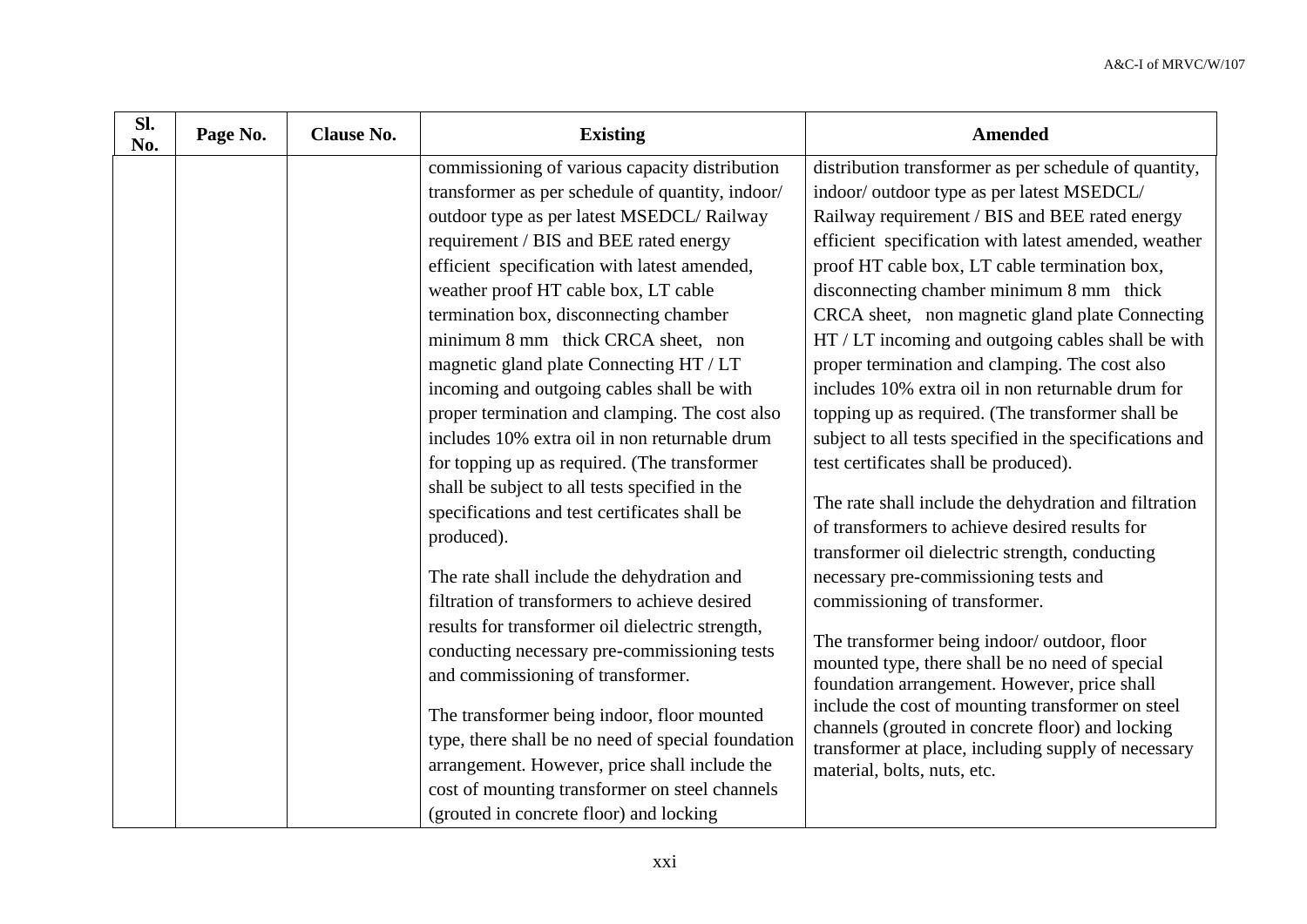| SI.<br>No. | Page No. | <b>Clause No.</b> | <b>Existing</b>                                     | <b>Amended</b>                                         |
|------------|----------|-------------------|-----------------------------------------------------|--------------------------------------------------------|
|            |          |                   | transformer at place, including supply of           |                                                        |
|            |          |                   | necessary material, bolts, nuts, etc.               |                                                        |
| 48.        | 707      | $\mathbf N$       | Item no. N5 & N6                                    | Item no. N.5.1.2                                       |
| 49.        | 708      | N                 | Item no. N7                                         | Item no. N.7.1.2, N.7.2.1 & N.7.3.2                    |
| 50.        | 709      | $\mathbf{O}$      | Item no. O1 to O3                                   | Item no. 0.1.1 to 0.1.3                                |
| 51.        | 711      | Q                 | Item no. Q 4                                        | Item no. R 4                                           |
| 52.        | 712      | Q                 | Item no. Q 5                                        | Item no. R5                                            |
| 53.        | 712      | Q                 | Item no. $Q_0$ 6                                    | Item no. R 6                                           |
| 54.        | 715      | T                 | Item no. T 6                                        | Item no. T.6.1 & T.6.2                                 |
| 55.        | 715      | T                 | Item no. T7                                         | Item no.T 7.1                                          |
| 56.        | 715      | $\overline{T}$    | T 10. Distribution class lighting arrestors         | T.10.1 Distribution class lighting arrestors           |
|            |          |                   | assembly.                                           | assembly.                                              |
|            |          |                   | The price shall include the cost Supply, multiple   | The price shall include the cost Supply, multiple      |
|            |          |                   | loading/<br>unloading,<br>storing,<br>installation/ | loading/<br>unloading,<br>storing,<br>installation/    |
|            |          |                   | erection/fixing, testing $\&$ commissioning of      | erection/fixing, testing $\&$ commissioning of various |
|            |          |                   | various capacity distribution class lighting        | distribution class lighting<br>capacity<br>arrestors   |
|            |          |                   | arrestors assembly as per schedule of quantity,     | assembly as per schedule of quantity, Thyrite          |
|            |          |                   | Thyrite magnet valve type/silicon oxide type,       | magnet valve type/silicon oxide type, one set          |
|            |          |                   | one set consisting of three nos. of LA for three    | consisting of three nos. of LA for three phase         |
|            |          |                   | phase suitable for 11/2.2 KV HT supply with         | suitable for 33/22/11/2.2 KV HT supply with            |
|            |          |                   | necessary ancillary for HT substation including     | necessary ancillary for HT substation including        |
|            |          |                   | fixing channel, clamp, nut bolt etc. and            | fixing channel, clamp, nut bolt etc. and connection    |
|            |          |                   | connection to earthing station. The 11/2.2 KV       | to earthing station. The $33/22/11/2.2$ KV lightening  |
|            |          |                   | lightening arrestor shall be conforming to IS-      | arrestor shall be conforming to IS-3070 (latest). The  |
|            |          |                   | 3070 (latest). The cost of nuts, check nuts,        | cost of nuts, check nuts, washers necessary            |
|            |          |                   | washers necessary hardware etc. for installation    | hardware etc. for installation $\&$ commissioning, as  |
|            |          |                   | & commissioning, as per power supply utility's      | per power supply utility's Specification is included   |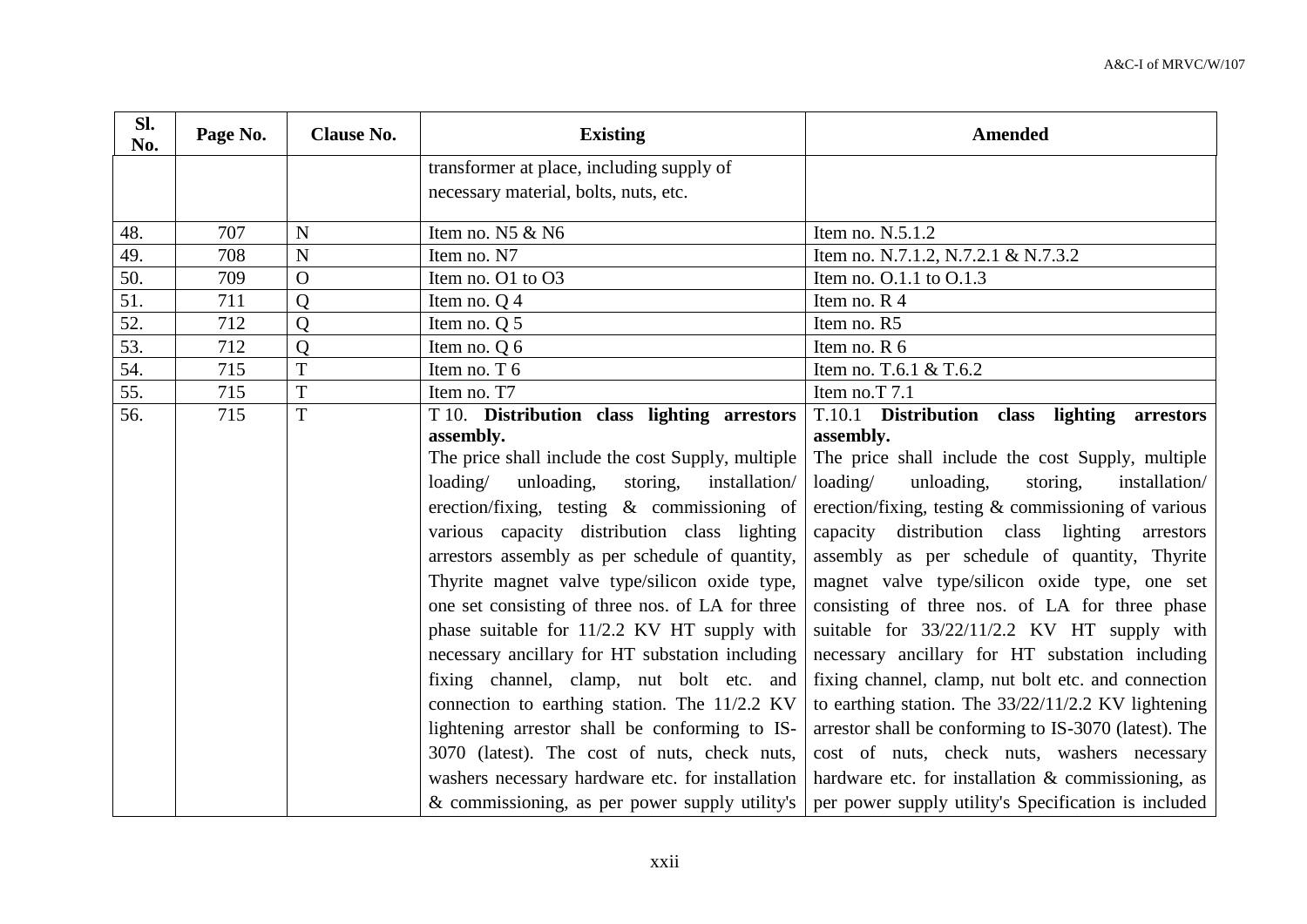| SI.<br>No. | Page No.  | <b>Clause No.</b>          | <b>Existing</b>                                                                                                                                                                                                                                                                                                                                                                                  | <b>Amended</b>                                                                                                                                                                                                                                                                                                                                                                                                             |
|------------|-----------|----------------------------|--------------------------------------------------------------------------------------------------------------------------------------------------------------------------------------------------------------------------------------------------------------------------------------------------------------------------------------------------------------------------------------------------|----------------------------------------------------------------------------------------------------------------------------------------------------------------------------------------------------------------------------------------------------------------------------------------------------------------------------------------------------------------------------------------------------------------------------|
|            |           |                            | Specification is included in the item.                                                                                                                                                                                                                                                                                                                                                           | in the item.                                                                                                                                                                                                                                                                                                                                                                                                               |
| 57.        | 716       | T                          | Item no. T 14: AAC/AAAC/ASCR<br>The price shall include the cost of Supply,<br>multiple loading/ unloading, storing, installation/<br>erection/string, testing $\&$ commissioning of<br>various sizes AAC/AAAC/ASCR conductor as<br>per schedule of quantity including nuts, check<br>nuts, washers necessary hardware etc., as per<br>power supply utility's Specification/IS<br>specification. | Item no. T.14.1, T.14.2, T.14.4 & T.14.5<br>AAC/AAAC/ACSR<br>The price shall include the cost of Supply, multiple<br>loading/ unloading, storing, installation/ erection/<br>string, testing $&$ commissioning of various sizes<br>AAC/AAAC/ACSR conductor as per schedule of<br>quantity including nuts, check nuts, washers<br>necessary hardware etc., as per power supply<br>utility's Specification/IS specification. |
| 58.        | 718       | T                          | Item no. T 21                                                                                                                                                                                                                                                                                                                                                                                    | Item no. T.21.1 & T.21.2                                                                                                                                                                                                                                                                                                                                                                                                   |
| 59.        | 718       | T                          | Item no. T 22                                                                                                                                                                                                                                                                                                                                                                                    | Item no. T.22.2 & T.22.3                                                                                                                                                                                                                                                                                                                                                                                                   |
| 60.        | 718       | T                          | Item no. T23                                                                                                                                                                                                                                                                                                                                                                                     | Item no. T.23.2                                                                                                                                                                                                                                                                                                                                                                                                            |
| 61.        | 719       | T 26.1 & 26.2<br>New added |                                                                                                                                                                                                                                                                                                                                                                                                  | T.26.1 & T.26.2<br>Transportation, multiple loading/ unloading of<br>dismantled / released un-usable/ Scrap material from<br>various sites in the section to nominated depot of<br>Power supply / Railways authority LT/HT<br>Conductors.                                                                                                                                                                                  |
| 62.        | 724       | 4.1                        | Installation,<br>Testing,<br>"Supply,<br>$\&$<br>Division under MUTP-III                                                                                                                                                                                                                                                                                                                         | "Shifting of existing cables/location boxes/ signals/<br>Emergency Sockets in Panvel-Karjat section which<br>may infringe due to the Engg. Work mentioned in<br>the subject work.                                                                                                                                                                                                                                          |
| 63.        | 725 & 726 | 5.0                        |                                                                                                                                                                                                                                                                                                                                                                                                  | Deleted                                                                                                                                                                                                                                                                                                                                                                                                                    |
| 64.        | 732       | 8.11                       | WORKING ON SUBURBAN SECTION IN<br>Locations between CSTM-Kasara and Kalyan-<br>Karjat Section of Mumbai Division.                                                                                                                                                                                                                                                                                | <b>WORKING</b><br><b>SUBURBAN</b><br><b>SECTION</b><br><b>ON</b><br>IN<br>Locations<br>between Panvel-Karjat Section<br>of<br>Mumbai Division.                                                                                                                                                                                                                                                                             |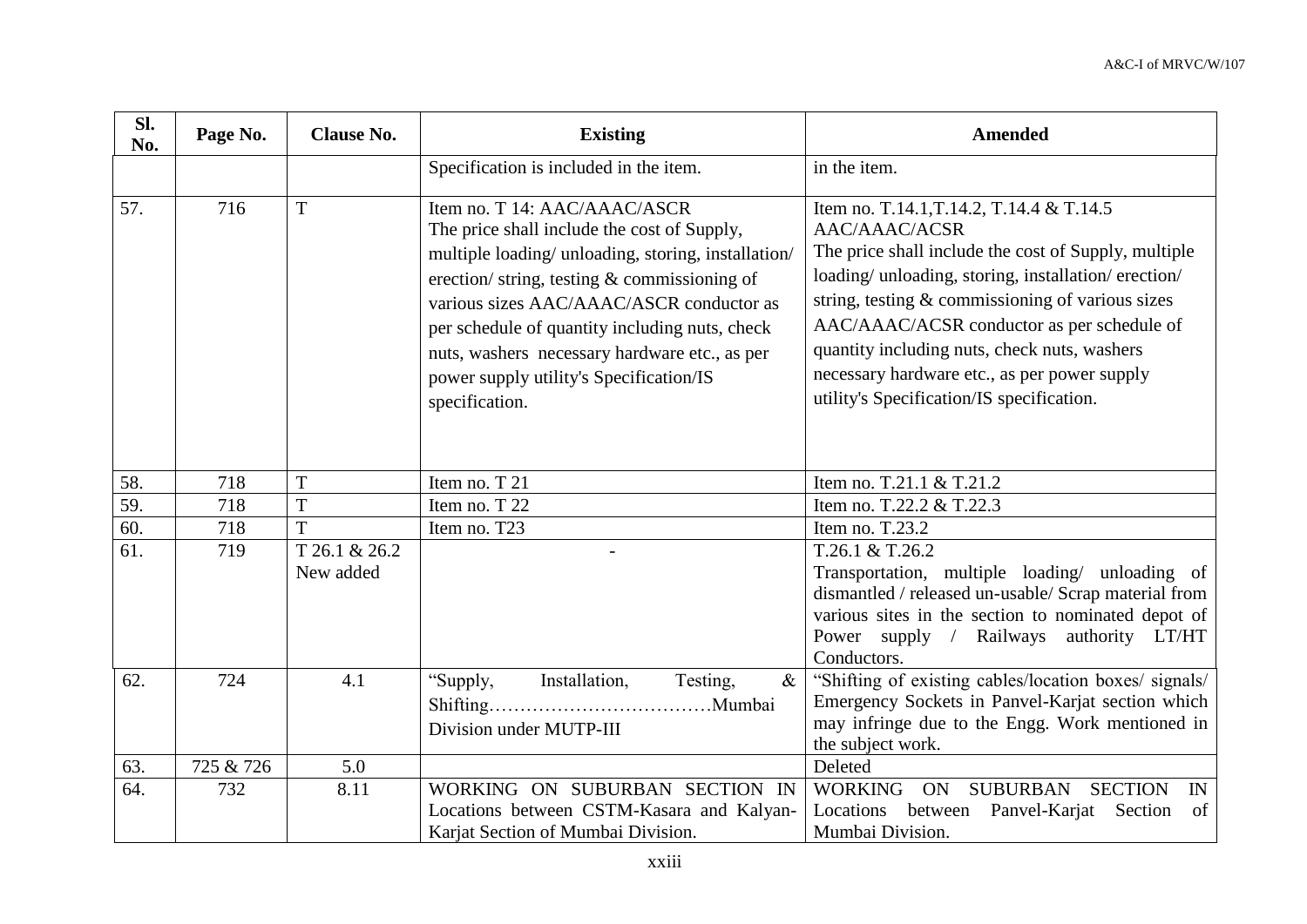| Sl.<br>No. | Page No. | <b>Clause No.</b> | <b>Existing</b>                                                                                                                                                                                                                                                                                                                                                                                                                                                                                                       | <b>Amended</b>                                                                                                                                                                                                                                                                                                                                                                                                                                                                                       |
|------------|----------|-------------------|-----------------------------------------------------------------------------------------------------------------------------------------------------------------------------------------------------------------------------------------------------------------------------------------------------------------------------------------------------------------------------------------------------------------------------------------------------------------------------------------------------------------------|------------------------------------------------------------------------------------------------------------------------------------------------------------------------------------------------------------------------------------------------------------------------------------------------------------------------------------------------------------------------------------------------------------------------------------------------------------------------------------------------------|
|            |          |                   | <b>Section VIII - General Conditions of Contract</b>                                                                                                                                                                                                                                                                                                                                                                                                                                                                  |                                                                                                                                                                                                                                                                                                                                                                                                                                                                                                      |
| 65.        | 895      | 15.6              | <b>Fraud and Corruption</b>                                                                                                                                                                                                                                                                                                                                                                                                                                                                                           | <b>Prohibited Practices</b>                                                                                                                                                                                                                                                                                                                                                                                                                                                                          |
| 66.        | 934      | 6.9(e)            | based on reasonable evidence, is determined to<br>have engaged in Fraud and Corruption during<br>the execution of the Works                                                                                                                                                                                                                                                                                                                                                                                           | based on reasonable evidence, is determined to have<br>in <b>Prohibited Practices</b> during the execution of the<br>Works                                                                                                                                                                                                                                                                                                                                                                           |
| 67.        | 973      | 15.2(g)           | based on reasonable evidence, has engaged in<br>Fraud and Corruption as defined in paragraph<br>2.2 of the Appendix B to these General<br>Conditions, in competing for or in executing the<br>Contract                                                                                                                                                                                                                                                                                                                | based on reasonable evidence, has engaged in<br>Prohibited Practices as defined in the <b>Appendix B</b><br>to these General Conditions, in competing for or in<br>executing the Contract                                                                                                                                                                                                                                                                                                            |
|            |          |                   | <b>Section IX – Particular Conditions of Contract</b>                                                                                                                                                                                                                                                                                                                                                                                                                                                                 |                                                                                                                                                                                                                                                                                                                                                                                                                                                                                                      |
| 68.        | 1021     | $3.1$ (b) (ii)    | Variations resulting in an increase of the<br>Accepted Contract Amount in excess of 1% of<br>the contract price in each case at a time and all<br>variations in excess of gross total value of 10<br>(Ten) percent of the contract Price in aggregate<br>shall require prior approval of the Employer.                                                                                                                                                                                                                | Variations resulting in an increase of the Accepted<br>Contract Amount in excess of 1% of the contract<br>price in each case at a time and all variations in<br>excess of gross total value of 10 (Ten) percent of the<br>contract Price in aggregate or variation leading to<br>introduction of NS items shall require prior<br>approval of the Employer.                                                                                                                                           |
| 69.        | 1023     | 6.4(3)(A)         | Contractor is to abide by the provision of<br>Payment of Wages Act & Minimum Act. In<br>order to ensure the same, an application has been<br>developed<br>and<br>hosted<br>website<br><sub>on</sub><br>www.shramikkalyan.indianrailways.gov.in<br>Contractor shall register his firm/company, etc.<br>and upload requisite details of labour and their<br>payment in this period. These details shall be<br>available<br>in<br>public<br>domain.<br>The<br>Registration/updation of Portal shall be done as<br>under: | Contractor is to abide by the provision of Payment<br>of Wages Act & Minimum Wages Act. In order to<br>ensure the same, an application has been developed<br>hosted<br>website<br>and<br>$\alpha$<br>www.shramikkalyan.indianrailways.gov.in<br>Contractor shall register his firm/company, etc. and<br>upload requisite details of labour and their payment<br>in this period. These details shall be available in<br>public domain. The Registration/updation of Portal<br>shall be done as under: |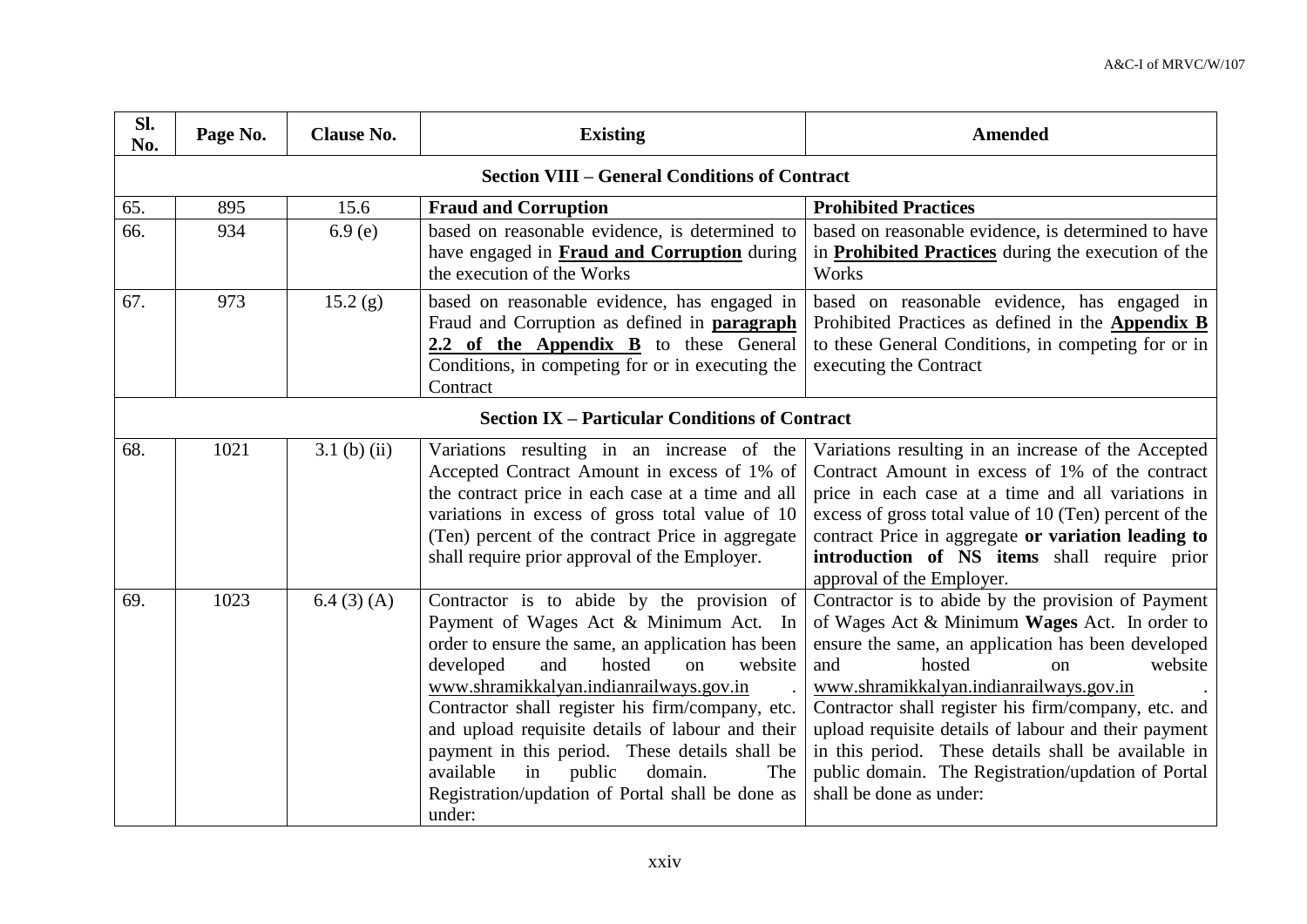| Sl.<br>No. | Page No.       | <b>Clause No.</b>           | <b>Existing</b>                                                                                                                                                                                                                                                                                                                                                                                                                                                                            | <b>Amended</b>                                                                                                                                                                                                                                           |  |
|------------|----------------|-----------------------------|--------------------------------------------------------------------------------------------------------------------------------------------------------------------------------------------------------------------------------------------------------------------------------------------------------------------------------------------------------------------------------------------------------------------------------------------------------------------------------------------|----------------------------------------------------------------------------------------------------------------------------------------------------------------------------------------------------------------------------------------------------------|--|
| 70.        | 1026           | 13.5 (b) (ii)<br><b>SCC</b> | 5%                                                                                                                                                                                                                                                                                                                                                                                                                                                                                         | 10%                                                                                                                                                                                                                                                      |  |
| 71.        | 1026 &<br>1027 | 13.8                        | Price Adjustment :                                                                                                                                                                                                                                                                                                                                                                                                                                                                         | Price Adjustment:                                                                                                                                                                                                                                        |  |
|            |                |                             | The contract is subject to price adjustment in<br>accordance with G.C.C. Clause 13.8 and<br>following information regarding coefficients<br>does apply.                                                                                                                                                                                                                                                                                                                                    | The contract is subject to price adjustment in<br>accordance with G.C.C. Clause 13.8 and following<br>information regarding coefficients does apply.                                                                                                     |  |
|            |                |                             | The adjustment to be applied to the amount<br>The adjustment to be applied to the amount<br>otherwise payable to the Contractor, as valued in<br>otherwise payable to the Contractor, as valued in<br>accordance with the appropriate schedule of BOQ<br>accordance with the appropriate schedule of<br>BOQ and certified in Payment Certificates, shall<br>and certified in Payment Certificates, shall be<br>determined from formulae as below:<br>be determined from formulae as below: |                                                                                                                                                                                                                                                          |  |
|            |                |                             | $P_n = a + b \underbrace{L_n}_{L_0} + c \underbrace{S_n}_{S_0} + d \underbrace{C_n}_{C_0} + e \underbrace{E_n}_{E_0} + f \underbrace{D_n}_{D_0} + h \underbrace{O_n}_{O_0}$<br>$P_n = a + b \underbrace{L_n}_{L_0} + c \underbrace{S_n}_{S_0} + d \underbrace{C_n}_{C_0} + e \underbrace{E_n}_{E_0} + f \underbrace{D_n}_{D_0} + h \underbrace{O_n}_{O_0} + i \underbrace{Cu_n}_{A_0} + j \underbrace{A_n}_{A_0}$<br>where,<br>where.                                                      |                                                                                                                                                                                                                                                          |  |
|            |                |                             | " $P_n$ " is the adjustment multiplier to be applied<br>to the value of the work done (Excluding)<br>GST) against which Interim Payment has<br>been made.                                                                                                                                                                                                                                                                                                                                  | " $P_n$ " is the adjustment multiplier to be applied to<br>the value of the work done (Excluding GST)<br>against which Interim Payment has been made.                                                                                                    |  |
|            |                |                             | "a" is a fixed coefficient, stated in the<br>relevant table of adjustment data, representing<br>the non-adjustable portion in contractual<br>payments;                                                                                                                                                                                                                                                                                                                                     | "a" is a fixed coefficient, stated in the relevant<br>table of adjustment data, representing the non-<br>adjustable portion in contractual payments;                                                                                                     |  |
|            |                |                             | "b", "c", "d", are coefficients representing<br>the estimated proportion of each cost element<br>related to the execution of the Works, as<br>stated in the Table of adjustment data at<br>Appendix 2; such tabulated cost elements                                                                                                                                                                                                                                                        | "b", "c", "d", are coefficients representing the<br>estimated proportion of each cost element related<br>to the execution of the Works, as stated in the<br>Table of adjustment data at Appendix 2; such<br>tabulated cost elements may be indicative of |  |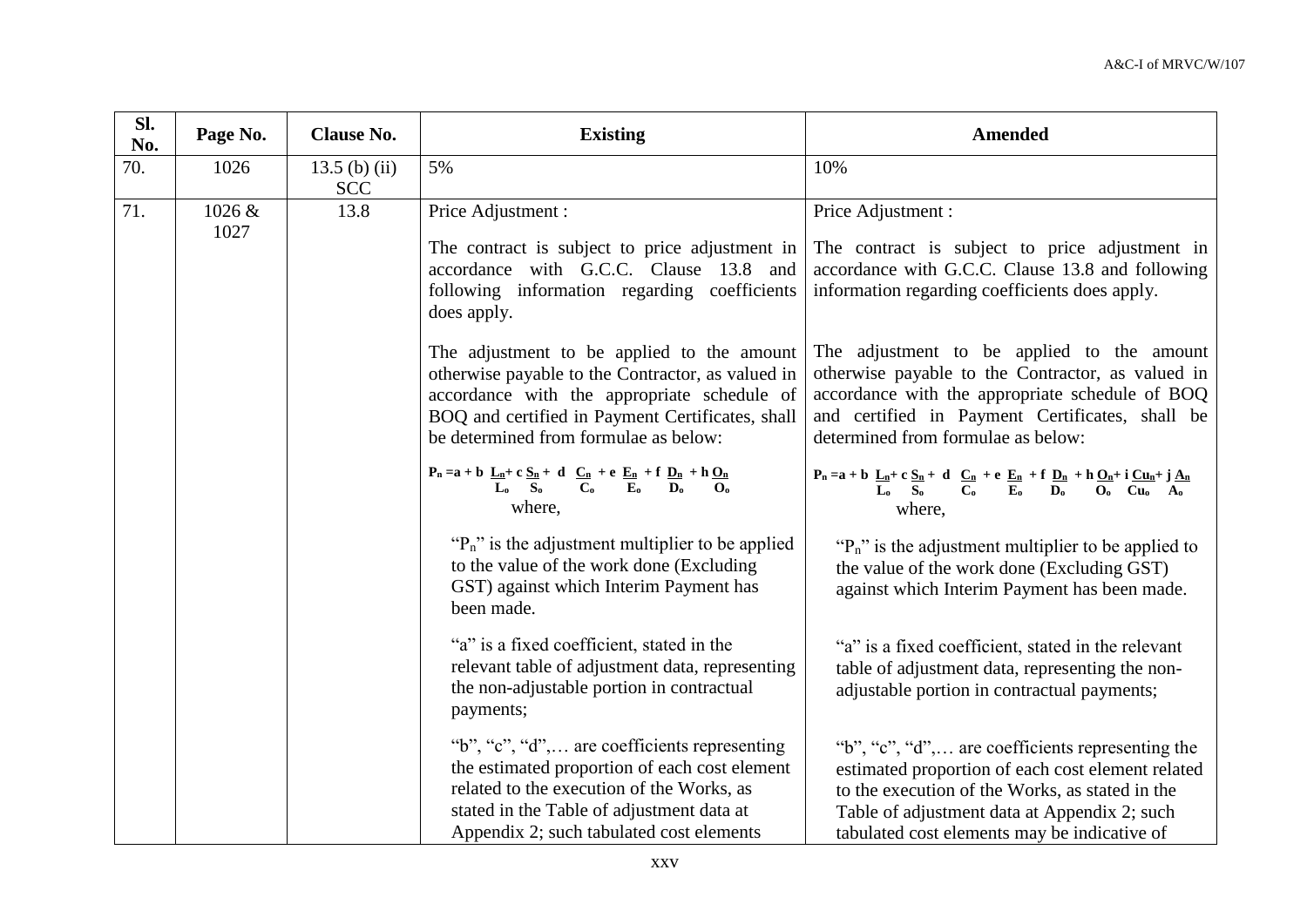| Sl.<br>No. | Page No. | <b>Clause No.</b> | <b>Existing</b>                                                                                                                                                                                                                                                                                                                                                                                                                                                                                                                                                                                                       | <b>Amended</b>                                                                                                                                                                                                                                                                                                                                                                                                                                                                                                                                                                                                     |
|------------|----------|-------------------|-----------------------------------------------------------------------------------------------------------------------------------------------------------------------------------------------------------------------------------------------------------------------------------------------------------------------------------------------------------------------------------------------------------------------------------------------------------------------------------------------------------------------------------------------------------------------------------------------------------------------|--------------------------------------------------------------------------------------------------------------------------------------------------------------------------------------------------------------------------------------------------------------------------------------------------------------------------------------------------------------------------------------------------------------------------------------------------------------------------------------------------------------------------------------------------------------------------------------------------------------------|
|            |          |                   | may be indicative of resources such as labour,<br>equipment and materials;                                                                                                                                                                                                                                                                                                                                                                                                                                                                                                                                            | resources such as labour, equipment and<br>materials;                                                                                                                                                                                                                                                                                                                                                                                                                                                                                                                                                              |
|            |          |                   | "E <sub>n</sub> "[ <i>Equipment</i> ],<br>" $L_n$ "[ <i>Labour</i> ],<br>"M <sub>n</sub> "[ <i>Material</i> ],  are the current cost indices<br>or reference prices for period "n", each of which<br>is applicable to the relevant tabulated cost<br>element [Labour, Equipment, Steel, Cement,<br>Fuel/Lubricants, Bitumen, others] taken on a<br>date 28 days prior to the last measurement date<br>for that particular interim payment Certificate;<br>and                                                                                                                                                         | "L <sub>n</sub> "[Labour], "E <sub>n</sub> "[Equipment], "M <sub>n</sub> "[Material],<br>are the current cost indices or reference prices<br>for period "n", each of which is applicable to the<br>relevant tabulated cost element [Labour, Equipment,<br>Steel, Cement, Fuel/Lubricants, Bitumen, others]<br>taken on a date 28 days prior to the last<br>measurement date for that particular interim<br>payment Certificate; and                                                                                                                                                                                |
|            |          |                   | "L <sub>o</sub> ", "E <sub>o</sub> ", "M <sub>o</sub> ", are the base cost indices or<br>reference prices, expressed in the relevant<br>currency of payment, each of which is applicable<br>to the relevant tabulated cost element on the<br>Base Date.<br>The Price Adjustment shall be done in<br>accordance with Tables 1&2 of Adjustment Data<br>given in Appendix 2. The base and current price<br>of the following items shall be based on the<br>source indicated below:<br>(i) Diesel: Selling price of IOC depot at<br>Mumbai.<br>(ii) Bitumen: Selling Price of Bitumen from<br>the IOC refinery at Mumbai. | "L <sub>o</sub> ", "E <sub>o</sub> ", "M <sub>o</sub> ", are the base cost indices or<br>reference prices, expressed in the relevant currency<br>of payment, each of which is applicable to the<br>relevant tabulated cost element on the Base Date.<br>The Price Adjustment shall be done in accordance<br>with Tables 1&2 of Adjustment Data given in<br>Appendix 2. The base and current price of the<br>following items shall be based on the source<br>indicated below:<br>(i) Diesel: Selling price of IOC depot at<br>Mumbai.<br>(ii) Bitumen: Selling Price of Bitumen from the<br>IOC refinery at Mumbai. |
|            |          |                   | The price Adjustment payment will be done<br>bill wise. The value of the work done                                                                                                                                                                                                                                                                                                                                                                                                                                                                                                                                    | The price Adjustment payment will be done bill<br>wise. The value of the work done considered for<br>working out price adjustment shall be exclusive                                                                                                                                                                                                                                                                                                                                                                                                                                                               |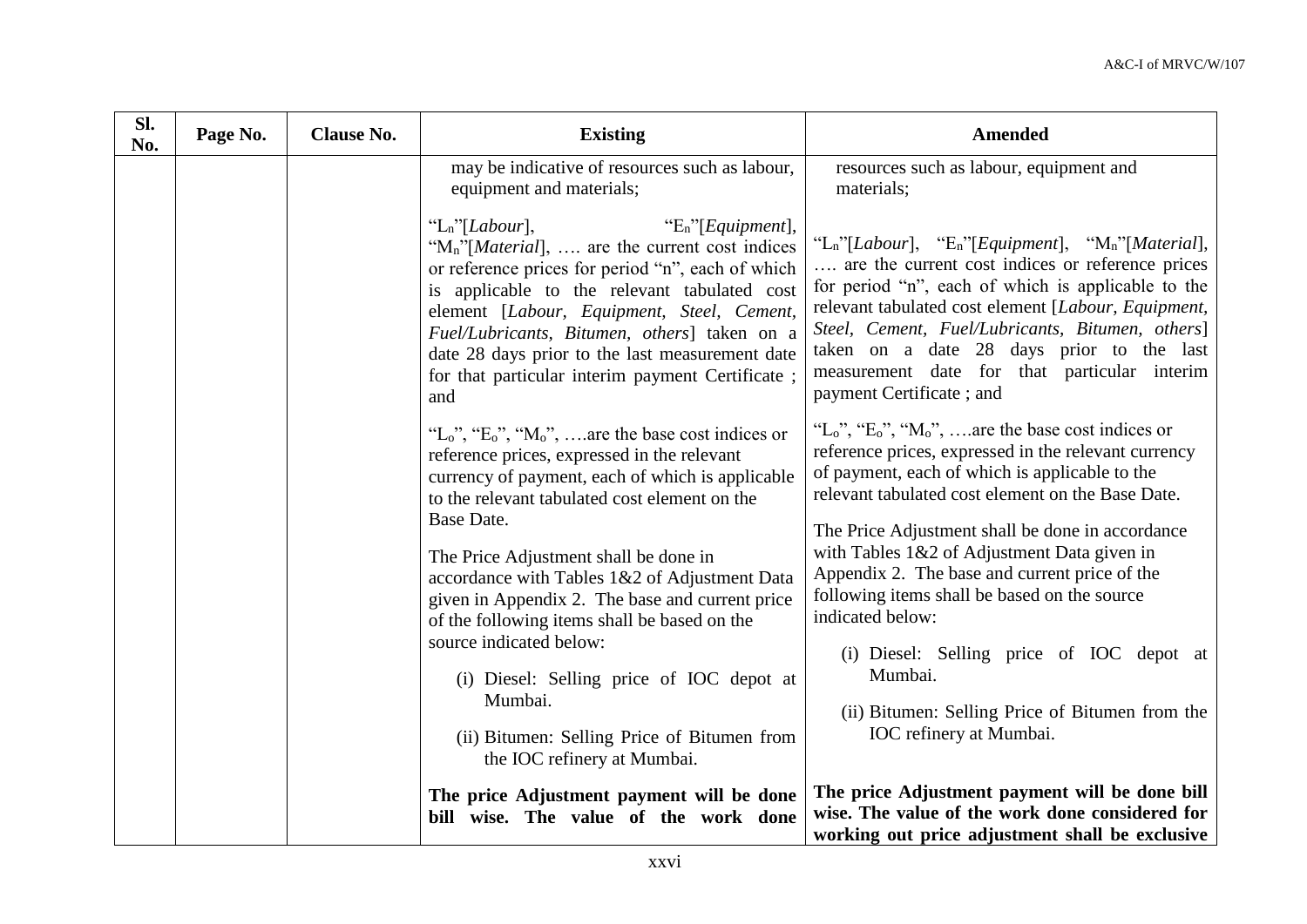| Sl.<br>No. | Page No.           | <b>Clause No.</b>                                                    | <b>Existing</b>                                                                                                                                                                                                                                                                                                                                                                                                                                                                                                                                                            | <b>Amended</b>                                                                                                                                                                                                                                                                                                                                                                                                                                                                                                                                           |
|------------|--------------------|----------------------------------------------------------------------|----------------------------------------------------------------------------------------------------------------------------------------------------------------------------------------------------------------------------------------------------------------------------------------------------------------------------------------------------------------------------------------------------------------------------------------------------------------------------------------------------------------------------------------------------------------------------|----------------------------------------------------------------------------------------------------------------------------------------------------------------------------------------------------------------------------------------------------------------------------------------------------------------------------------------------------------------------------------------------------------------------------------------------------------------------------------------------------------------------------------------------------------|
|            |                    |                                                                      | considered for working out price adjustment  <br>shall be exclusive of GST.                                                                                                                                                                                                                                                                                                                                                                                                                                                                                                | of GST                                                                                                                                                                                                                                                                                                                                                                                                                                                                                                                                                   |
| 72.        | 1027 &<br>1028     | 14.2                                                                 | 10% Percentage of the Accepted Contract<br>Amount payable in the currencies and<br>proportions in which the Accepted Contract<br>Amount is payable. Advance shall only be<br>payable on submission of unconditional Bank<br>Guarantee in the format given in section X from<br>a nationalized or Scheduled Bank in India. A<br>foreign institution providing a guarantee shall<br>have a correspondent financial institution located<br>in the Employer's Country.                                                                                                         | Mobilisation advance equal to 10% Percentage of<br>the Accepted Contract Amount payable in the<br>currencies and proportions in which the Accepted<br>Contract Amount is payable. Mobilisation Advance<br>only be payable on submission of<br>shall<br>unconditional Bank Guarantee in the format given in<br>section X from a nationalized or Scheduled Bank in<br>India. A foreign institution providing a guarantee<br>shall have a correspondent financial institution<br>located in the Employer's Country.                                         |
| 73.        | 1038               | Sub-Clause<br>14.6<br>Issue of<br>Interim<br>Payment<br>Certificates | The following is added to the third paragraph as<br>$(c)$ :<br>(a) if the Contractor was, or is, failing to perform<br>any ESHS obligations or work under the<br>Contract, the value of this work or obligation,<br>as determined by the Engineer, may be<br>withheld until the work or obligation has<br>been performed,<br>and/or the cost of<br>rectification or replacement, as determined by<br>the Engineer, may be withheld<br>until<br>rectification or replacement has<br>been<br>completed. Failure to perform includes, but is<br>not limited to the following: | The following is added to the third paragraph as (c):<br>(c) if the Contractor was, or is, failing to perform<br>any ESHS obligations or work under the<br>Contract, the value of this work or obligation, as<br>determined by the Engineer, may be withheld<br>until the work or obligation has been performed,<br>and/or the cost of rectification or replacement, as<br>determined by the Engineer, may be withheld<br>until rectification or replacement has been<br>completed. Failure to perform includes, but is<br>not limited to the following: |
| 74.        | 1057<br>to<br>1061 | Appendix 1                                                           | Page Nos. 1051 to 1054                                                                                                                                                                                                                                                                                                                                                                                                                                                                                                                                                     | Page No. 1051 to 1054 and Continued from Page<br>No. 1057 to 1061.                                                                                                                                                                                                                                                                                                                                                                                                                                                                                       |
| 75.        | 1055               | Appendix 2:<br>is revised                                            |                                                                                                                                                                                                                                                                                                                                                                                                                                                                                                                                                                            | Table 1 & Table 2 of Appendix 2 are revised as<br>enclosed.                                                                                                                                                                                                                                                                                                                                                                                                                                                                                              |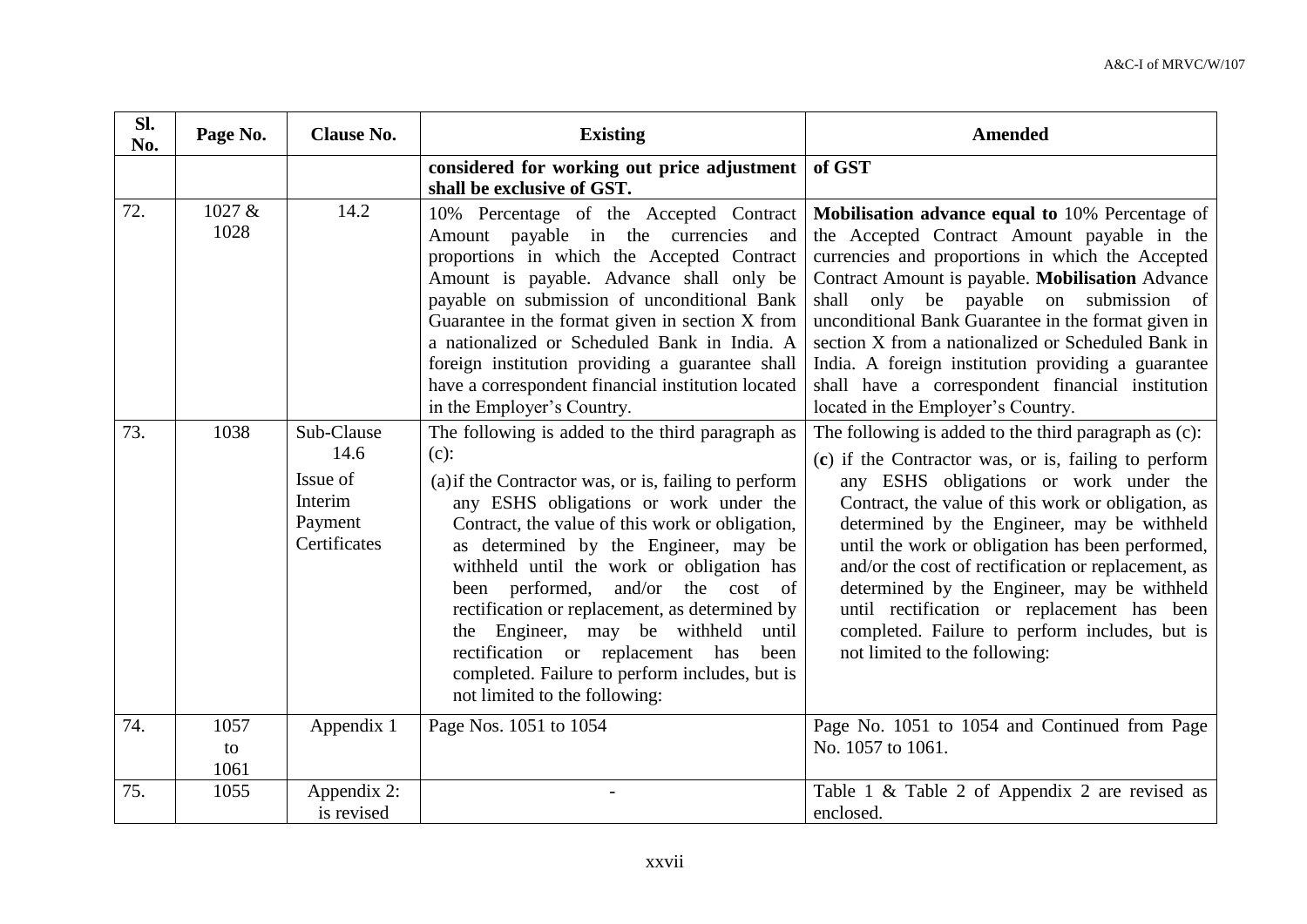| Sl.<br>No. | Page No.                          | <b>Clause No.</b> | <b>Existing</b>          | Amended                                                                            |  |  |  |
|------------|-----------------------------------|-------------------|--------------------------|------------------------------------------------------------------------------------|--|--|--|
|            | <b>Section X – Contract Forms</b> |                   |                          |                                                                                    |  |  |  |
| 76.        |                                   | New Form<br>added | $\overline{\phantom{0}}$ | Standing indemnity bond for on account payments/<br>payments is added as enclosed. |  |  |  |

**K Jha Chief Project Manager - I**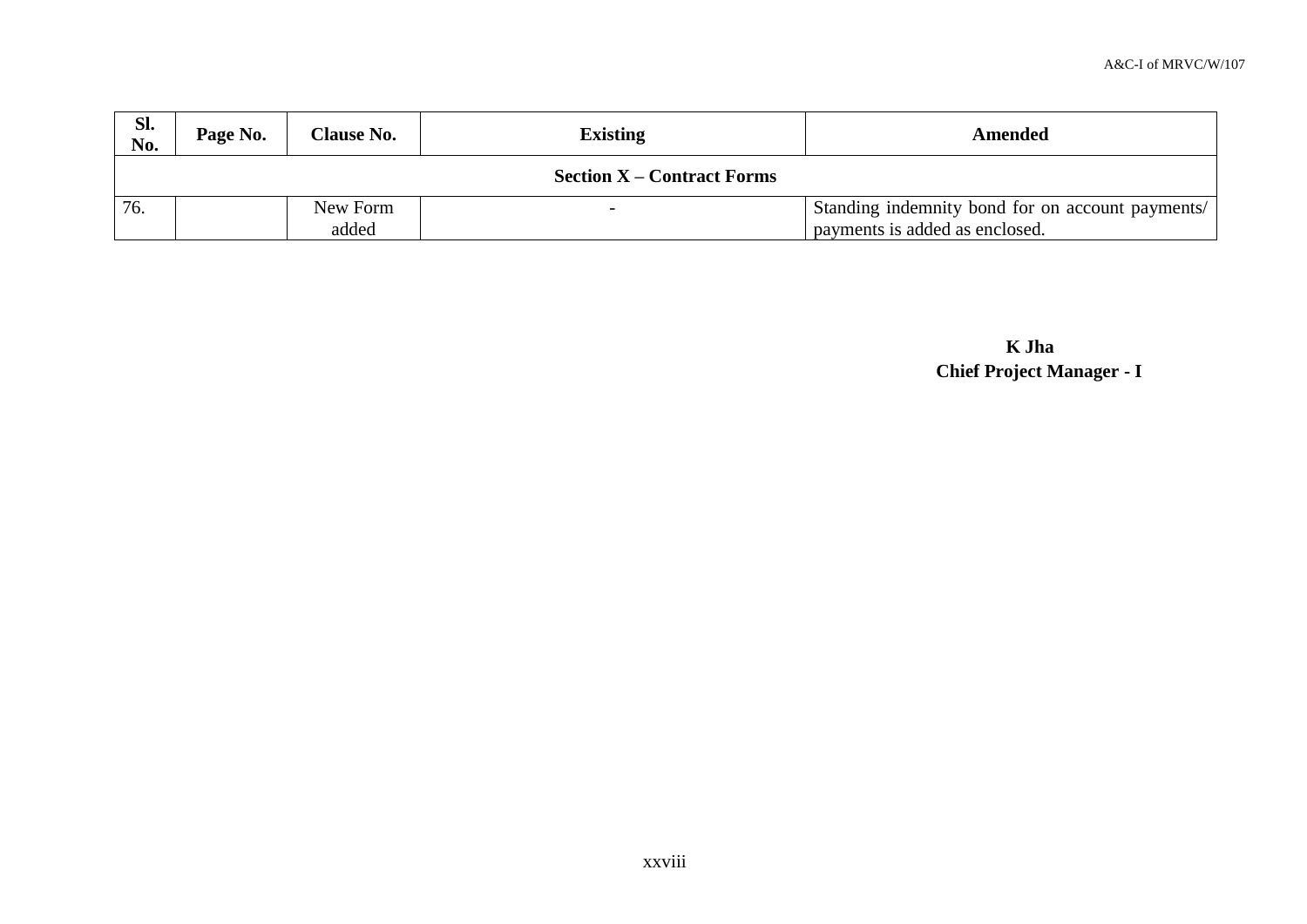|       |                      | Schedules (Reference Number) ([Description of each schedule is given below] and % of Local Content* |           |                          |           |                          |           |                          |           |                          |           |
|-------|----------------------|-----------------------------------------------------------------------------------------------------|-----------|--------------------------|-----------|--------------------------|-----------|--------------------------|-----------|--------------------------|-----------|
| S. No | <b>Item</b>          |                                                                                                     | А         |                          | B         | $C - I$                  |           | $C - II$                 |           | $C-III$                  |           |
|       | Category             | Weigh                                                                                               | $Local**$ | Weightag                 | $Local**$ | Weightag                 | $Local**$ | Weighta                  | $Local**$ | Weighta                  | Local**   |
|       |                      | tage                                                                                                | Content % | e                        | Content % | e                        | Content % | ge                       | Content % | ge                       | Content % |
| I.    | Fixed                | 15                                                                                                  |           | 15                       |           | 15                       |           | 15                       |           | 15                       |           |
| 2.    | Labour [L]           | 20                                                                                                  |           | 30                       |           | 30                       |           | 35                       |           | 20                       |           |
| 3.    | Steel [S]            | 10                                                                                                  |           | 20                       |           | 10                       |           | $\overline{\phantom{0}}$ |           | 10                       |           |
| 4.    | Cement [C]           | 10                                                                                                  |           | $\overline{\phantom{a}}$ |           | $\overline{\phantom{0}}$ |           | $\overline{\phantom{0}}$ |           | $\overline{\phantom{0}}$ |           |
| 5.    | Plant & Equipment    | 10                                                                                                  |           |                          |           | 20                       |           | 15                       |           | 20                       |           |
|       | spares [E]           |                                                                                                     |           |                          |           |                          |           |                          |           |                          |           |
| 6.    | Diesel [D]           | 10                                                                                                  |           | 5                        |           | 5                        |           | 15                       |           | 10                       |           |
|       | Bitumen [B]          | $\overline{\phantom{a}}$                                                                            |           | $\overline{\phantom{a}}$ |           | $\overline{\phantom{0}}$ |           | $\overline{\phantom{0}}$ |           | $\overline{\phantom{a}}$ |           |
| 8.    | Others $[O]$         | 25                                                                                                  |           | 10                       |           | 20                       |           | 20                       |           | 25                       |           |
| 9.    | Copper [Cu]          | $\overline{\phantom{a}}$                                                                            |           |                          |           | $\overline{\phantom{0}}$ |           | $\overline{\phantom{0}}$ |           | $\overline{\phantom{0}}$ |           |
| 10.   | <b>Aluminium</b> [A] | $\overline{\phantom{0}}$                                                                            |           | 15                       |           | $\overline{\phantom{0}}$ |           | $\overline{\phantom{0}}$ |           | $\overline{\phantom{a}}$ |           |
|       | <b>Total</b>         | 100%                                                                                                |           | 100%                     |           | 100%                     |           | 100%                     |           | 100%                     |           |

## **FIN 3.5 Form of Local Content Local content % for various components of the Work (For Panvel Karjat)**

\* While indicating local content % in above table, the bidder has to indicate value of local content for various categories as above in each schedule as % of total value quoted for that category. Percentage of local content based on rate quoted for that schedule shall be verified after opening of financial bid to ascertain whether it meets the minimum local content to be eligible for Local Supplier if so claimed by the bidder. Formula to arrive at total value of local content shall be:

## **(% of local content for an item category in a schedule) X (Total Value of the schedule) X (Weightage %)**

For example, a bidder has quoted 50% local content for Steel for schedule A-I having steel weightage of 10% and total value of schedule quoted by the bidder is 200 crores. Than local content shall be  $50/100 \text{ X } 200 \text{ X } 10/100 = 10$  crore.

The total value of Local Content shall be calculated by adding local content of all the schedules.

\*\* For calculating local content %, please refer clause 38.1 of BDS.

### **BOQ Schedules**

| A       | Civil Engineering Works            | $\overline{\phantom{a}}$ | Schedule A-1 to A-6 & Schedule B of Part A of BOQ |
|---------|------------------------------------|--------------------------|---------------------------------------------------|
| B       | Electrical – General Service Works | $\overline{\phantom{a}}$ | Part B of BOQ                                     |
| C-I     | <b>Signalling Material Supply</b>  | $\overline{\phantom{a}}$ | Schedule C of Part C of BOQ                       |
| C-II    | $Signalling - Execution$           | $\overline{\phantom{a}}$ | Schedule D of Part C of BOQ                       |
| $C-III$ | Telecommunication                  | $\overline{\phantom{a}}$ | Schedule A & B of Part C of BOQ                   |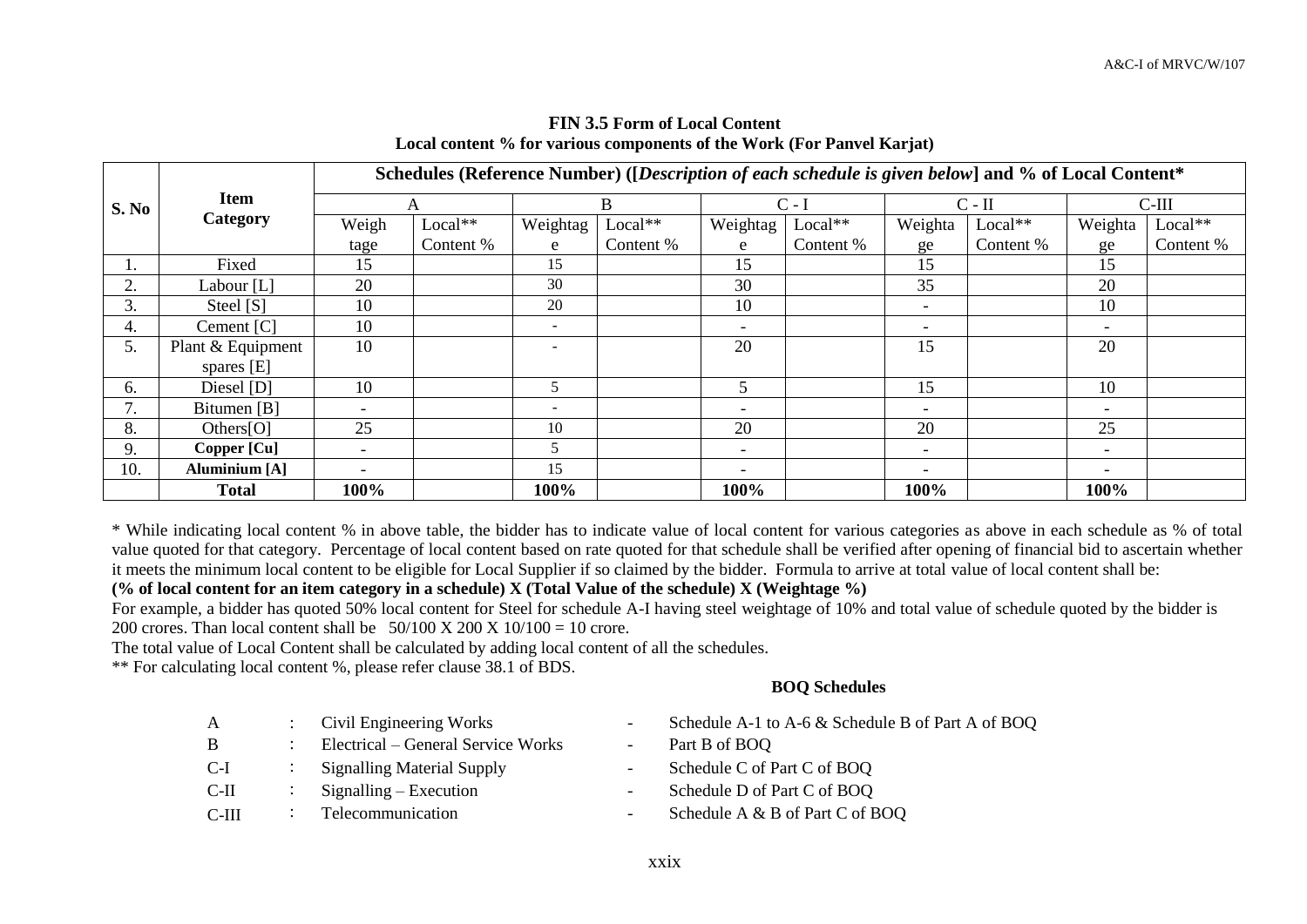#### **Annexure 'I'**

### **BRIEF INTRODUCTION OF ELECTRICAL GENERAL SERVICES**:-

Along the proposed suburban project between PANVEL-KARJAT (MUTP-III), there are several electrical installations i.e. 33KV/22KV HT/ LT Overhead aerial lines, U/G Cables and Transformer etc of MSEDCL, Service Building, Rly Qts, LC Gates, Relay rooms etc. Many of these installations fall in the infringement area of the proposed work of two additional new Tracks along with existing track between Panvel-Karjat. These electrical installations belong to MSEDCL, Rly. etc. The infringing installations are required to be relocated as per the approved plan and scheme.

| LT and HT line infringement |                                  |                         |                          |  |  |  |  |  |  |
|-----------------------------|----------------------------------|-------------------------|--------------------------|--|--|--|--|--|--|
| Infring. no.                | Rly Km                           | Name of Location        | Infringement detail      |  |  |  |  |  |  |
| $HT/LT-1$                   | JNPT <sub>69</sub>               | Usrali                  | HT Infringement (MSEDCL) |  |  |  |  |  |  |
| Panvel city                 |                                  |                         |                          |  |  |  |  |  |  |
| $HT/LT-2$                   | 6981                             | Usrali-Barwai           | HT Infringement (MSEDCL) |  |  |  |  |  |  |
| Panvel -II SO               | 7081                             | Usrali-Barwai           | LT Infringement (MSEDCL) |  |  |  |  |  |  |
| HT/LT3                      | 8390                             | Nadhal-Bhilvale         | HT Infringement (MSEDCL) |  |  |  |  |  |  |
| Khalapur SO                 | 8386                             | Nadhal-Chowk            | LT Infringement (MSEDCL) |  |  |  |  |  |  |
| $HT/LT-4$                   | Karjat BUD Road to 98            | Deulwadi - Mudre Budruk | HT Infringement (MSEDCL) |  |  |  |  |  |  |
| Karjat SO                   | Right side towards Badlapur road | Vanjhale                | LT Infringement (MSEDCL) |  |  |  |  |  |  |

A preliminary and tentative list of such infringements is furnished as under:

The above list is preliminary and tentative. The successful tenderer shall identify all electrical infringements. The infringements and the relocation scheme shall be prepared and approval of stake holders shall be taken. Necessary coordination with the respective agency shall be done by the successful tenderer. MRVC officials shall extend necessary help in this exercise. Deposition of statutory charges to MSEDCL or respective agencies for supervision would be done by MRVC. However, co-ordination, follow up, filling up the necessary forms, complete the formalities, execution work of relocation/removal of complete infringement as per stake holders specification and requirement under the supervision/ inspection of MSEDCL stake holders shall be responsibility of the successful tenderer. The area wise infringement plan and scheme shall be prepared for the approval of MRVC in coordination with MSEDCL/ Rly/ stake holder.

The successful tenderer shall also carry other electrical works, if any, in connection with the work of removal of infringement for the work of quadrupling

The work shall be executed as per the GCC, SCC, technical specifications and explanatory notes as per the tender document.

### **BRIEF INTRODUCTION OF S&T WORKS**:-

The scope of the work is "Shifting of existing cables/ location boxes/ signals/ Emergency Sockets in Panvel-Karjat section which may infringe due to the Engg. Work mentioned in the subject work.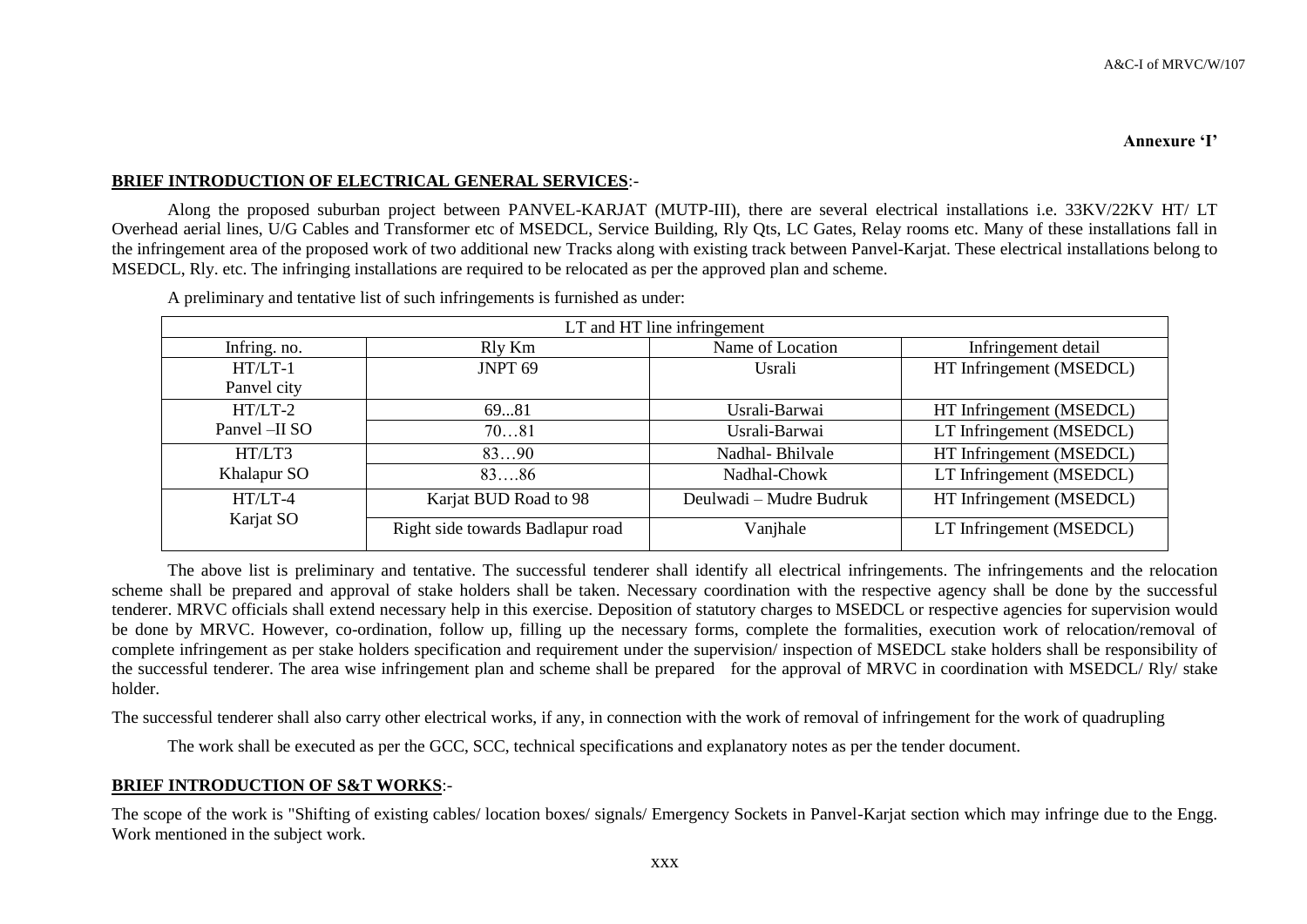## Appendix 2

### *Tables of Adjustment Data*

# (Cl. 13.8 of GCC)

## **Table 1: Coefficients governing the adjustment for changes in cost**

| S. No. | <b>Coefficients Name</b>        | <b>Symbol</b> |                          | <b>Schedules (Reference Number)</b><br>[Description of each schedule is given below] |                          |                          |                          |  |  |  |
|--------|---------------------------------|---------------|--------------------------|--------------------------------------------------------------------------------------|--------------------------|--------------------------|--------------------------|--|--|--|
|        |                                 |               | A                        | B                                                                                    | $C - I$                  | $C - II$                 | $C-III$                  |  |  |  |
| 1.     | Fixed                           | a             | 15                       | 15                                                                                   | 15                       | 15                       | 15                       |  |  |  |
| 2.     | Labour [L]                      | $\mathbf b$   | 20                       | 30                                                                                   | 30                       | 35                       | 20                       |  |  |  |
| 3.     | Steel [S]                       | $\mathbf{C}$  | 10                       | 20                                                                                   | 10                       | $\overline{\phantom{0}}$ | 10                       |  |  |  |
| 4.     | Cement [C]                      | d             | 10                       | $\sim$                                                                               | $\overline{\phantom{a}}$ | $\qquad \qquad -$        | $\overline{\phantom{0}}$ |  |  |  |
| 5.     | Plant & Equipment<br>spares [E] | e             | 10                       |                                                                                      | 20                       | 15                       | 20                       |  |  |  |
| 6.     | Diesel [D]                      | $\mathbf{f}$  | 10                       | 5                                                                                    | 5                        | 15                       | 10                       |  |  |  |
| 7.     | Bitumen [B]                     | g             | $\overline{\phantom{a}}$ | $\overline{\phantom{a}}$                                                             | $\overline{\phantom{a}}$ | $\overline{\phantom{a}}$ |                          |  |  |  |
| 8.     | Others[O]                       | $\mathbf h$   | 25                       | 10                                                                                   | 20                       | 20                       | 25                       |  |  |  |
| 9.     | Copper [Cu]                     |               | $\overline{\phantom{a}}$ | 5                                                                                    | $\overline{\phantom{a}}$ | $\overline{\phantom{a}}$ |                          |  |  |  |
| 10.    | <b>Aluminium</b> [A]            |               | $\overline{\phantom{0}}$ | 15                                                                                   | $\overline{\phantom{a}}$ | $\overline{\phantom{a}}$ | $\overline{\phantom{0}}$ |  |  |  |
|        | <b>Total</b>                    |               | 100%                     | 100%                                                                                 | 100%                     | 100%                     | 100%                     |  |  |  |

### **BOQ Schedules**

- A : Civil Engineering Works Schedule A-1 to A-6 & Schedule B of Part A of BOQ
	-
	-
- C-II : Signalling Execution Schedule D of Part C of BOQ
- C-III : Telecommunication Schedule A & B of Part C of BOQ
- B : Electrical General Service Works Part B of BOQ C-I : Signalling Material Supply - Schedule C of Part C of BOQ
- 
-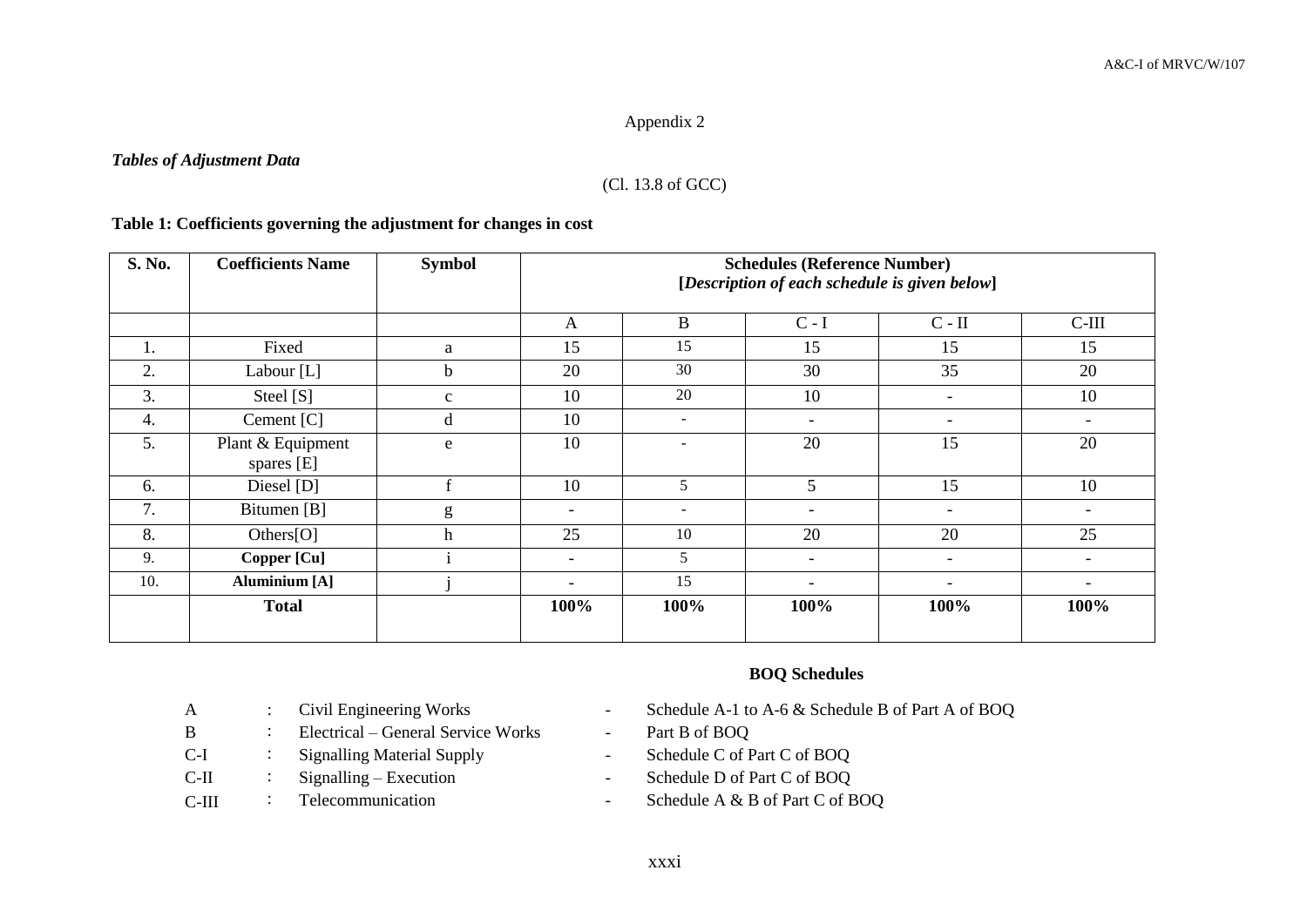Table 2: Cost Indices and Reference Prices (applicable for specific items) for adjustment in contract prices [as per GCC 13.8]. WPI with base  $2011-2012 = 100$  on the Base Date

| S.<br>No.        | <b>Cost Element</b>              | Symbol       | Indices or Cost on the Base Date                                                                                                                 | Index for adjustment                                                                                                                     | Sources of Index                                                                                                                                             |
|------------------|----------------------------------|--------------|--------------------------------------------------------------------------------------------------------------------------------------------------|------------------------------------------------------------------------------------------------------------------------------------------|--------------------------------------------------------------------------------------------------------------------------------------------------------------|
| $[1]$            | [2]                              | $[3]$        | $[4]$                                                                                                                                            | $[5]$                                                                                                                                    | [6]                                                                                                                                                          |
| 1.               | Fixed                            | a            |                                                                                                                                                  |                                                                                                                                          |                                                                                                                                                              |
| 2.               | Labour                           | $\mathbf b$  | Lo- all India average Consumer Price<br>Index(CPI) Number for Industrial<br>Workers for Mumbai centre1 (Base 2001<br>$= 100$ ) on the base date. | Ln-CPI on the date which is 28 days<br>prior to the last measurement date for<br>that interim payment certificate.                       | Labour Bureau, Ministry of Labour and<br>Employment, Government of India.<br>http://labourbureaunew.gov.in/LBO_in<br>dnum.htm                                |
| 3.               | Steel                            | $\mathbf{c}$ | So – Whole-sale Price Index (WPI) for<br>Steel [Mild Steel Long Products]                                                                        | Sn-WPI on the date which is 28 days<br>prior to the last measurement date for<br>that interim payment certificate                        | Economic Advisor, Ministry of<br>Commerce and Industry, Government<br>of India.<br>http://eaindustry.nic.in/home.asp                                         |
| $\overline{4}$ . | Cement                           | d            | Co-WPI for Ordinary Portland Cement                                                                                                              | Cn-WPI on the date which is 28 days<br>prior to the last measurement date for<br>that interim payment certificate                        | Economic Advisor, Ministry of<br>Commerce and Industry, Government<br>of India<br>http://eaindustry.nic.in/home.asp                                          |
| 5.               | Plant $&$<br>Equipment<br>spares | e            | Eo-WPI for Manufacture of machinery<br>for mining, quarrying and construction                                                                    | $En - WPI$ on the date which is 28 days<br>prior to the last measurement date for<br>that interim payment certificate                    | Economic Advisor, Ministry of<br>Commerce and Industry, Government<br>of India<br>http://eaindustry.nic.in/home.asp                                          |
| 6.               | Diesel <sub>2</sub>              | $\mathbf f$  | Do-Unit Cost from the identified depot<br>on the base date                                                                                       | Dn-Unit Cost on the date which is 28<br>days prior to the last measurement<br>date for that interim payment<br>certificate               | From the Indian Oil Corporation (IOC)<br>Depot at Mumbai Depot.<br>https://www.iocl.com/Product_Previou<br>sPrice/DieselPreviousPriceDynamic.as<br><b>px</b> |
| 7.               | Bitumen <sub>3</sub>             | g            | Bo-Unit Cost from the identified refinery<br>on the base date                                                                                    | Bn- Cost per unit quantity on the date<br>which is 28 days prior to the last<br>measurement date for that interim<br>payment certificate | From IOC Refinery at Mumbai<br>https://www.iocl.com/Products/Bitume<br>n.aspx                                                                                |
| 8.               | Others                           | h            | Oo- All India Wholesale Price<br>Index(WPI) for all commodities                                                                                  | On- All India WPI for all commodities<br>on the date which is 28 days prior to                                                           | Economic Advisor, Ministry of<br>Commerce and Industry, Government                                                                                           |

Base Date = 28 Days prior to Deadline for submission of bids

 $\overline{a}$ <sup>1</sup> The Centre to be specified should be the relevant one for which CPI is published by the Labour Bureau.

<sup>&</sup>lt;sup>2</sup> The PCC specifies the identified depot for the rate of diesel for the base date and the applicable date for price adjustment.

<sup>&</sup>lt;sup>3</sup> The PCC specifies the identified refinery for the rate of Bitumen for the base date and the applicable date price adjustment.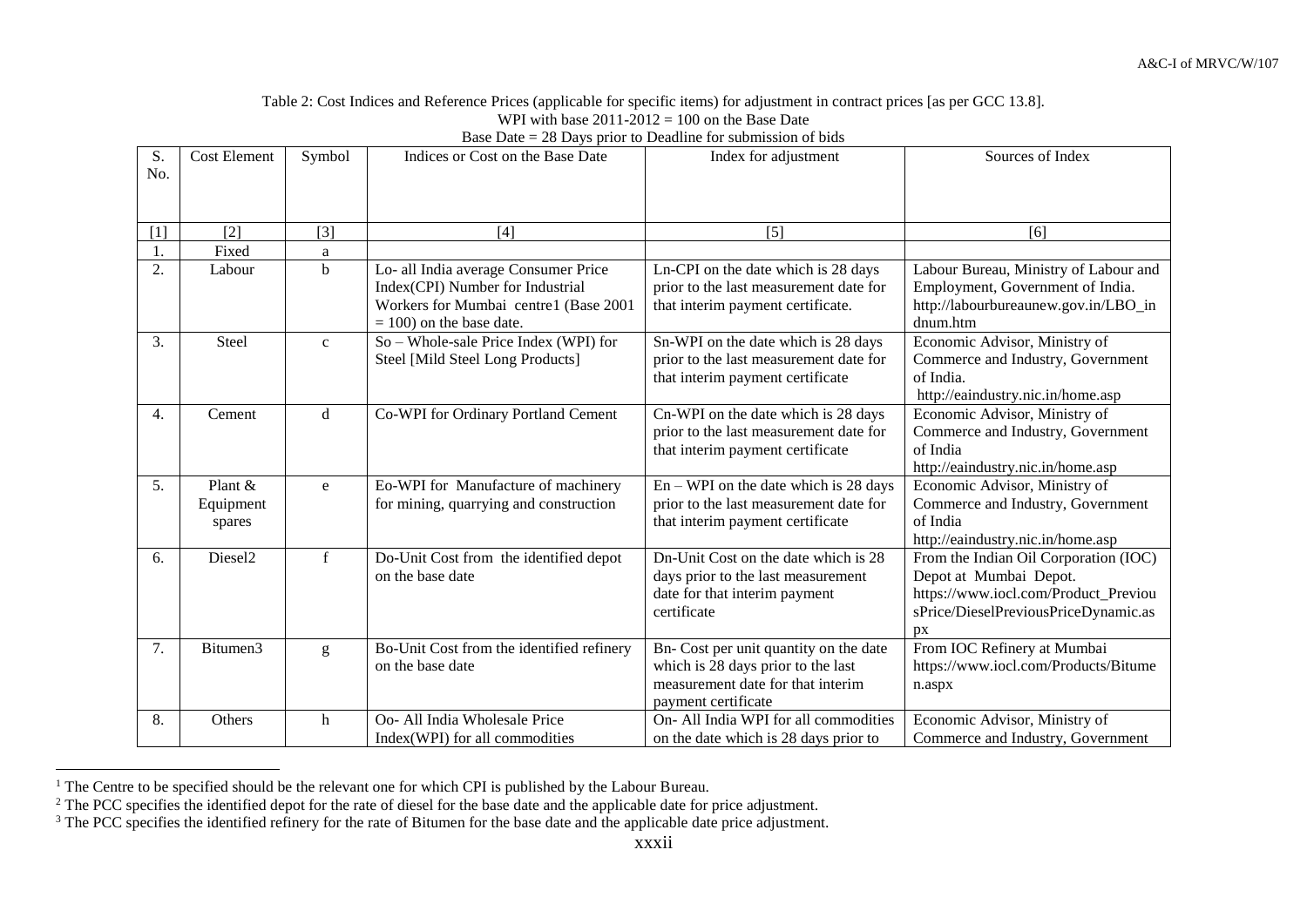| S.  | <b>Cost Element</b> | Symbol | Indices or Cost on the Base Date                  | Index for adjustment                          | Sources of Index                  |
|-----|---------------------|--------|---------------------------------------------------|-----------------------------------------------|-----------------------------------|
| No. |                     |        |                                                   |                                               |                                   |
|     |                     |        |                                                   | the last measurement date for that            | of India                          |
|     |                     |        |                                                   | interim payment certificate                   | http://eaindustry.nic.in/home.asp |
|     | Copper              |        | Cu <sub>o</sub> -IEEMA copper wire rod prices for | $Cun$ . IEEMA copper wire rod prices          | Indian Electrical & Electronics   |
|     |                     |        | manufacturing Insulated cable                     | for manufacturing of Insulated cable          | manufacturing association (IEEMA) |
|     |                     |        |                                                   | one month prior to the last                   | https://www.ieema.org             |
|     |                     |        |                                                   | measurement date for that interim             |                                   |
|     |                     |        |                                                   | payment certificate                           |                                   |
| 10  | <b>Aluminium</b>    |        | A <sub>0</sub> IEEMA LME average settlement       | A <sub>n</sub> . IEEMA LME average settlement | Indian Electrical & Electronics   |
|     |                     |        | price for ingots for manufacturing                | price for ingots for manufacturing            | manufacturing association (IEEMA) |
|     |                     |        | Insulated cable                                   | Insulated cable one month prior to the        | https://www.ieema.org             |
|     |                     |        |                                                   | last measurement date for that interim        |                                   |
|     |                     |        |                                                   | payment certificate                           |                                   |

IPC – Interim Payment Certificate